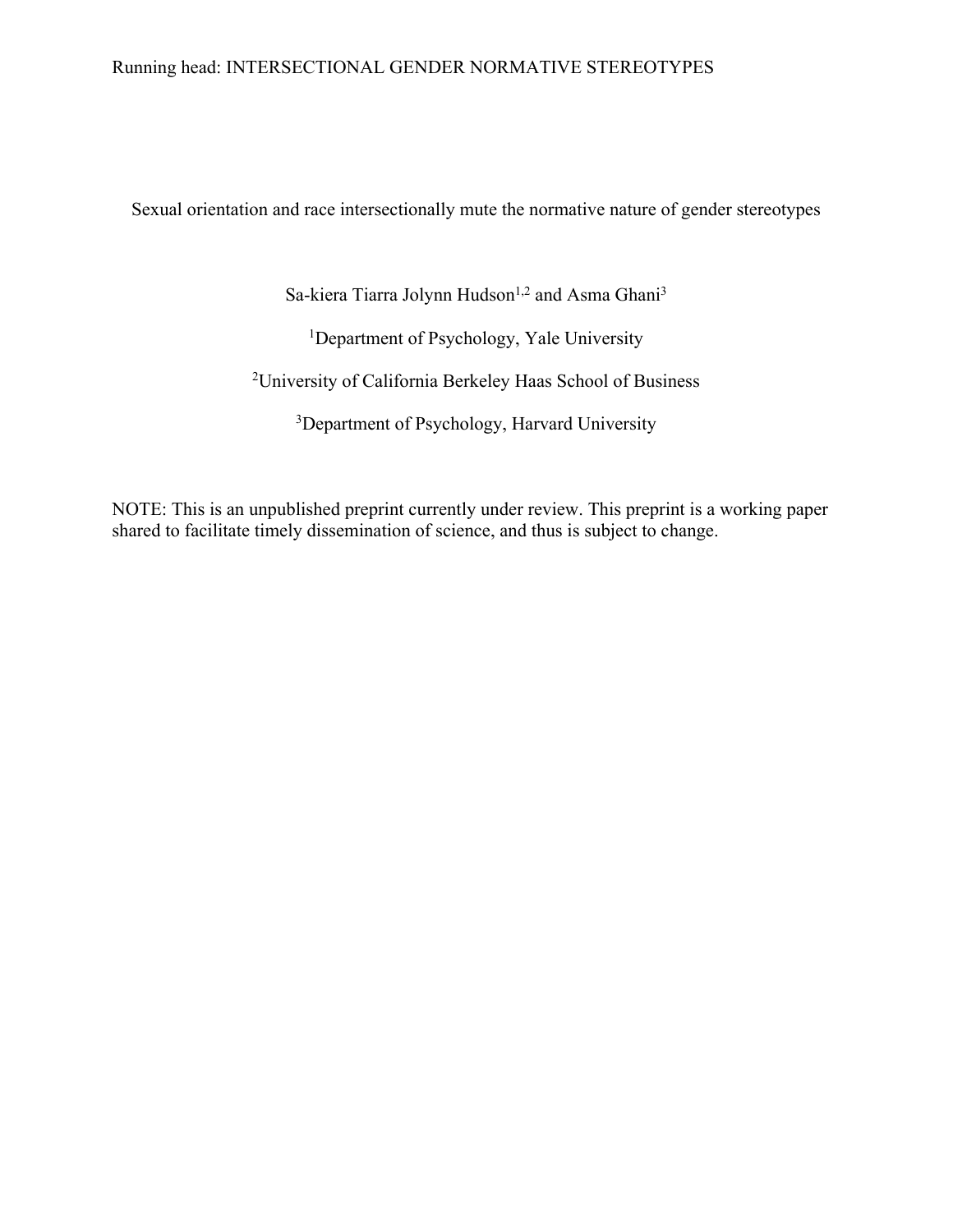#### **Abstract**

There is substantial research on the nature of gender prescriptive and proscriptive stereotypes. However, there has been relatively little work on whether these normative stereotypes are equally attributed to men and women of different identities. Across two studies (total  $N = 1074$ ), we assessed the extent to which stereotypes are prescribed and proscribed for men and women of different sexual orientations (Study 1) and races (Study 2) in an American context. Results show strong evidence of a heterocentric bias, as prescriptive and proscriptive stereotypes of generic men and women most closely aligned with those of straight men and women. There was weaker evidence of a Eurocentric bias. Furthermore, observed gender differences in prescriptive and proscriptive stereotypes were significantly smaller, or nonexistent, for sexual and ethnic minority targets compared to straight and White targets. These findings combined suggest that theories around the dyadic nature of gender normative stereotypes between men and women might be restricted to straight and White men and women. *Keywords:* stereotypes, prescriptions, proscriptions, intersectionality, gender, race, sexual orientation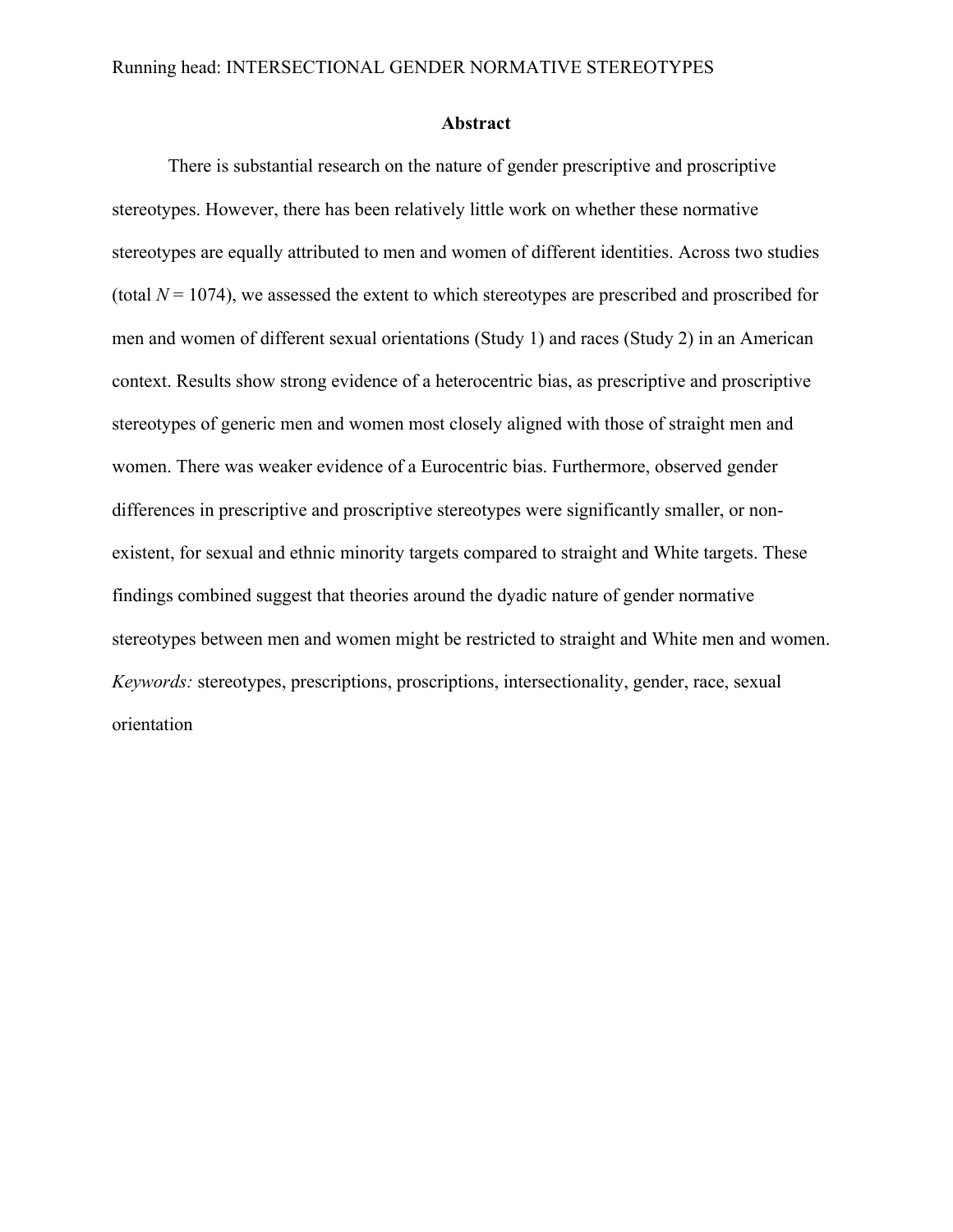# **Sexual orientation and race intersectionally mute the normative nature of gender stereotypes**

For decades (Bem, 1974; Eagly et al., 2020; Haines et al., 2016), social scientists have documented the persistent associations of women with traits like warm, kind, and emotional, and men with traits such as dominant, independent, and competitive. These gendered associations, or stereotypes, are simultaneously descriptive and normative. They both describe the prevailing perceptions of what men and women actually do (i.e., descriptive) as well as the norms that govern what men and women *should* (i.e., prescriptive) and *should not* do (i.e., proscriptive; Prentice & Carranza, 2002). While both descriptive and normative stereotypes contribute to a lack of women's representation in male-dominated fields (Burgess & Borgida, 1999; Heilman, 2001), normative stereotypes, in particular, are a major source of backlash discrimination. In other words, not only are women perceived to be warm and not agentic, they *should be* warm and *shouldn't be* agentic – making an agentic woman undesirable and subjected to punitive measures (Diekman & Goodfriend, 2006; Eagly & Karau, 2002).

Despite the abundant scholarship on the nature and consequences of gendered stereotypes, it is still unclear whether findings around gender normative stereotypes are equally generalizable to men and women from different social identities. Existing literature primarily investigates stereotypes of "men" or "women" without specifying social identities such as age, sexual orientation, race, or religion, tacitly assuming generalizability to all non-prototypical minority subgroups within the broader gender category. We say tacit because manuscripts don't often state that the (lack of) diversity and representation within study materials itself might be a limitation on the generalizability of the findings, and potentially to a large extent. In the present research, we focus on two relevant social identities – sexual orientation and race – that have been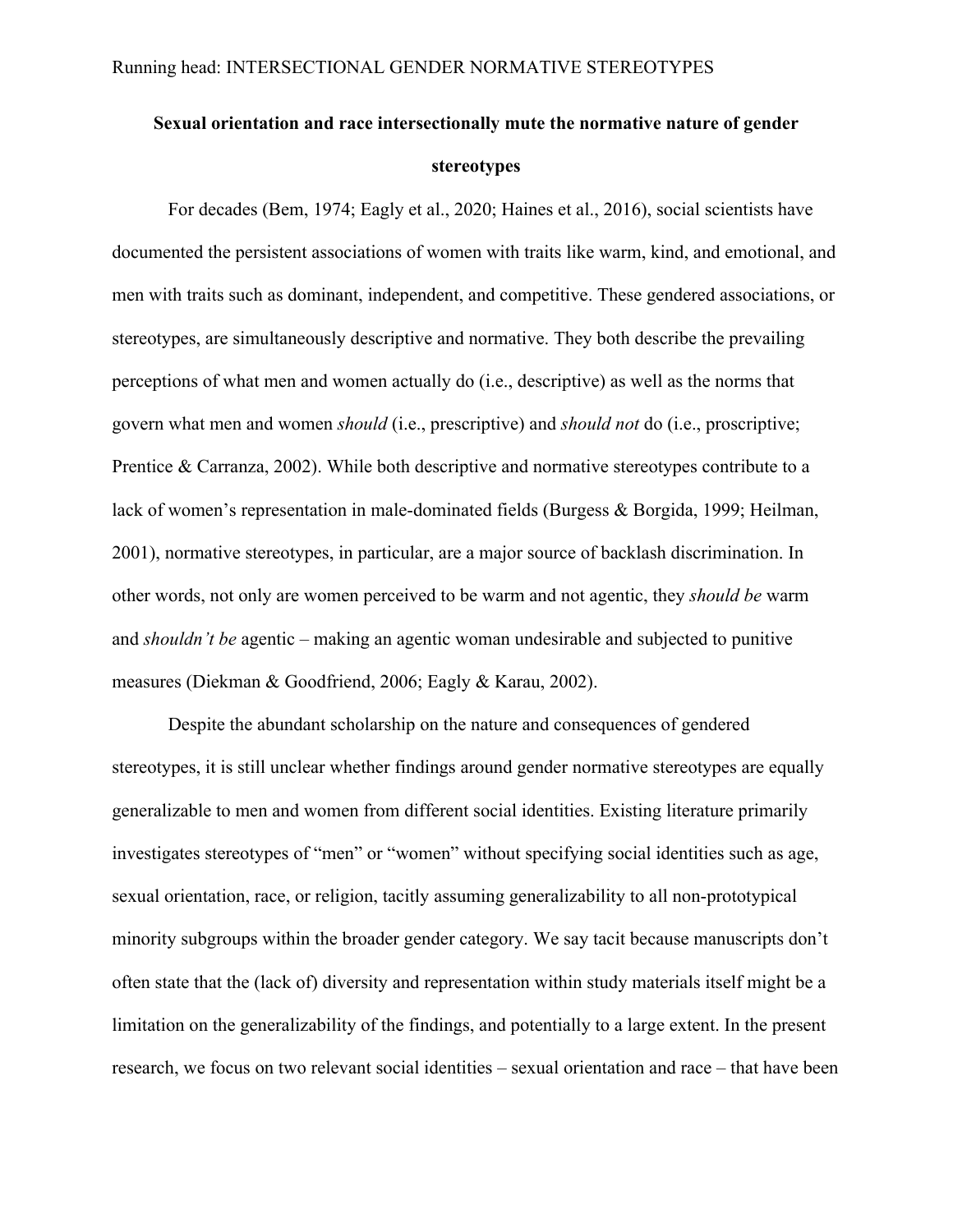shown to interact with gender to influence experiences and perception (Babbitt, 2013; Parent et al., 2013). Here we argue that in the case of normative stereotypes, specifying the race and sexual orientation of the investigated men and women targets will change the prescriptive and proscriptive nature of the associated stereotypes. Thus, theories that aim to understand and mitigate the impact of gendered normative stereotypes (Diekman & Goodfriend, 2006; Eagly et al., 2000; Koenig & Eagly, 2014; Ritter & Yoder, 2004) might be limited in their scope to prototypical groups - heterosexual White men and women within the context of this study.

### **Incorporating an Intersectional Lens to Gender Normative Stereotypes**

By interrogating the underlying assumptions around race and sexual orientation in gender research, we ask a question grounded in intersectionality, or the acknowledgement and incorporation of the interconnected nature of social identities into theories, hypotheses, methods, and interpretations (Cole, 2009; Collins, 2015; Crenshaw, 1982). Present in early sociological and critical feminist writings, it gained voice when coined by Kimberlé Crenshaw as a theory to understand how systems of oppression (e.g., sexism/patriarchy, racism/White supremacy) do not work independently but overlap to influence social inequality. In other words, we should not, and cannot, understand gender inequality without explicitly considering other systems of inequality.

As intersectionality work has become more common in psychology, there have been an increasing number of calls to action by scholars to address the dearth of research that examine more than one social group at a time (Cole, 2009; Davis, 2008; Else-Quest & Hyde, 2016; Warner & Shields, 2013). We answered this challenge with two important critiques—one methodological and one theoretical—to normative stereotype research in the realm of gender. Methodologically, we argue that ostensibly neutral labels such as "men" and "women" are not, in fact, neutral and are influenced by the prototypicality biases of participants. Thus, the work on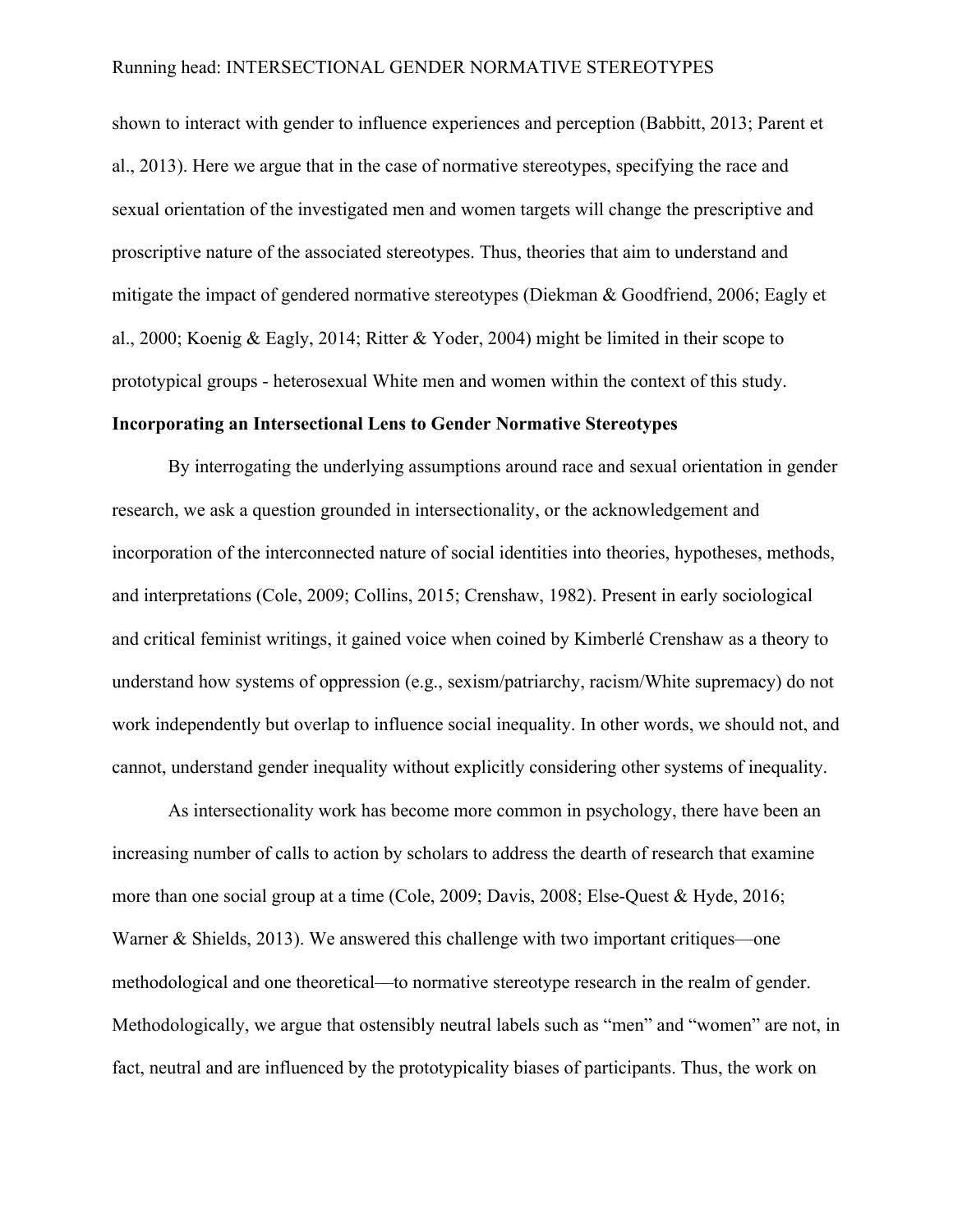gender normative stereotypes likely best describes the experiences of prototypical targets— White, straight individuals, for example—and less likely to describe the experiences of those with other identity combinations. Theoretically, we critique the subsequent generalizability of research on gender normative stereotypes and, in particular, on the consequences of violating normative expectations. If normative expectations do differ for men and women of different sexual orientations and races, this suggests that our current theoretical understanding of the backlash that occurs as a function of violating expectations is missing nuance or even perhaps completely wrong.

#### *Prototypicality Biases in Gender Normative Stereotypes*

Below we review research on the prevalence of gender-, sexuality-, and race-based prototypicality biases on cognition. More specifically, prototypicality biases such as androcentrism (i.e., the assumption that an unspecified person is male), heterocentrism (i.e., the assumption that an unspecified individual is straight), and Eurocentrism (i.e., the assumption that an unspecified person in America is White) often influence the representations generated when calling to mind a "person", "woman", or "man" (Alt et al., 2020; Bailey et al., 2019, 2020; Devos & Banaji, 2005; Ghavami & Peplau, 2013; Hamilton, 1991; Lick & Johnson, 2016). As an example, words that purportedly activate representations that are inclusive of both men and women (e.g., chairmen) implicitly activate only male concepts (Banaji & Hardin, 1996). Relatedly, people show a heterocentric bias in perception, assuming heterosexuality even when the base rates suggest otherwise (Lick & Johnson, 2016). Finally, perceptions of people as White permeate many domains of cognitive representations, including leadership (Gündemir et al., 2014; Rosette et al., 2008) and the color of God's skin (Roberts et al., 2020).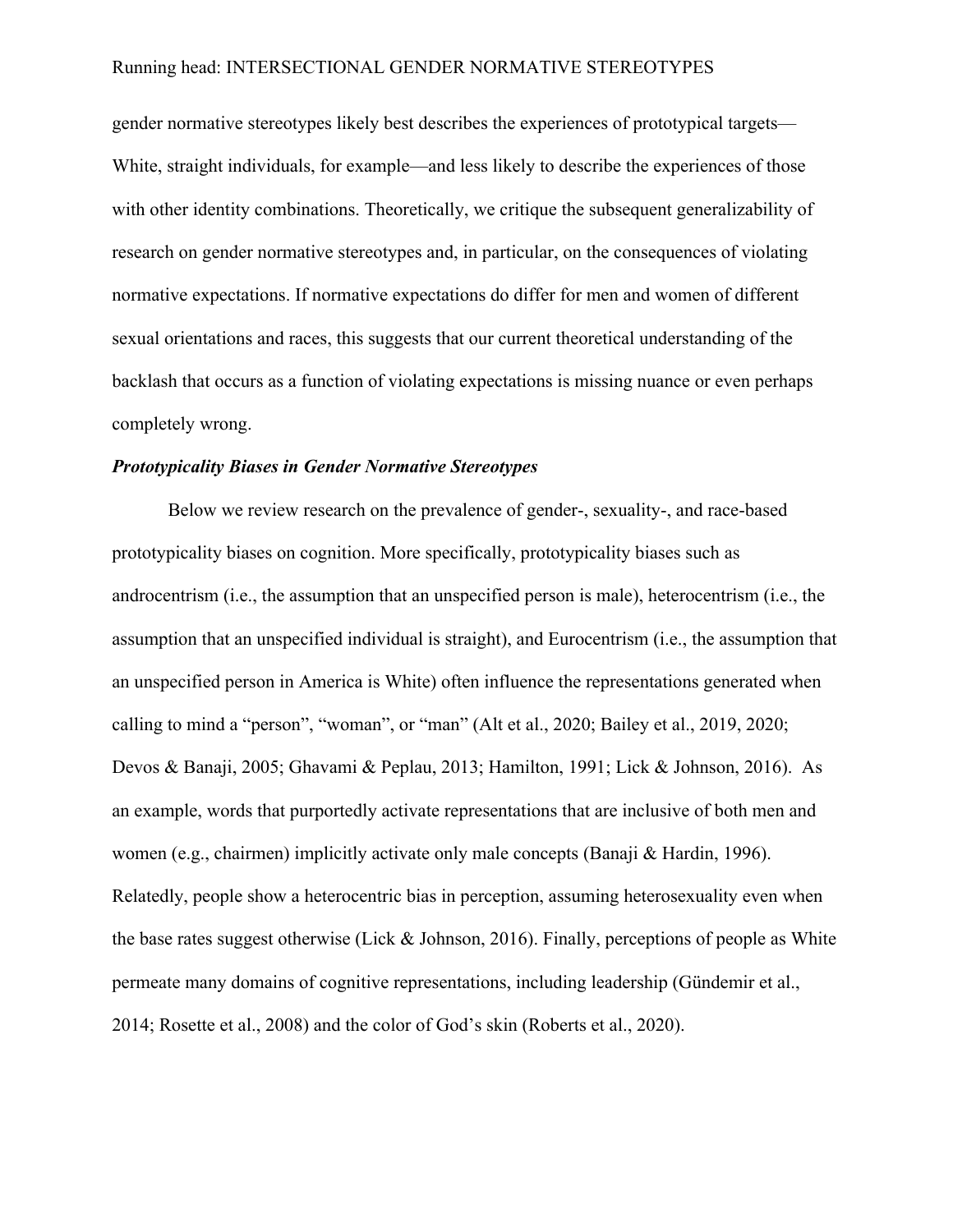These biases also influence stereotypes of groups. For example, descriptive stereotypes of ethnic and sexual minorities do not always conform to the descriptive stereotypes of the relevant majority group, leading to unique descriptive stereotypes for minorities (E. V. Hall et al., 2019). Using a free-response paradigm, Ghavami & Peplau (2012) showed that descriptive stereotypes of racial groups exhibited androcentric biases, such that the descriptive stereotypes spontaneously generated for broad racial categories (e.g., Black people or White people) most closely matched the descriptive stereotypes generated for men in that racial category (e.g., Black and White men) than the women (e.g., Black and White women). This pattern was mirrored for Eurocentric biases, as the descriptive stereotypes generated for the category of "men" and "women" most closely matched those generated for White men and women.

Descriptive stereotypes of lesbian women and gay men also do not conform to the descriptive stereotypes of their straight counterparts. In fact, the literature suggests that most people hold assumptions of gender inversion, or the assumption that gay men and straight women are similar in traits while lesbian women and straight men are similar because the target of their sexual attraction is the same (Blashill & Powlishta, 2009a, 2009b, 2012; Kite & Deaux, 1987; Lehavot & Lambert, 2007). Thus, gay men are seen as possessing feminine, while lesbian women are seen as possessing masculine, characteristics and preferences, suggesting that traditional gender descriptive stereotypes are limited to heterosexual men and women.

Finally, biases influence stereotypes and perceptions in an intersectional way, as certain sub-groups are more prototypical than others along multiple dimensions (E. V. Hall et al., 2019). For example, Black women do not activate the category "women" as strongly as White women nor the category "Black" as strongly as Black men (Carpinella et al., 2015; Goff et al., 2008; Johnson et al., 2012) in various categorization tasks. Follow-up research has corroborated the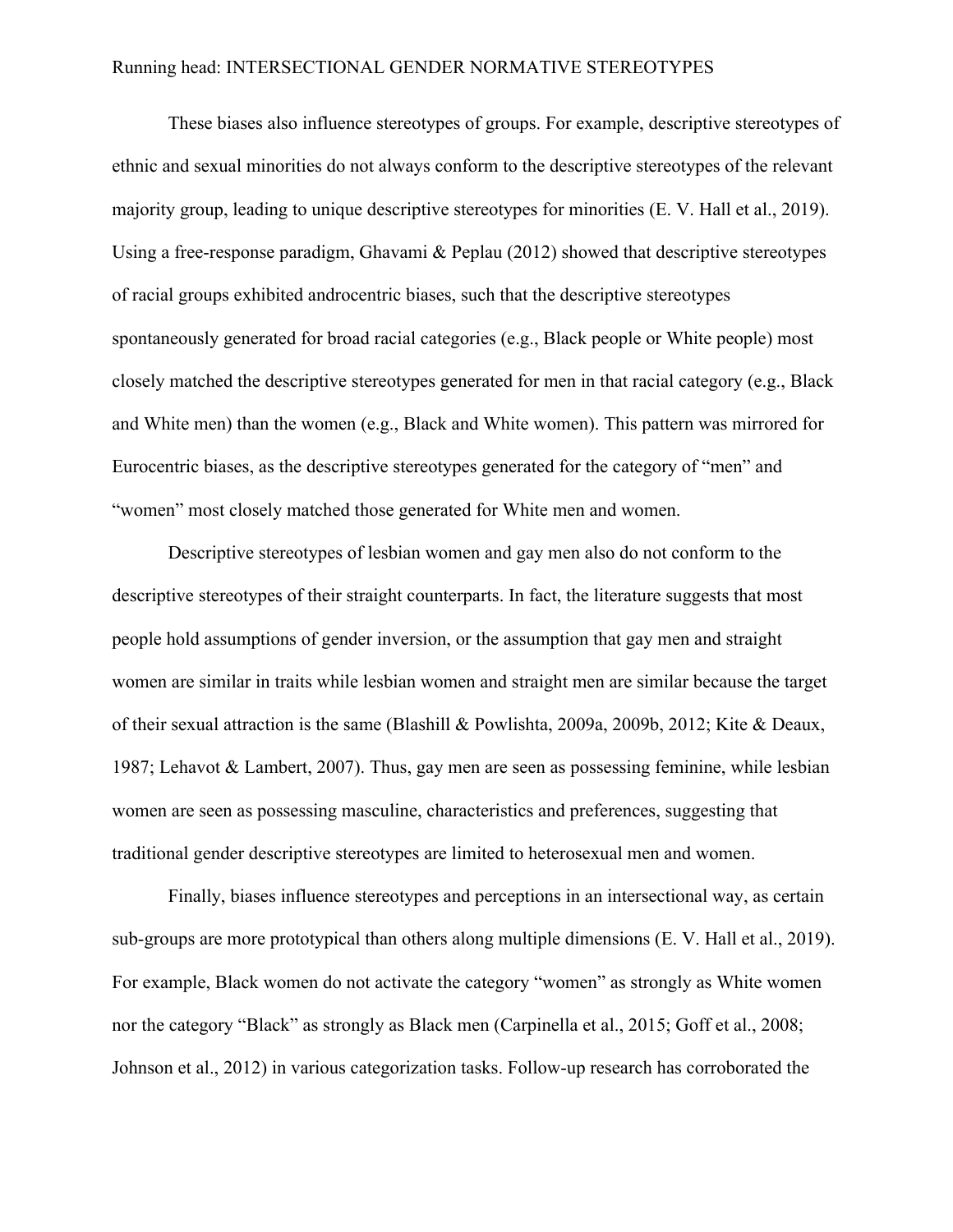basic finding that Black is seen as masculine in society (Johnson et al., 2012; Thomas et al., 2014) and extended it to include Asian-Americans (Schug et al., 2015, 2017), who are presumed feminine, suggesting that gender can influence perceptions of race beyond androcentrism.

In this paper, we extend past work by asking whether *normative* stereotypes are also influenced by androcentric, heterocentric, and Eurocentric biases. As stated earlier, prescriptive and proscriptive stereotypes are uniquely associated with backlash discrimination when people violate the normative expectations placed on them. While there is often an equivalence between descriptive and prescriptive expectations—how we anticipate people being is also how we believe they *should* be (Prentice & Carranza, 2002) — almost all of the work done to date on intersectional stereotypes is on descriptive stereotypes.

There is reason to believe that in contrast to prototypical groups, normative stereotypes for men and women at the intersection of non-prototypical identities will *not* reflect their descriptive counterparts. For example, gay men and lesbian women can face discrimination precisely because they violate expectations placed on their gender. If that is true, that suggests that a gay man who acts femininely will be in line with descriptive expectations for his group but violating prescriptive expectations of masculinity based on his gender. Thus, expectations of femininity for gay men will be proscribed. However, a feminine gay man might be acting exactly as he should, keeping descriptive expectations in line with normative ones. Similarly, while Black men descriptively are seen as particularly masculine, the discrimination they face based on that masculinity (Plant et al., 2011) suggests that *normatively* they might not be expected to be masculine at all. Indeed, Black men who are perceived less masculinely, by removing their beards (Livingston & Pearce, 2009), acting communally (Livingston et al., 2012), or even being gay (Pedulla, 2014), face less discrimination. These examples highlight the importance of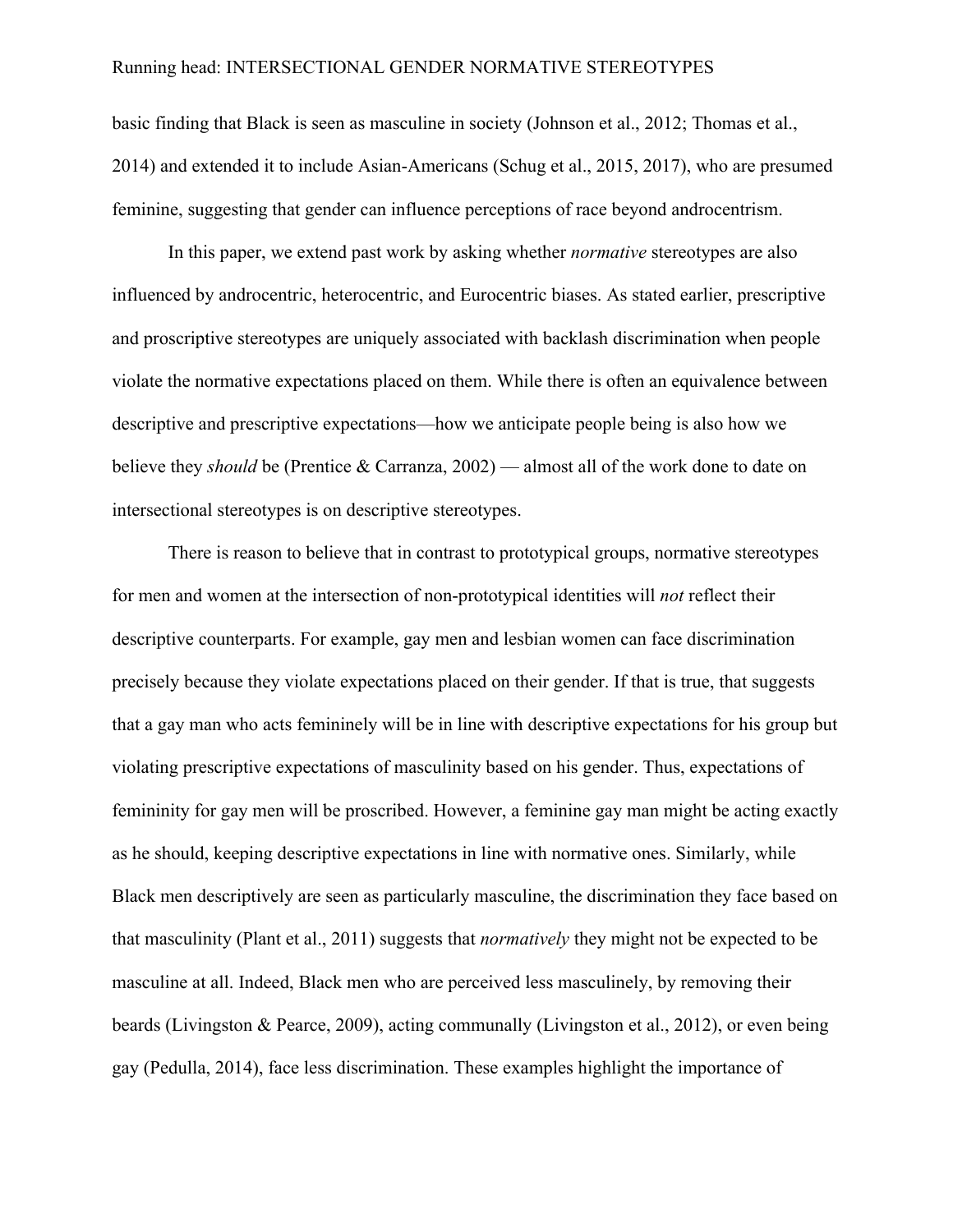directly investigating normative stereotypes for intersectional targets, as descriptive and normative stereotypes might not be congruent for all groups.

#### **The Current Investigation**

In light of prototypicality biases, we should not assume that gendered normative stereotypes are equally normative for men and women of other sexual orientations and races beyond straight and White. Given normative stereotypes' role in engendering backlash, it is important to understand how people, and society at large, desire men and women of different social identities to behave (E. V. Hall, Phillips, et al., 2015). This paper adds to the discussion of gender dynamics by providing an unfiltered view of the landscape of gender normative stereotypes for intersectional targets by sexual orientation (Study 1) and race (Study 2). If normative stereotypes for intersectional groups are unique from those of prototypical, majority groups, this suggests that theories that explain gender dynamics within the home and workplace cannot be easily extrapolated to non-prototypical groups, and perhaps need to be modified to be more inclusionary.

We had three major hypotheses regarding intersectional normative gender stereotypes. First, we hypothesized that despite increases in women's representation in male-dominated spaces, gender normative stereotypes still exist, an expectation that has been corroborated by recent work on gender descriptive stereotypes (Haines et al., 2016). Thus, we expected people to believe a "woman" (without any identity qualifiers) should display feminine and not masculine traits while a "man" (without any identity qualifiers) should hold masculine and not feminine traits. However, these normative gendered stereotypes are rooted in prototypical beliefs about women and men. Thus, our second hypothesis was that prototypicality biases such as androcentrism, heterocentrism, and Eurocentrism, influence normative stereotypes. We expected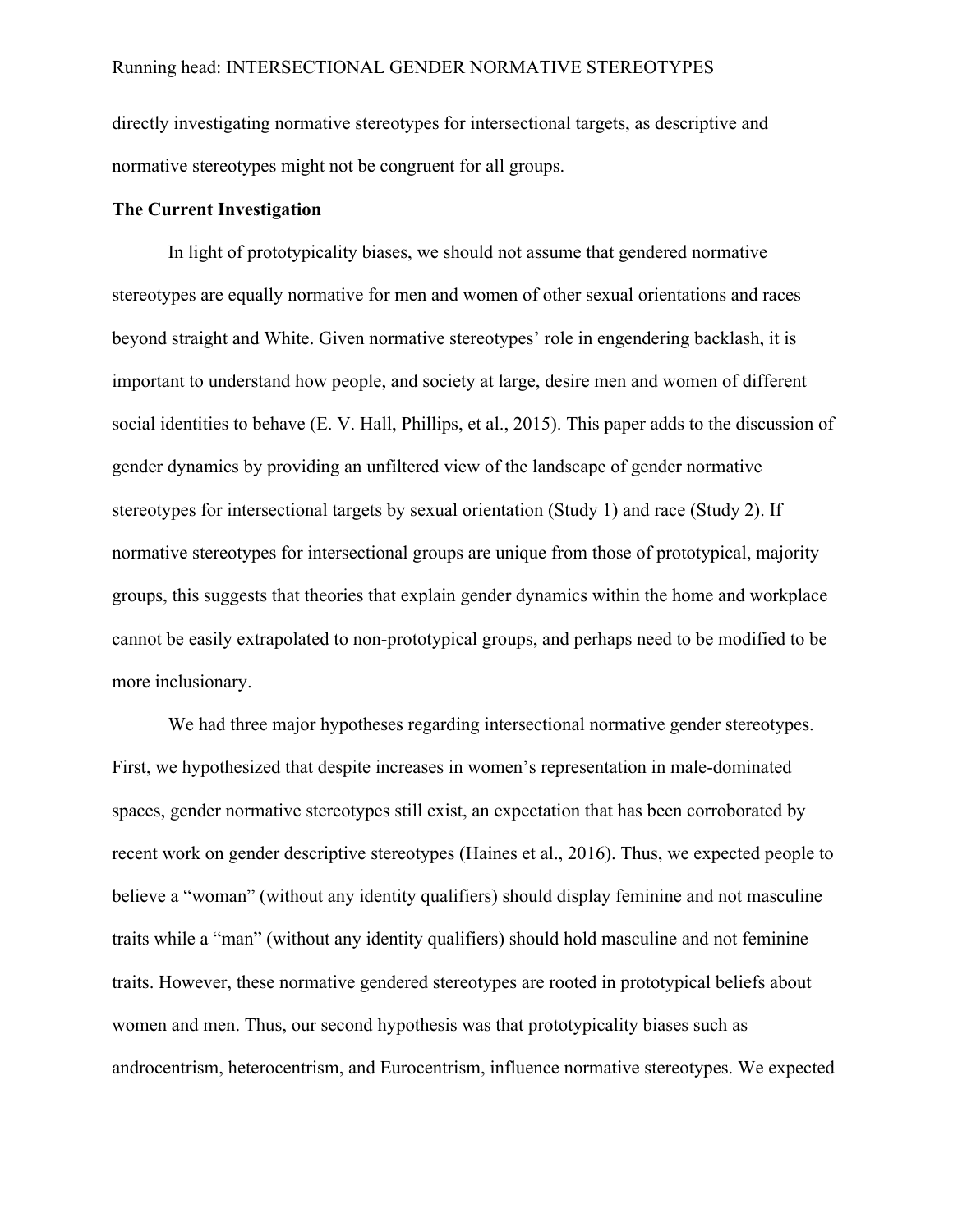stereotypes of targets labeled as a "person" to be more similar to stereotypes of targets labeled "man" compared to "woman" (i.e., androcentrism). We also expected stereotypes of unlabeled targets to be more similar to stereotypes of targets labeled as "straight" than "gay" (i.e., heterocentrism; Study 1), as well as "White" than any other race (i.e., Eurocentrism; Study 2).

Our third hypothesis was that sexual orientation and race would substantively alter the normative nature of stereotypes for men and women. Since, to our knowledge, there is no existing work on intersectional normative stereotypes, this hypothesis is exploratory. However, we outline what would be expected if normative stereotypes are similar to descriptive ones (Prentice & Carranza, 2002) for intersectional targets. At the intersection of sexual orientation and gender (Study 1), we would expect gender inversion to drive stereotype expectations such that gender differences between gay men and lesbian women's normative stereotypes would be the inverse of gender differences between straight men and women's. In other words, normative stereotypes of gay men will be more similar to straight women's than straight men's while normative stereotypes of lesbian women will be more similar to straight men's than straight women's*.* 

At the intersection of race and gender, we expected Black men and women to face amplified prescriptions of masculinity and Asian men and women to face amplified prescriptions for femininity, based on work showing that races are gendered (Carpinella et al., 2015; E. V. Hall, Galinsky, et al., 2015; Schug et al., 2015). To add to the literature on racial stereotypes more broadly, we investigated several of the largest racial groups in America, including White, Black, Asian, Latino, and Middle-Eastern, in the realm of normative stereotypes. However, research on stereotypes of racial groups beyond Black and Asian in general is scant (Ghavami  $\&$ Peplau, 2013). It is currently unclear whether Latino or Middle Eastern people are seen through a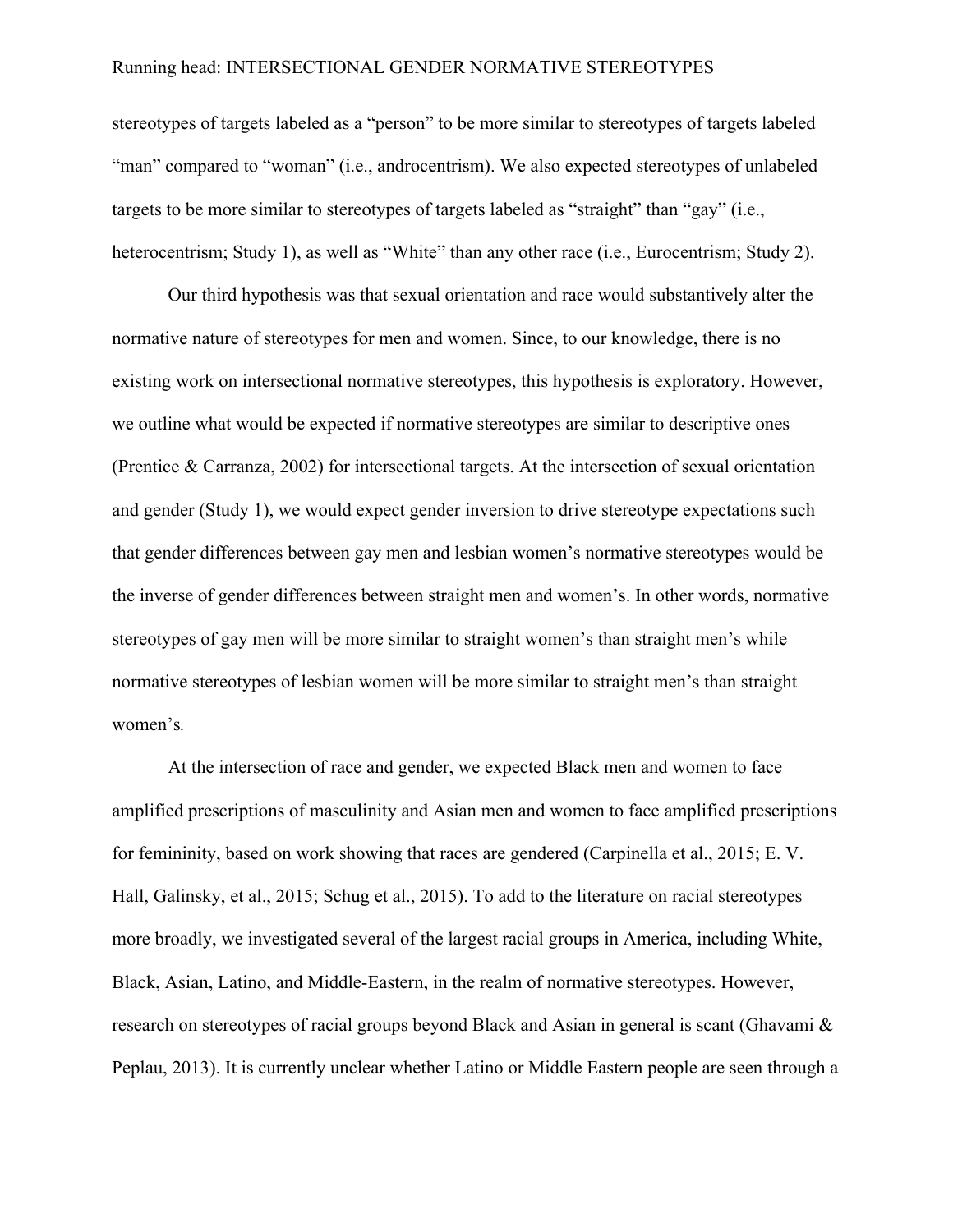similar masculine-feminine lens; a question we explore here. Given that threat and danger perceptions of Latino and Middle-Eastern individuals can be similar to those of Black Americans (Das et al., 2009; Sadler et al., 2012), we expect that they will also be seen as particularly masculine.

All data and data analysis scripts can be found on OSF

(https://osf.io/nu8v2/?view\_only=968a9afc3e4f42e4a01b2b39090aa2fb), as well as descriptive statistics and supplementary analyses. We report all manipulations, measures, and exclusions in these studies.

# **Prescriptive intersectional stereotypes by gender and sexual orientation (Study 1) and gender and race (Study 2)**

#### **Method**

#### *Participants*

We used a rule of thumb strategy to recruit roughly 100 participants per condition and with such a sample we had 80% power to detect a paired sample *t*-test as small as  $d = 0.28$  with an alpha level of .95. We recruited participants from two convenience participant pools: the Harvard Digital Lab for the Social Sciences (DLABSS) in Study 1 and Amazon Mechanical Turk in Study 2. DLABSS participants are volunteers and thus were not paid (see www.dlabss.harvard.edu). We paid our Amazon Mechanical Turk participants \$1.20 for their time. Of the 560 recruited participants in Study 1, 458 finished, while 619 out of 694 participants finished Study 2. We didn't exclude participants from either study for any reason other than not finishing the study. Participants in Study 1 predominantly self-identified as White (79%) and heterosexual (83%), with gender identity roughly evenly split between woman (57%) and man. Participants in Study 2 had a similar demographic profile, with 69% self-identified as White and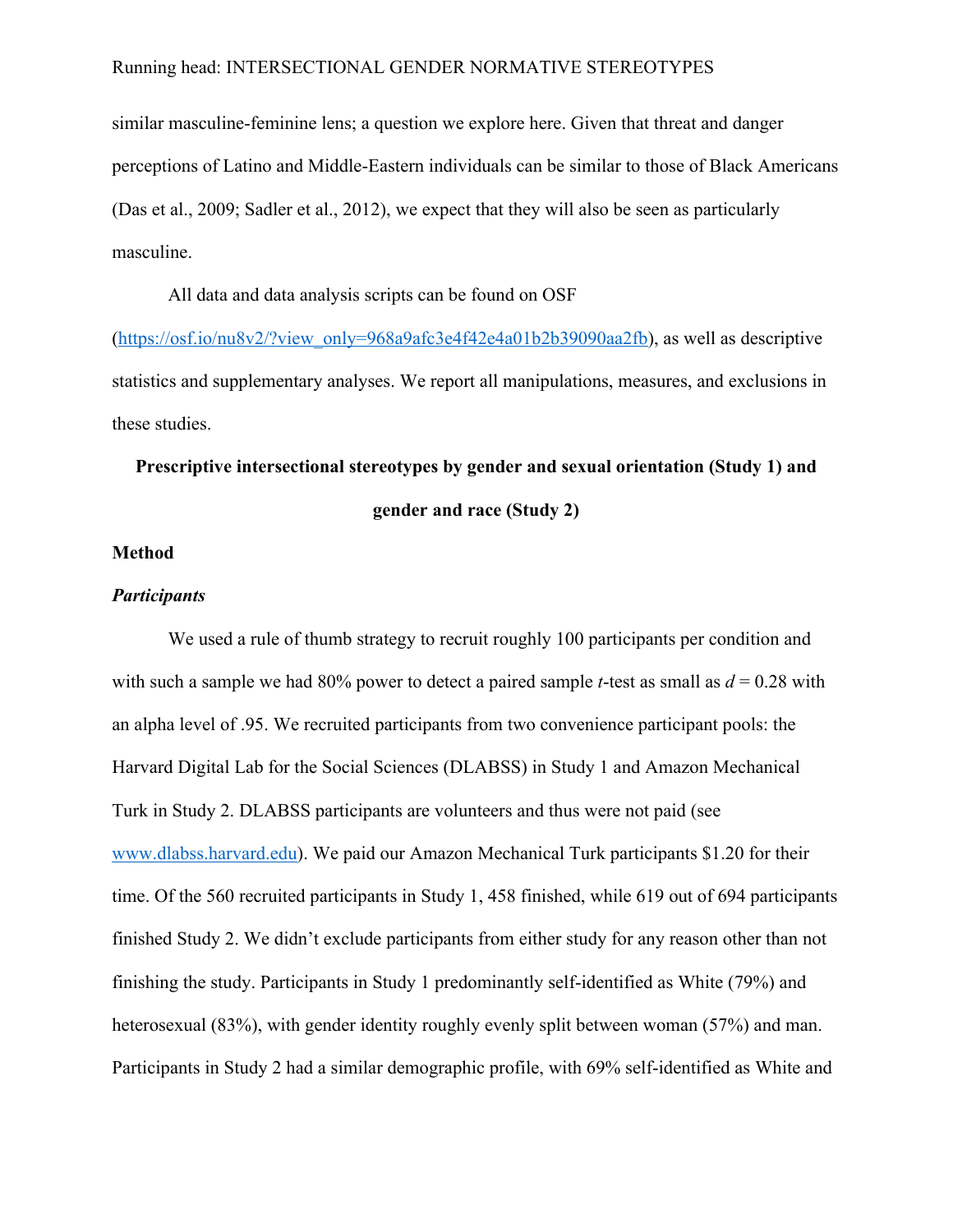evenly split between identifying as a man (46%) or woman (53%). Due to a coding error, we did not collect sexual orientation information in Study 2.

#### *Materials and Procedure*

We asked participants to indicate the desirability of targets of different sexual orientations in Study 1 and different races in Study 2, having a series of 70 traits such as "Assertive", "Warm and Kind", and "Honest" (see supplementary materials for the full list of traits). These traits were amalgamated from several sources to encompass traits that are traditionally considered masculine, feminine, and neutral (Bem, 1974; E. V. Hall, Phillips, et al., 2015; Prentice & Carranza, 2002), as well as traits that are often used to describe sexual (e.g., "Theatrical") or ethnic minoritized groups (e.g., "Musical"). Participants first familiarized themselves with the traits before moving to the trait rating task.

All participants rated trait desirability for a man, woman, and person; the sexual orientation or race of the targets differed between subjects. In Study 1, we randomly assigned participants to rate trait desirability for straight targets (i.e., a straight man, straight woman, and straight person), gay targets (i.e., a gay man, lesbian woman, and homosexual person), or labelless targets (i.e., a man, a woman, and person). In Study 2, we randomly assigned them to rate trait desirability for a man, a woman, and a person that was White, Black, Asian, Latino, Middle-Eastern, or label-less. The label-less conditions represent the standard way of assessing gender normative stereotypes (thus referred to as the Control conditions below) and constitute replications of Prentice & Carranza (2002) for 60 of the traits we used.

Participants rated the traits on a 9-point scale from 1 (Extremely Undesirable) to 9 (Extremely Desirable) while answering, "How desirable is it in American society for a [TARGET] to possess each of the following characteristics?" We purposefully asked participants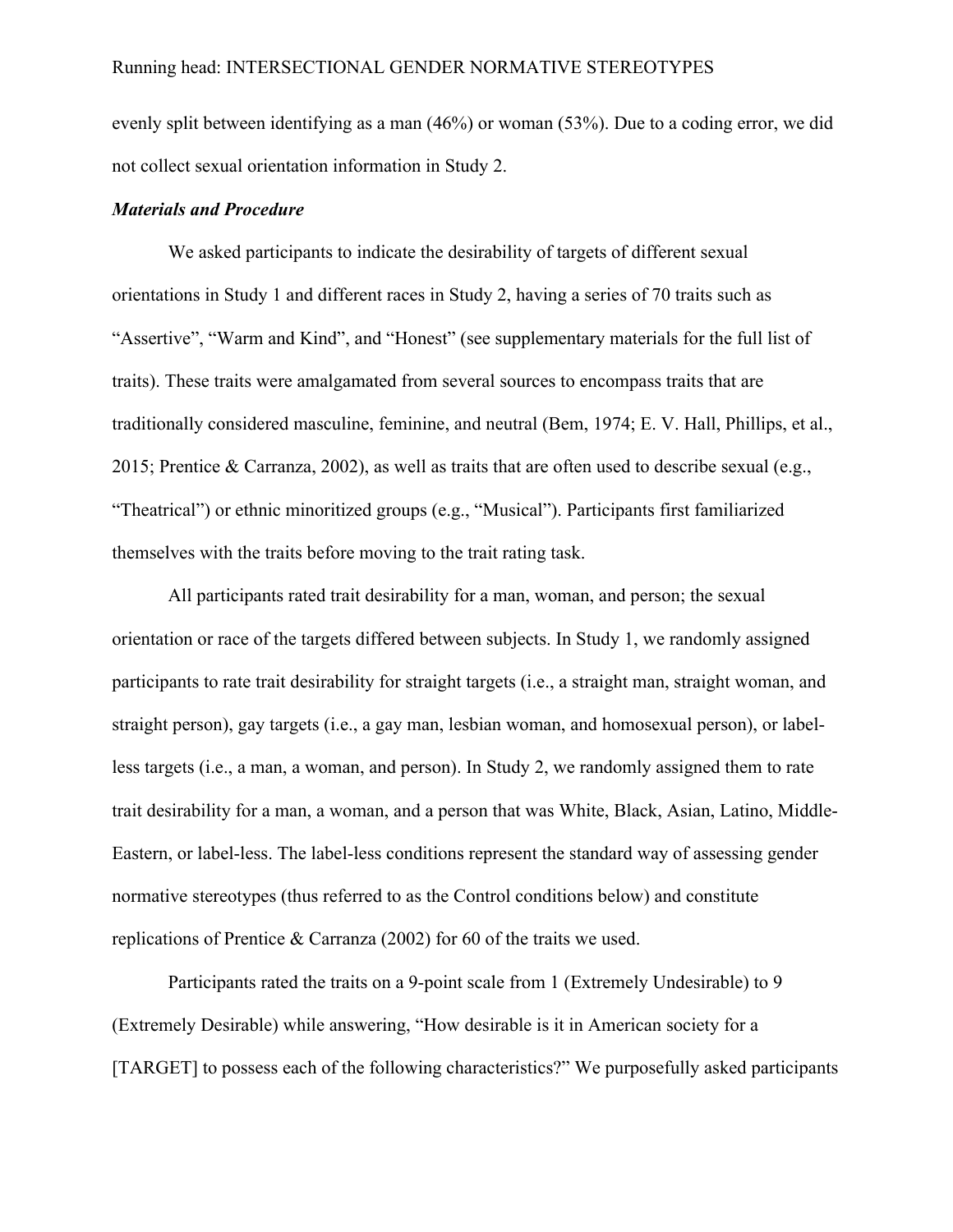to indicate how they thought the average American would respond to help reduce demand characteristics (Fiske et al., 2002). The targets were presented sequentially, with participants randomly assigned to rate the man or the woman target on all 70 traits first, while the person target was always rated last. After the three rating tasks, participants described what they thought a typical man or woman of different sexual orientations (Study 1) and races (Study 2) looked and acted like in a free-response task. Finally, participants filled out a series of exploratory questionnaires, including a sexual and racial prototypicality scale and the Internal and External Motivation to appear Non-Prejudiced scale (IMS-EMS; Plant & Devine, 1998) towards LGBTQ people in Study 1 or ethnic minorities in Study 2. We do not discuss the free-responses or the exploratory questionnaires in this paper.

#### *Data Analysis Strategy*

We analyzed the data in Study 1 using a multilevel model in which Target Gender (3 Levels: Man, Woman, Person), Target Sexual Orientation (3 Levels: Straight, Gay/Lesbian, Control), and Traits (70 Levels: Aggressive, Ambitious, Approval Seeking, etc.) interacted to predict desirability ratings and included a participant-level random intercept to account for the within-subject nature of the trait ratings. We effects-coded each of our variables with the Person target, the Control condition, and the trait "Yielding" as reference categories. We also accounted for the effect of participant gender (Prentice & Carranza, 2002) by including the two-way interactions between participant gender (effects coded) and each of our variables of interest. We analyzed the data in Study 2 similarly as in Study 1, but instead of Target Sexual Orientation, we interacted Target Race (6 Levels: White, Black, Asian, Latino, Middle-Eastern, Control) with Target Gender and Traits.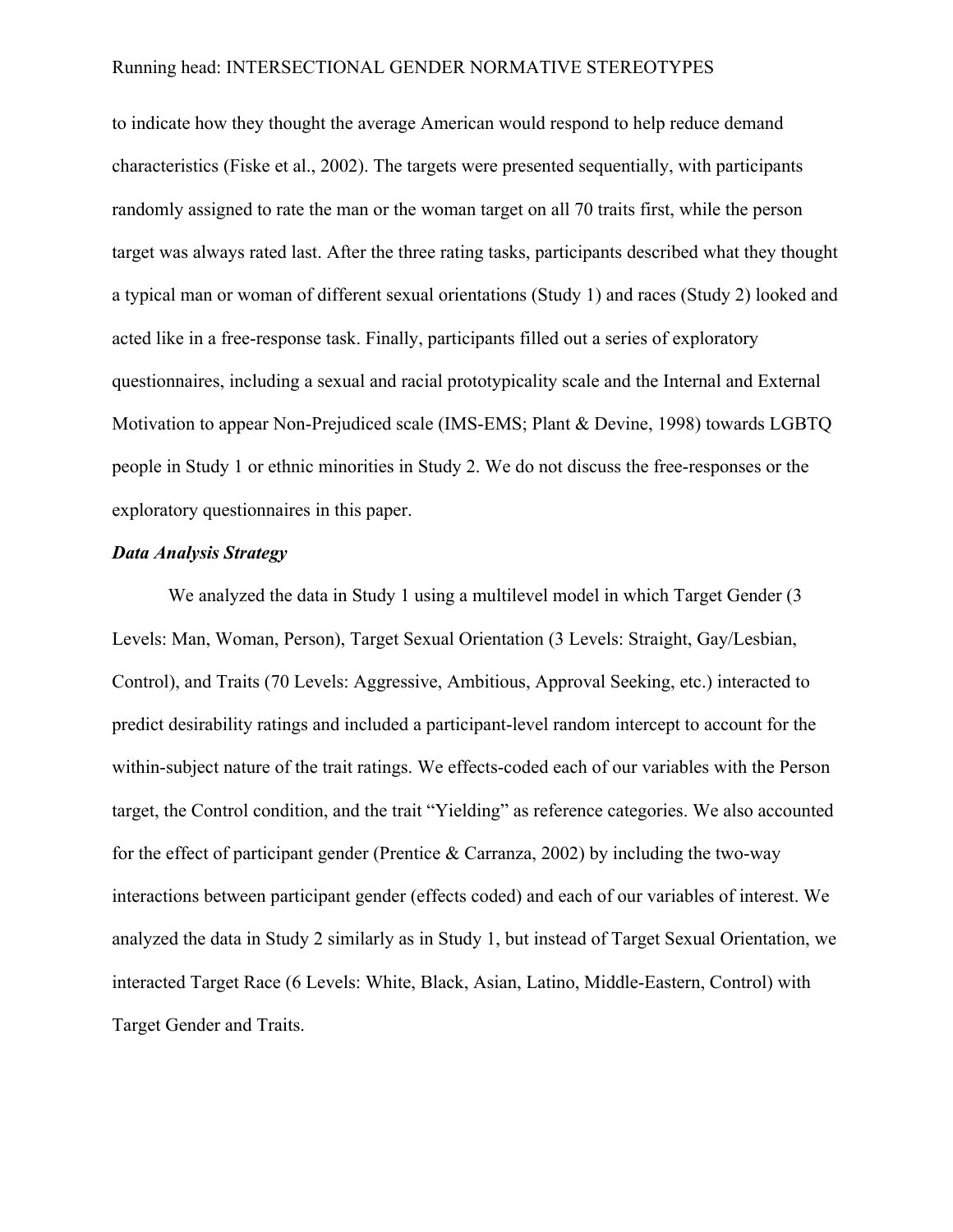Analyzing the data using a multilevel model allows for the greatest accounting of withinsubject variance, compared to running 70 within-between ANOVAs. However, the two multilevel models are complicated, especially with Traits included as a fixed effect. We did not reduce the number of trait categories for two reasons. One, we were interested in showcasing the landscape of gender normative stereotypes at the intersection of sexual orientation and gender, allowing the current work to serve as a reference for future work on specific traits and attributes intersectionally. Two, creating superordinate categories from theory requires us to make assumptions about the nature of gender stereotypes that the current work is meant to challenge. For example, what traits should be labeled masculine or feminine, high- or low-status, is likely group-specific, making any aggregation likely a poor fit for one group relative to another. Similarly, creating superordinate categories in a bottom-up approach (e.g., EFA) makes it impossible to compare across groups, one of the advantages of the current design over others, such as open-ended free responses (Ghavami & Peplau, 2013).

We used the resulting models as the basis for planned comparisons across and within Target Gender, Target Identity (Sexual Orientation or Race) and Traits. To account for Type 1 error, we used the *emmeans* package in *R* (Lenth, 2021), controlling for multiple comparisons for all contrasts using the more stringent Bonferroni method. For large samples and complicated models, *emmeans* uses *z*-statistics for hypothesis testing instead of *t-*statistics, as it is much easier to calculate computationally. In this instance, using a *z*-test is the equivalent of using a *t*-test with infinite degrees of freedom. As the *t*-distribution approximates the *z*-distribution (i.e., the standard normal distribution) above 30 degrees of freedom, this is a reasonable substitution given our sample size in each factor combination. For both studies, at each stage, the more complicated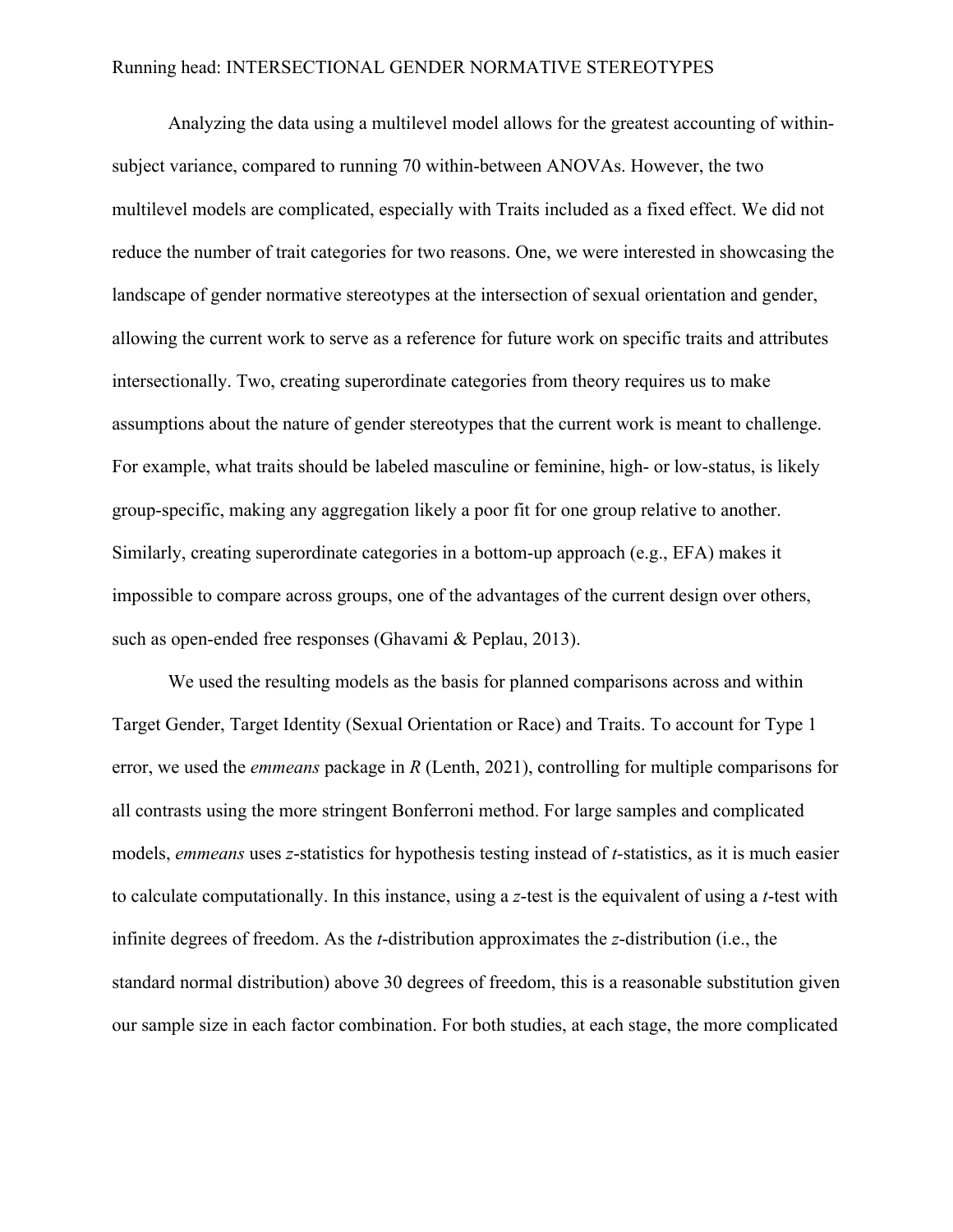models better fit the data; the marginal pseudo  $R^2$  (Barton, 2020) in Study 1 was .50 and .33 in Study 2.

#### **Results**

#### *Hypothesis 1: Gender Normative Stereotypes Still Exist*

We hypothesized that gender normative stereotypes still exist in America. We answered this question by examining gender differences in trait desirability between "Man" and "Woman" in the Control conditions in Studies 1 and 2. As expected, women and men were held to different normative standards on a variety of traits. There were 55 traits (out of 70; 79%) in Study 1 and 48 traits (69% of traits) in Study 2 for which participants' desirability for a man versus a woman to display those traits significantly differed. The trait differences in desirability for a man versus a woman were robust, with some trait differences (e.g., feminine and masculine) as large as six units on a nine-point scale.

The top five prescriptive stereotypes for men included being self-reliant  $(M_{\text{study 1}} = 8.17;$  $M_{\text{study 2}} = 7.85$ ) displaying leadership ability ( $M_{\text{study 1}} = 8.09$ ;  $M_{\text{study 2}} = 7.93$ ), being ambitious  $(M_{\text{study 1}} = 8.06; M_{\text{study 2}} = 7.77)$ , being masculine  $(M_{\text{study 1}} = 8.03; M_{\text{study 2}} = 7.99)$ , and being decisive  $(M_{\text{study 1}} = 8.03; M_{\text{study 2}} = 7.78)$  while the top five prescriptive stereotypes for women included being feminine ( $M_{study 1} = 8.08$ ;  $M_{study 2} = 8.00$ ), being warm and kind ( $M_{study 1} = 8.01$ ;  $M_{\text{study 2}} = 7.73$ ), being patient ( $M_{\text{study 1}} = 7.86$ ;  $M_{\text{study 2}} = 7.59$ ), paying attention to appearances  $(M_{\text{study 1}} = 7.77; M_{\text{study 2}} = 7.83)$ , and being polite  $(M_{\text{study 1}} = 7.74; M_{\text{study 2}} = 7.86)$ . The top five proscriptive stereotypes for men included being weak ( $M_{study\ 1} = 1.77$ ;  $M_{study\ 2} = 2.15$ ), being feminine ( $M_{\text{study 1}} = 2.16$ ;  $M_{\text{study 2}} = 2.34$ ), naïve ( $M_{\text{study 1}} = 2.16$ ;  $M_{\text{study 2}} = 2.66$ ), being gullible  $(M_{\text{study 1}} = 2.17; M_{\text{study 2}} = 2.44)$ , and being child-like  $(M_{\text{study 1}} = 2.45; M_{\text{study 2}} = 2.78)$ , while women were proscribed the most from being arrogant,  $(M_{\text{study 1}} = 2.16; M_{\text{study 2}} = 2.71)$ , being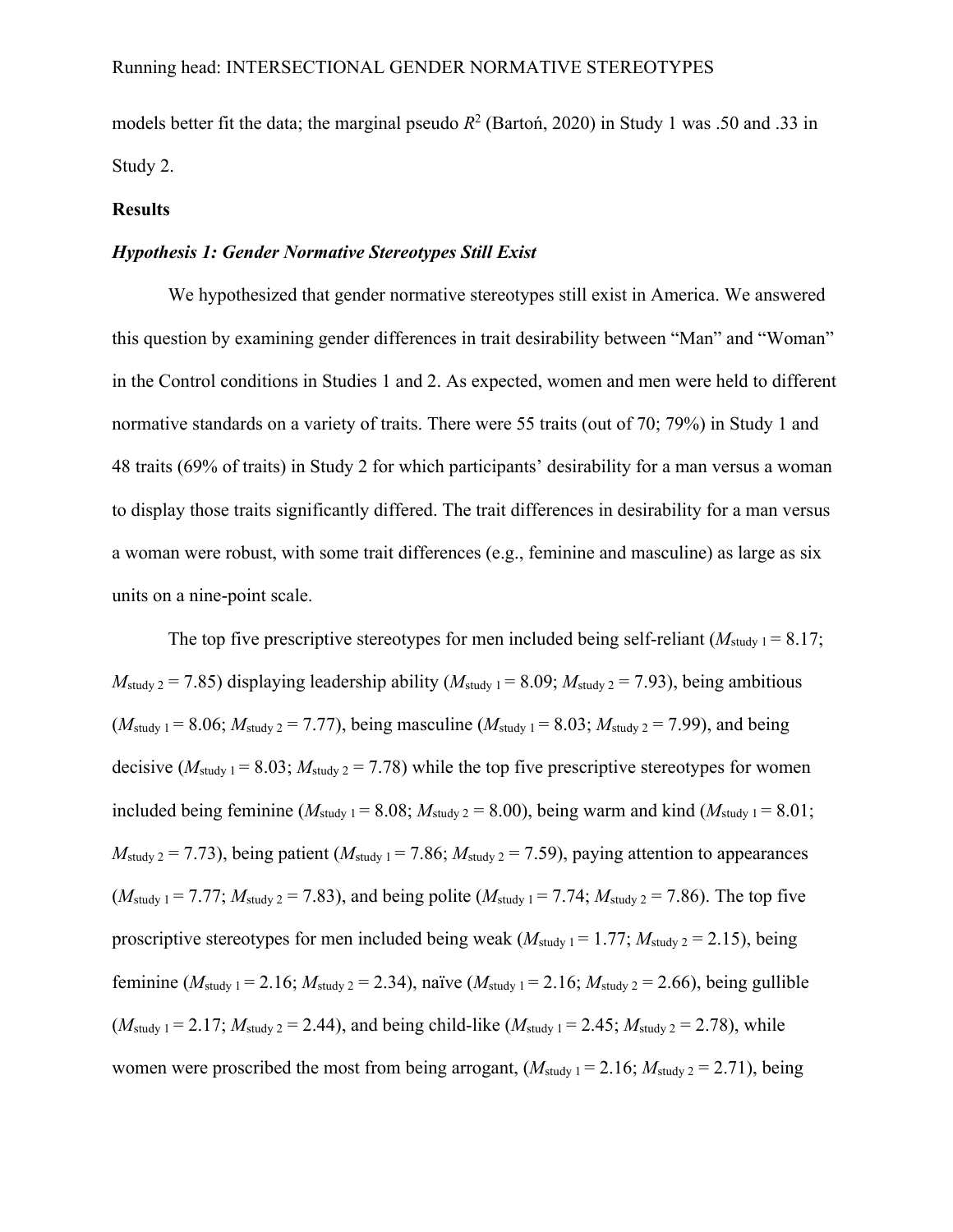masculine ( $M_{\text{study 1}} = 2.28$ ;  $M_{\text{study 2}} = 2.36$ ), controlling ( $M_{\text{study 1}} = 2.68$ ;  $M_{\text{study 2}} = 3.05$ ), promiscuous ( $M_{\text{study 1}} = 3.04$ ;  $M_{\text{study 2}} = 3.54$ ), and aggressive ( $M_{\text{study 1}} = 3.15$ ;  $M_{\text{study 2}} = 3.11$ ).

To place the continuity of gendered prescriptions in context, there were 60 traits that both we and Prentice and Carranza (2002) studied. Of those 60, Prentice and Carranza found significant gender differences for 55 of them. We found significant differences for 47 of the 60 in Study 1 and 41 in Study 2 (**Error! Reference source not found.** contains the gender prescriptive and proscriptive stereotypes that were present in Prentice and Carranza Study 1, our Study 1, and our Study 2). The continuity of gender normative stereotypes extended to more nuanced categorization of traits as intensified and relaxed prescriptive and proscriptive as outlined in Prentice and Carranza (2002). Those analyses can be found in the supplementary materials.

#### *Hypothesis 2: Prototypicality biases impact people's normative stereotypes*

We examined whether people's normative stereotypes were influenced by androcentrism in Studies 1 and 2, heterocentrism in Study 1, and Eurocentrism in Study 2.

**Androcentrism.** We empirically defined androcentrism to mean that trait desirabilities would be more similar between "Person" and "Man" targets compared to "Person" and "Woman" targets, suggesting conceptual overlap between a generic "Person" target with "Man" more so than "Woman". We first examined androcentrism within Target Gender and then nuanced by Target Sexual Orientation, using the *emmeans* package to compare averages using Bonferroni calculations. We were also able to calculate a difference score between the "Person" target with "Man" and "Woman" targets, as these assessments were within-subjects, to determine whether average trait differences between "Person" and "Man" were *relatively* smaller as well. To do so, we used the absolute value of the trait differences to analyze the magnitude of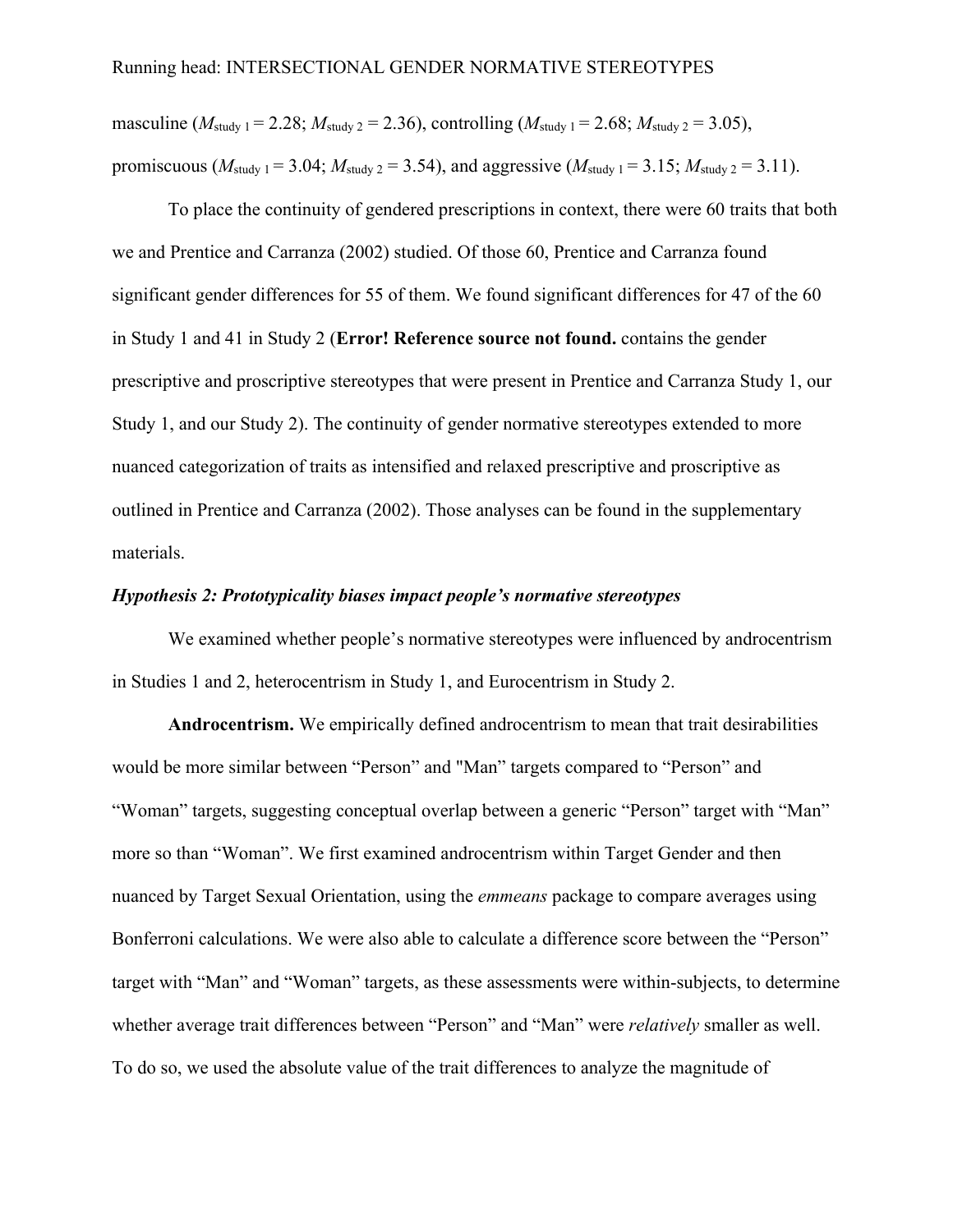difference between targets instead of the direction. Overall, the data supported an androcentric bias in gender normative stereotypes.

**Study 1.** There was a significant main effect of Target Gender,  $F(2, 62385.31) = 60.72$ , *p* < .001. Pairwise comparisons between the average trait desirability for "Man", "Woman", and "Person" targets collapsing across all traits and sexual orientations showed that there was not a significant difference between the man and the person targets,  $z = -1.69$ ,  $p = .271$ ,  $d = -0.02$ , but there was a significant difference in desirability between the woman and the person target,  $z =$ 7.73,  $p < .001$ ,  $d = 0.08$ . Furthermore, the average trait desirability gap between "Person" and "Man" was significantly smaller than the average trait desirability gap between "Person" and "Woman",  $z = -23.1$ ,  $p < .001$ ,  $d = -0.23$ .

Androcentrism was also present *within* sexual orientations (Figure 1), as evident by a significant interaction between Target Gender and Sexual Orientation, *F*(4, 62380.66) = 3.99, *p* = .003. The average trait desirability for "Person" compared to "Man" in the Control condition was not significantly different from one another,  $z = -0.55$ ,  $p = .999$ ,  $d = -0.01$ , while there was a significant difference between "Person" and "Woman",  $z = 6.00$ ,  $p < .001$ ,  $d = 0.09$ . Furthermore, the gap between "Person" and "Man" was significantly smaller than "Person" and "Woman",  $z = -20.20$ ,  $p < .001$ ,  $d = -0.31$ . This pattern was mirrored in the Straight condition such that the average trait desirability for "Straight Person" was not significantly different from "Straight Man",  $z = 1.44$ ,  $p = .449$ ,  $d = 0.03$ , and was significantly smaller,  $z = -15.7$ ,  $p < .001$ ,  $d$ = -0.28, than the difference between "Straight Person" and "Straight Woman", *z* = 4.84, *p* < .001, *d* = 0.08. In contrast, there was weaker evidence of androcentrism in the Gay condition, as the average trait desirability ratings for both "Gay Man"  $(z = -3.70, p < .001, d = -0.07)$  and "Lesbian" Woman"  $(z = 3.15, p = .005, d = 0.06)$  were significantly different from "Homosexual Person"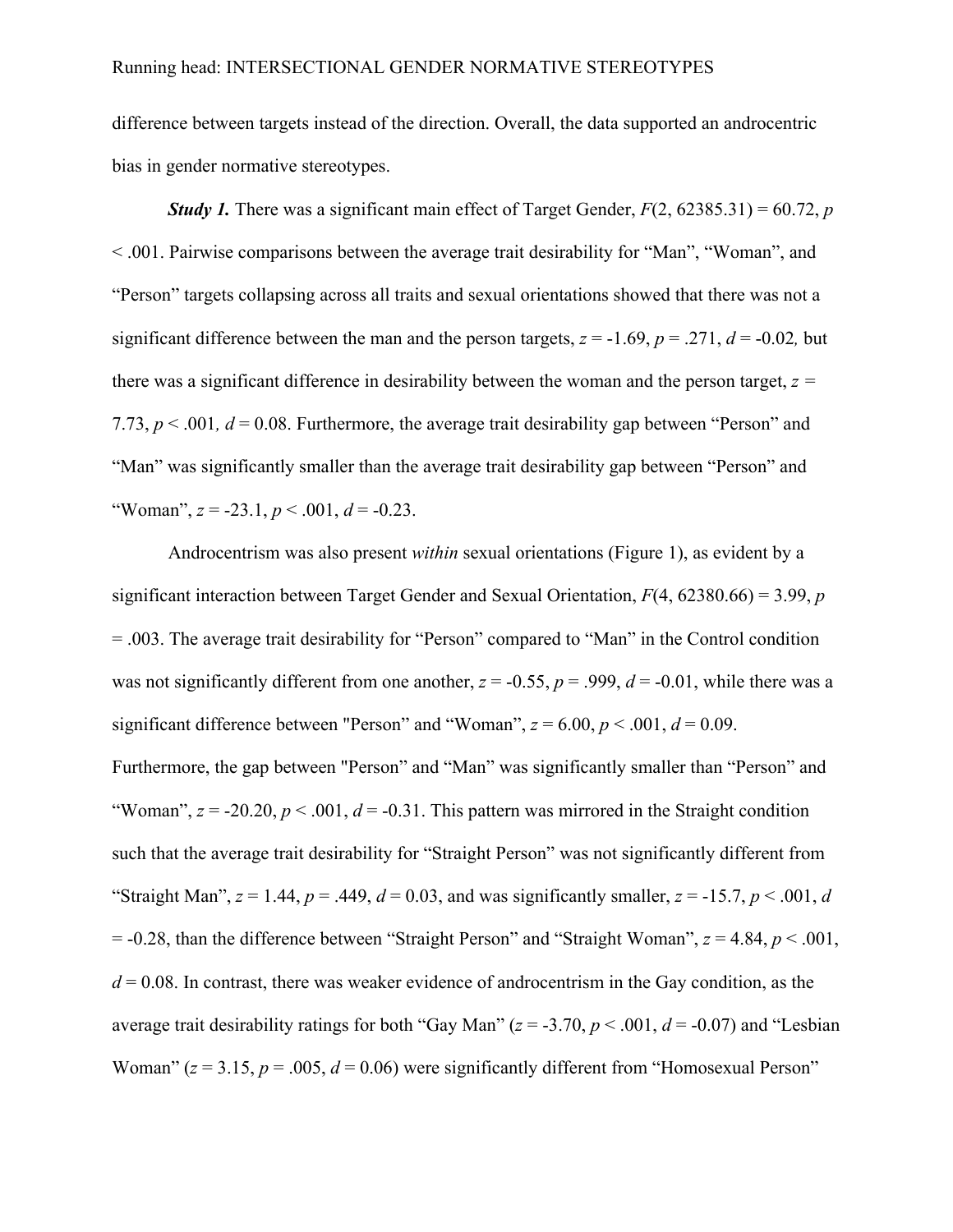target*.* However, "Gay Man" was *relatively* more similar to "Homosexual Person" than was "Lesbian Woman" target, *z* = -5.70, *p* < .001, *d* = -0.11.

*Study 2.* While there was also a significant main effect of Target Gender, *F*(2,  $127731.99$  = 21.77,  $p < .001$ , as well as an interaction between Target Gender and Target Race,  $F(10, 127731.75) = 8.26, p < .001$ , there was mixed evidence of androcentrism. Pairwise comparisons between "Man", "Woman", and "Person" targets across all traits and Target Races showed weaker evidence of androcentrism on trait desirability, as "Person" was significantly different from "Man",  $z = 5.40$ ,  $p < .001$ ,  $d = 0.04$ , as well as "Woman",  $z = 5.98$ ,  $p < .001$ ,  $d =$ 0.04. However, "Man" was relatively more similar to person compared to "Woman", *z* = -18.50,  $p < .001$ ,  $d = -0.13$ , in line with expectations.

There was also weaker evidence of androcentrism in the Control condition (Figure 2) such that the average trait desirability for "Person" and "Man", was significantly different,  $z =$ 3.13,  $p = .005$ ,  $d = 0.05$ , than the difference between "Person" and "Woman",  $z = 4.82$ ,  $p < .001$ ,  $d = 0.08$ , but the gap between "Person" and "Man" was still stronger than the gap between "Person" and "Woman",  $z = -9.28$ ,  $p < .001$ ,  $d = -0.15$ . In contrast, androcentrism was present in absolute and relative trait differences for White, Middle-Eastern, and Black targets. The average trait desirability for "White Person" was not significantly different from "White Man", *z* = 1.36,  $p = .523$ ,  $d = 0.02$ , but was significantly different from "White Woman",  $z = 5.91$ ,  $p < .001$ ,  $d =$ 0.10, and was relatively more different as well,  $z = -17.40$ ,  $p < .001$ ,  $d = -0.29$ . Similarly, the average trait desirability for "Middle-Eastern Person" was not significantly different from "Middle-Eastern Man",  $z = 2.05$ ,  $p = .121$ ,  $d = 0.03$ , but was significantly different from "Middle-Eastern Woman",  $z = 5.07$ ,  $p < .001$ ,  $d = 0.08$ , and was also relatively different,  $z = -$ 10.8,  $p < .001$ ,  $d = -0.18$ . For Black targets, the average trait desirability for "Black Person" was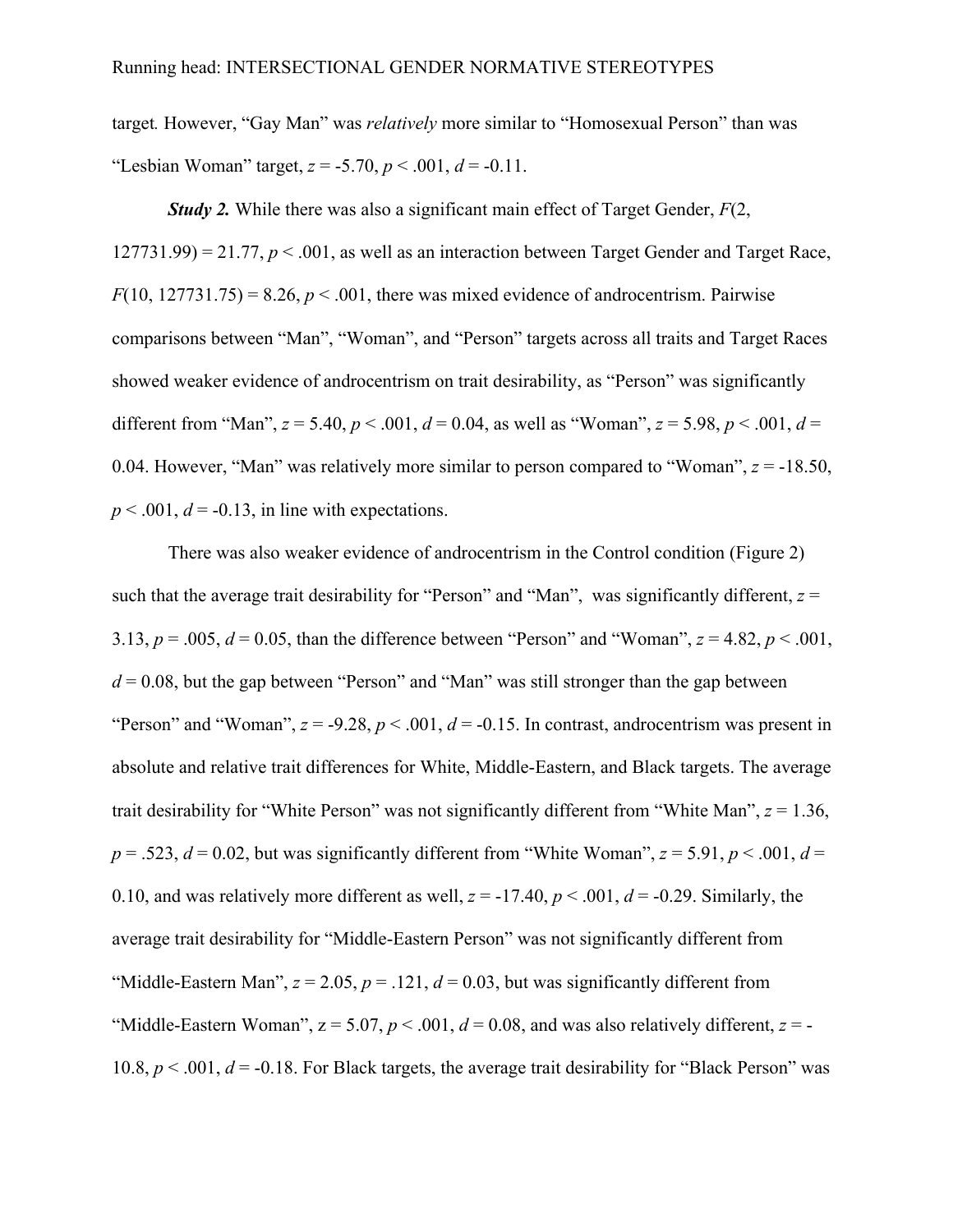not significantly different from the "Black Man",  $z = 1.31$ ,  $p = .569$ ,  $d = 0.02$ , but was significantly different from the "Black Woman",  $z = -3.39$ ,  $p = .002$ ,  $d = -0.06$ . However, there was no difference between the two gaps,  $z = 0.49$ ,  $p = .999$ ,  $d = -0.01$ .

For Latino targets, there was partial evidence for a *female*-centric bias, or gynocentrism, instead of androcentrism. The average trait desirability for "Latino Person" was not significant different from "*Latina Woman*",  $z = 1.15$ ,  $p = .754$ ,  $d = 0.02$ , but was significantly different from "Latino Man",  $z = 3.22$ ,  $p = .004$ ,  $d = 0.06$ . The relative difference between "Latina Woman" and "Latino man" from "Latino Person" was not significant however,  $z = 0.606$ ,  $p = .999$ ,  $d = 0.01$ . Finally, for Asian targets, it wasn't clear whether overall trait desirabilities conformed to androcentrism or gynocentrism. While the average trait desirability for "Asian Person" was not significantly different from "Asian Woman",  $z = 1.17$ ,  $p = .722$ ,  $d = 0.02$ , but was (marginally) significantly different from "Asian Man",  $z = 2.15$ ,  $p = .095$ ,  $d = 0.04$ , difference score analyses using absolute values showed that the desirability gap between "Asian Person" and "Asian Man" was smaller than the gap between "Asian person" and "Asian Woman",  $z = -9.03$ ,  $p < .001$ ,  $d = -1$ 0.15.

**Heterocentrism.** We empirically defined heterocentrism to mean that the trait desirabilities for targets without a specified sexual orientation—"Man", "Woman", and "Person"—would be more similar to "Straight Man", "Straight Woman", and "Straight Person", respectively, than "Gay Man", "Lesbian Woman", and "Homosexual Person". We first examined heterocentrism within Target Sexual Orientation and then broken down by Target Gender, again using the *emmeans* package to compare averages using Bonferroni calculations. We were unable to calculate difference scores to test relative differences because Target Sexual Orientation wasn't within-subjects. In support of that hypothesis, there was a significant main effect of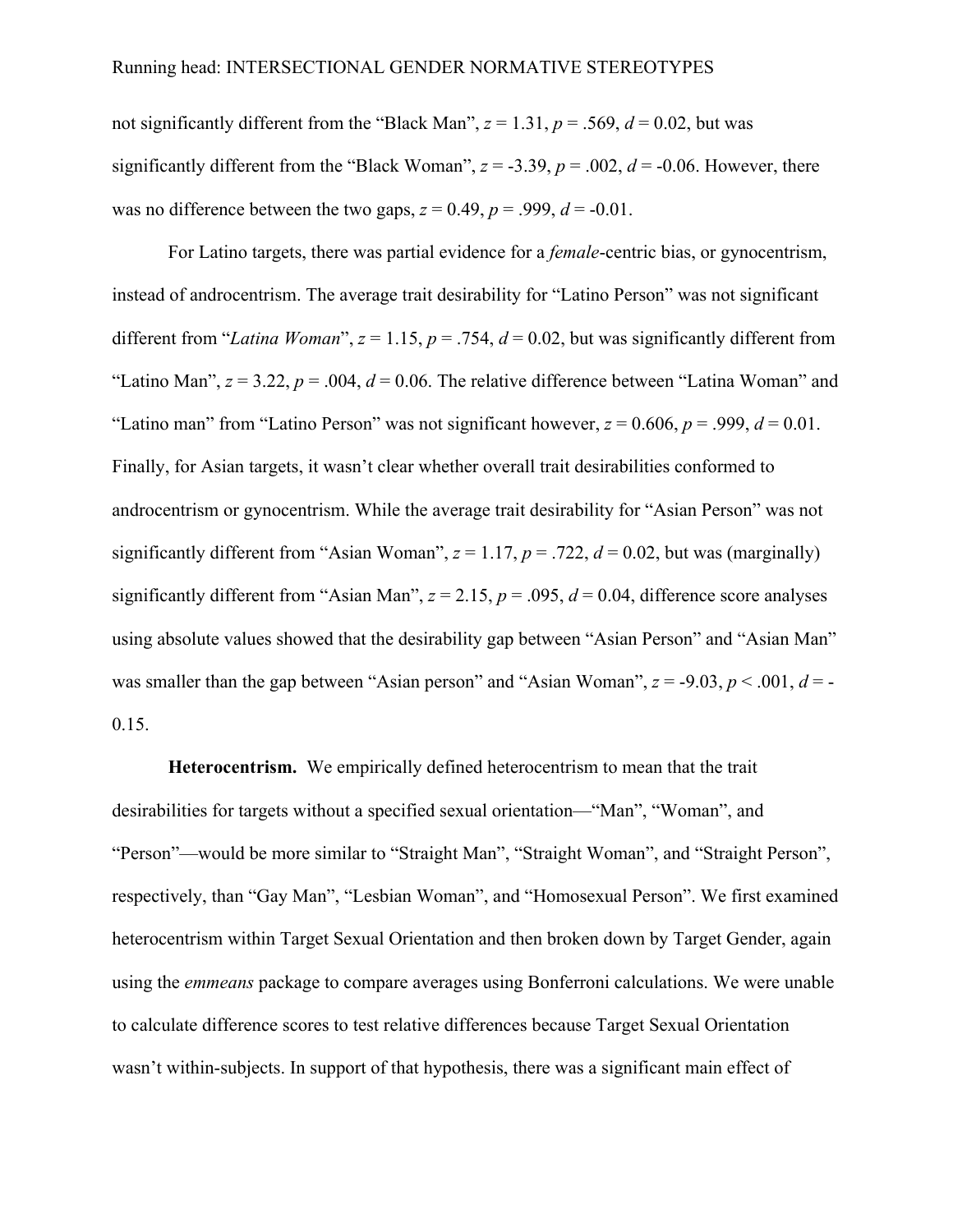Target Sexual Orientation,  $F(2, 283.63) = 18.48$ ,  $p < .001$  as well as a significant interaction between Target Gender and Target Sexual Orientation, reported above. The aggregated trait desirabilities across all sexual orientations between the Control and Straight condition were statistically indistinguishable,  $z = -0.70$ ,  $p = .999$ ,  $d = -0.03$ , while there was a significant difference between the Control and Gay/Lesbian condition,  $z = 5.01$ ,  $p < .001$ ,  $d = 0.19$ .

Furthermore, this difference was present within every Target Gender (Figure 3). The average trait desirability for "Person" compared to "Homosexual Person" was significantly different from one another,  $z = 5.48$ ,  $p < .001$ ,  $d = 0.22$ , while it was statistically indistinguishable between "Person" and "Straight Person",  $z = -0.85$ ,  $p = .999$ ,  $d = -0.03$ . The average trait desirability for "Man" compared to "Gay Man" was also significantly different from one another,  $z = 4.01$ ,  $p < .001$ ,  $d = 0.16$ , while it was statistically the same between "Man" and "Straight Man",  $z = -0.01$ ,  $p = .999$ ,  $d = 0.00$ . Lastly, the average trait desirability differed for "Woman" compared to "Lesbian Woman",  $z = 4.61$ ,  $p < .001$ ,  $d = 0.18$ , but didn't differ between "Woman" and "Straight Woman", *z* = -1.15, *p* = .756, *d* = -0.05.

**Eurocentrism.** Finally, we examined Eurocentrism, empirically defined to mean the trait desirabilities for targets without a specified sexual orientation—"Man", "Woman", and "Person"—would be more similar to "White Man", "White Woman", and "White Person" respectively, compared to the man, woman, and person targets of any other racial group. As with heterocentrism, we first examined Eurocentrism within Target Race and then broken down by Target Gender using *emmeans*. We again were unable to calculate difference scores to test relative differences because Target Race wasn't within-subjects. There was a significant main effect of Target Race,  $F(5,606) = 13.79$ ,  $p < .001$ , as well as a significant interaction between Target Gender and Target Race shown above. However, pairwise comparisons between Target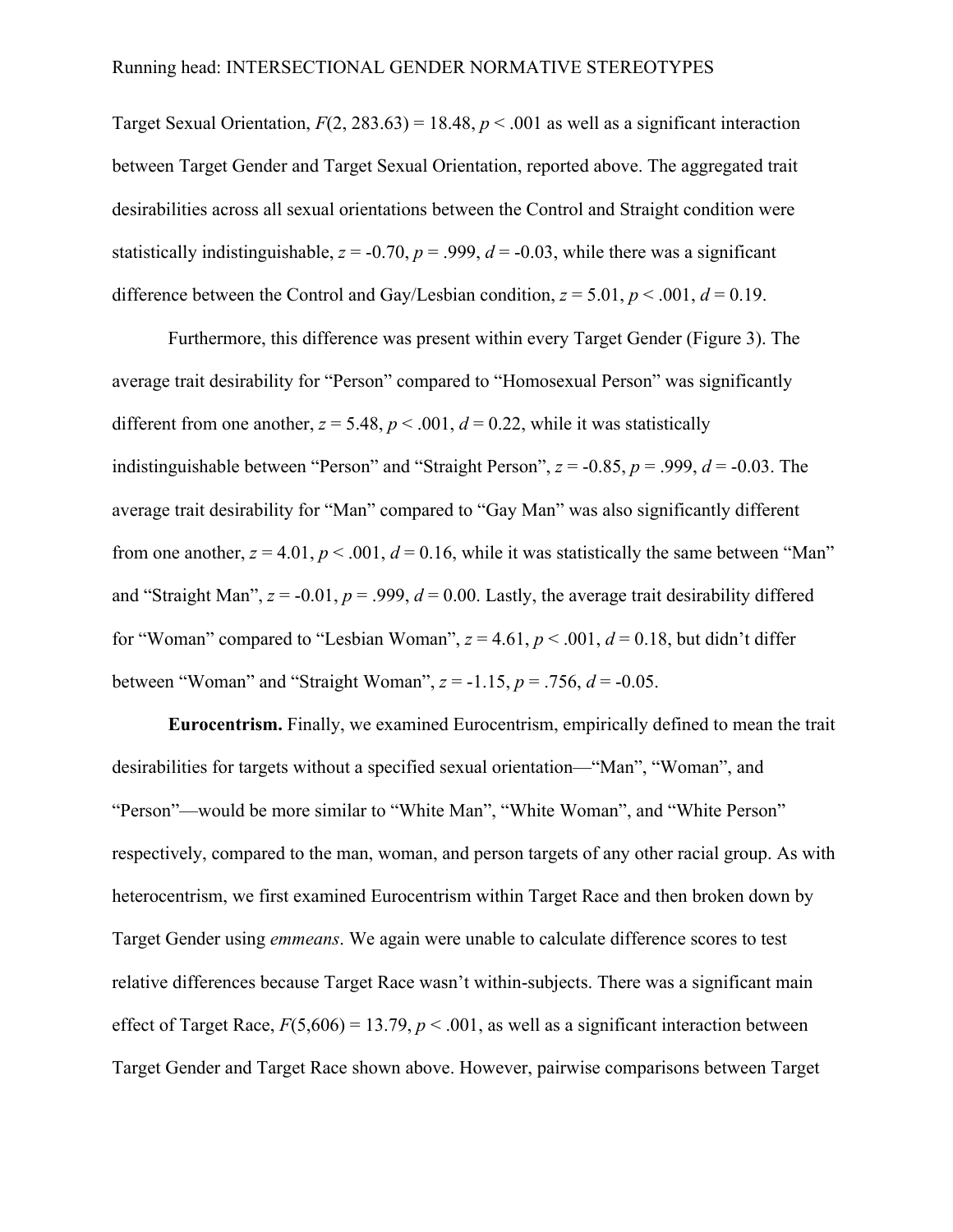Race across all traits and sexes didn't show evidence of Eurocentrism on trait desirability, as the Control condition was significantly different from the White condition,  $z = -3.82$ ,  $p = .002$ ,  $d = -1$ 0.20. In terms of the other contrasts, against hypotheses, there was not a significant difference between trait desirabilities in the Control condition and the Latino,  $z = 0.52$ ,  $p = .999$ ,  $d = 0.03$ , Asian, *z* = 1.29, *p* = .999, *d* = 0.07, and Black conditions, *z* = 2.8, *p* = .076, *d* = 0.14, while the difference between Control and Middle-Eastern was significant,  $z = 3.87$ ,  $p = .002$ ,  $d = 0.20$ .

Furthermore, there wasn't evidence of Eurocentrism on the Target Gender level either. "Person" was significantly different from "White Person",  $z = -0.37$ ,  $p = .004$ ,  $d = -0.19$ , "Man" was significantly different from "White Man",  $z = -4.18$ ,  $p = .004$ ,  $d = -0.22$ , and "Woman" was significantly different from "White Woman",  $z = -3.24$ ,  $p = .018$ ,  $d = -0.17$  (see supplementary materials for other comparisons). Although there wasn't evidence for Eurocentrism in stereotypes in isolation, as we discuss in the next section, gendered stereotypes as a dynamic between men and women showed evidence of Eurocentrism.

# *Hypothesis 3: Sexual orientation and race altered the prescriptive stereotypes of men and women.*

As expected, the three-way interactions were significant in Study 1,  $F(276, 62299.72) =$ 17.69, *p* < .001, and Study 2, *F*(690, 127728.01) = 3.18, *p* < .001. In Study 1, we hypothesized that we would see evidence of gender inversion in normative stereotypes: the normative stereotypes of gay men would be similar to straight women, while the normative stereotypes of lesbian women would be similar to straight men. In Study 2, we hypothesized normative stereotypes would conform to expectations set by gendered race studies: gender normative stereotypes for Black men and women would be masculinized, while normative stereotypes for Asian men and women would be feminized. We also explored whether we would find similar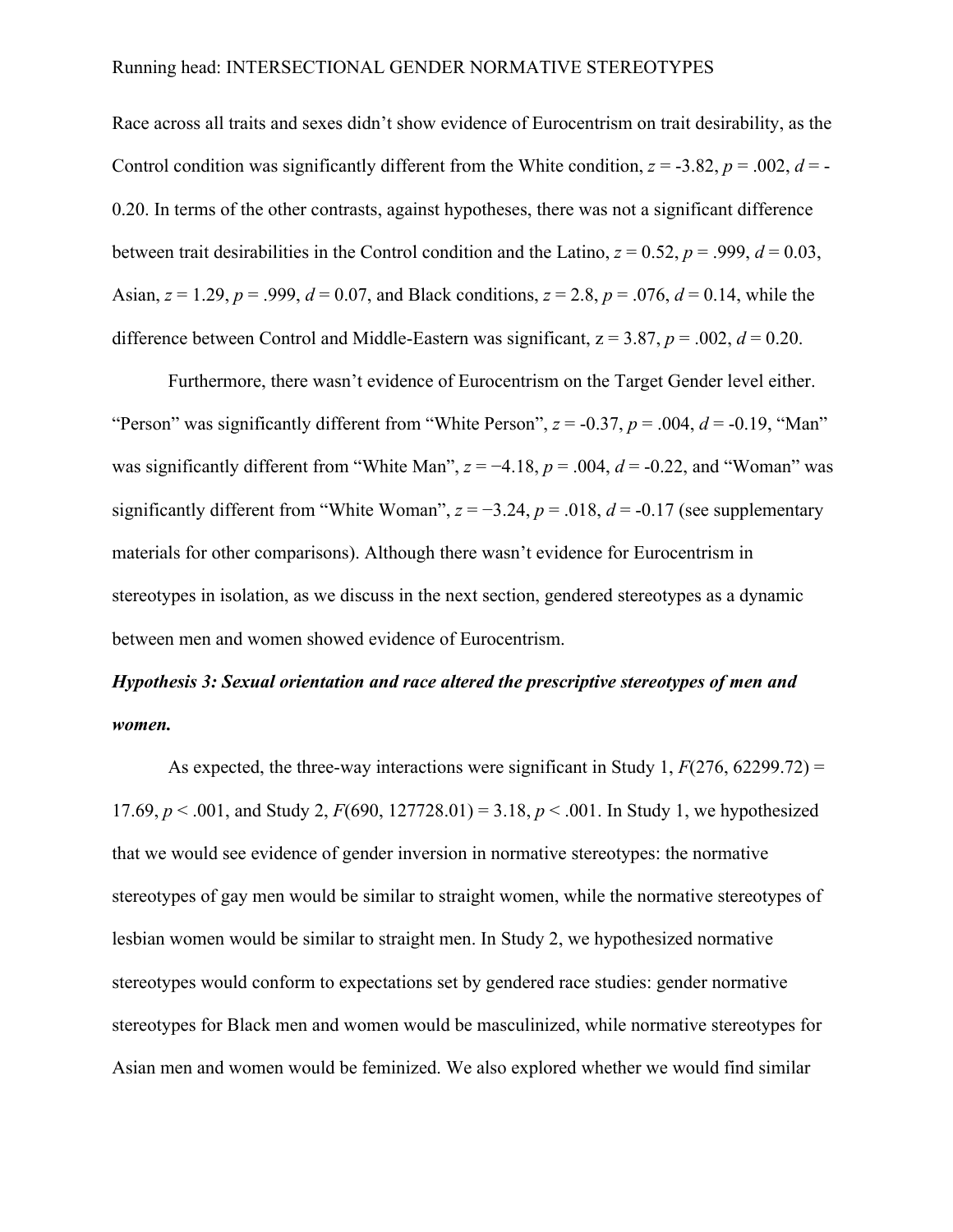patterns for Latino and Middle Eastern men and women. All descriptive statistics and pairwise comparisons for each trait by Target Gender and Target Sexual Orientation/Race can be found in the supplementary materials, as well as graphs of each trait plotted separately.

**Sexual Orientation.** We labeled traits as showing evidence of gender inversion if there were significant gender differences between straight men and straight women as well as between gay men and lesbian women. Furthermore, the direction of the gender difference needed to be reversed from one sexual orientation to another—for example, if it was more desirable for a straight man to be aggressive compared to a straight woman, aggressiveness needed to be *less* desirable for a gay man compared to a lesbian woman.

*Gender Inversion.* There were 15 out of 70 traits for which there was gender inversion (Figure 4). A subset of these traits (i.e., "Attention to appearances", "Cheerful", "Excitable", "Expresses emotion", "Friendly", "Stubborn", "Theatrical", "Warm and kind") showed a unique type of gender inversion in which the desirability ratings for either the man or the woman target was the same for all sexual orientations but diverged for the opposite gender. What made this pattern of gender inversion noteworthy was that the normative pressure differed by sexual orientation for only one gender. For example, the desirability of paying attention to appearances showed gender inversion such that straight women and gay men faced a stronger prescription to pay attention to their appearances compared to straight men and lesbian women, respectively. However, the desirability of paying attention to appearances was the same for men of all sexual orientations but diverged for women, with people stating a lowered desirability for lesbian women to pay attention to their appearances compared to straight women. "Excitable",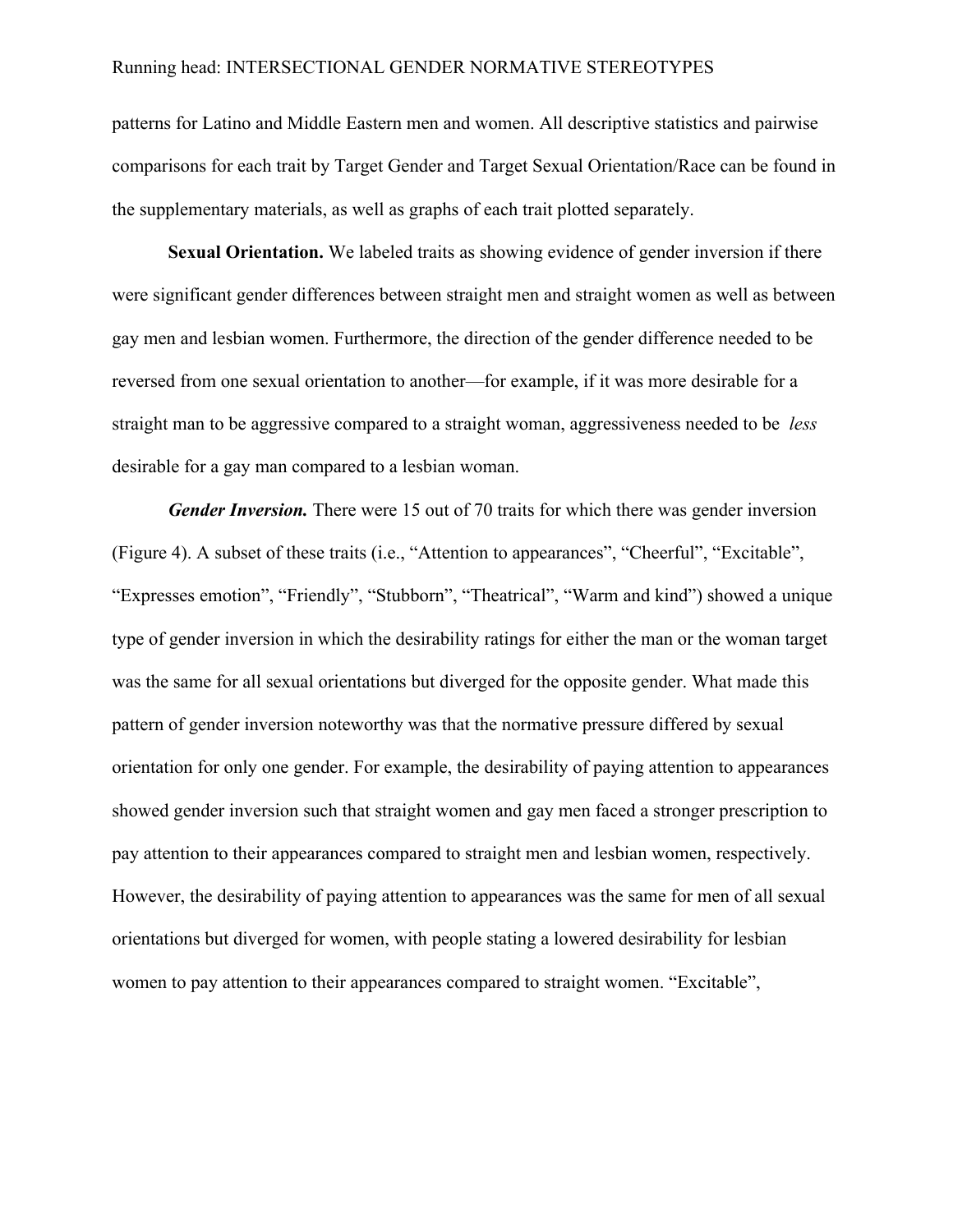"Expresses emotion", and "Theatrical" were the three traits for which there was differential pressure on men of different sexual orientations compared to the women.

*Other Interaction Patterns*. Gender inversion did not describe the pattern of prescription and proscription for the bulk of the traits, however. Instead, for 41 traits, we found a pattern we are labeling as "Sexual Orientation Asymmetry", such that there were differences in the normative expectations between a man and a woman, but only for one of the sexual orientations. For 37 traits, (i.e., "Ambitious", "Arrogant", "Athletic", "Business sense", "Career Oriented", "Child-like", "Competitive", "Cooperative", "Cynical", "Decisive/able to make decisions", "Defends own beliefs", "Emotional", "Feminine", "Gullible", "Happy", "High self-esteem", "Impressionable", "Intelligent", "Leadership ability", "Loves children", "Masculine", "Melodramatic", "Naïve", "Patient", "Polite", "Promiscuous", "Rational", "Rebellious", "Selfreliant", "Shy", "Spiritual", "Strong personality", "Weak", "Well-educated", "Wholesome", "Willing to take risks", "Yielding"), there were significant gender differences between the straight targets but not for the gay/lesbian targets. There were only four traits for which there were significant differences between gay men and lesbian women but not between straight men and women (i.e., "Flirtatious", "Materialistic", "Musical", and "Well-dressed"). Thus, people had distinct gendered norms for how straight men and straight women should and shouldn't act but did not have strong gendered expectations for gay men and lesbian women. This conclusion is further supported by the fact that there were 52 traits for which trait desirability for a straight man differed from a straight woman but only 19 traits for which trait desirability differed between a gay man and lesbian woman.

The last 14 traits did not show any gender differentiation in either straight or gay/lesbian targets. Of these traits, 13 of them were traits that showed a main effect of Target Sexual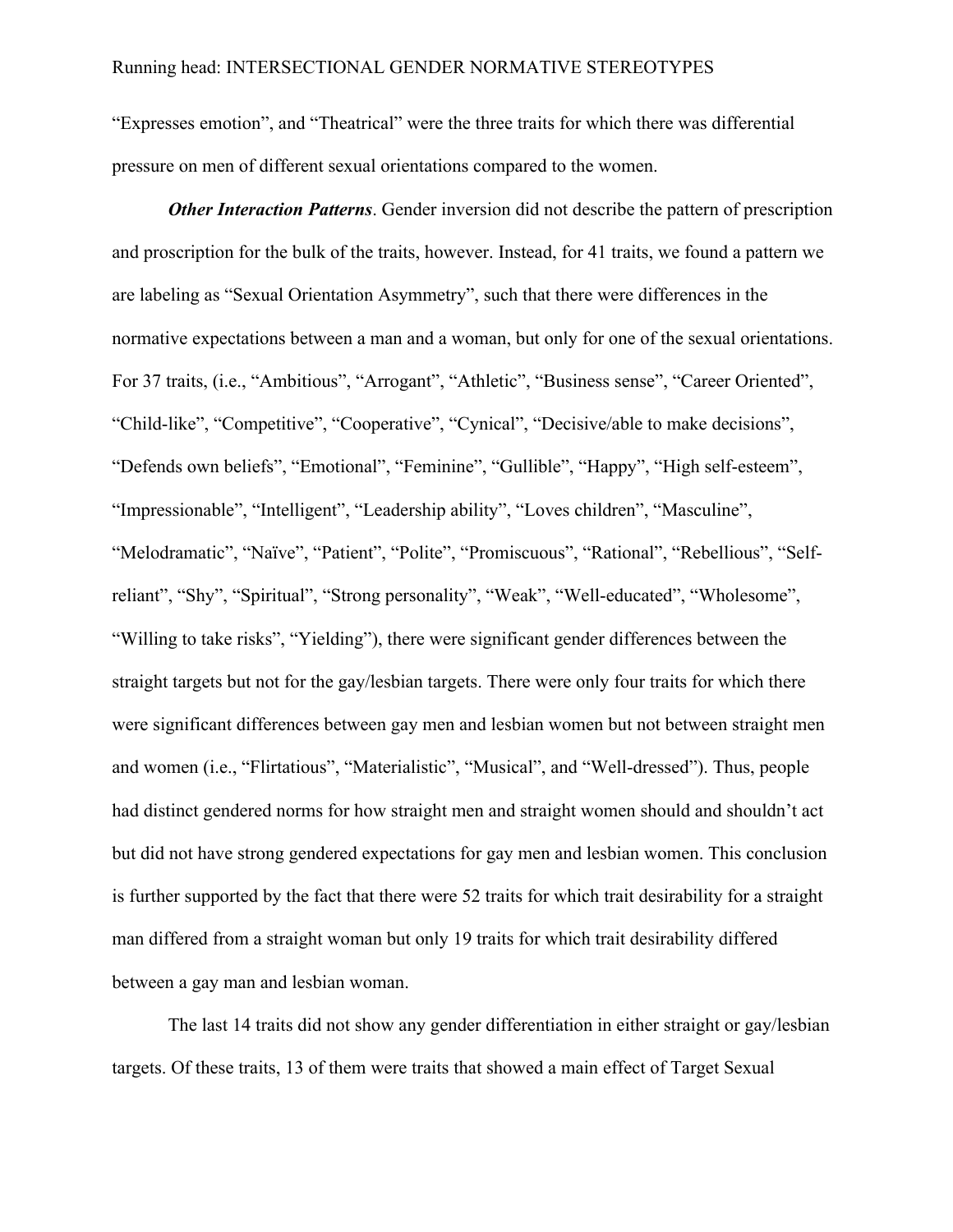Orientation. More specifically, trait desirability was higher for straight targets than gay/lesbian targets for 10 traits (i.e., "Clean", "Conservative", "Consistent", "Dependable", "Disciplined", "Enthusiastic", "Honest", "Likeable", "Loyal", and "Protects Others") while trait desirability was higher for gay targets than straight targets for three traits ("Moody", "Nosy", and "Superstitious").

**Race**. We tested our hypotheses around the gendered race hypothesis by first examining racial differences in the desirability to be masculine and feminine. Previous research has found that Black is descriptively associated with masculinity and Asian is associated with femininity (Galinsky et al., 2013). Here we examined prescriptive associations.

*Gendered Race.* First examining masculinity, the gendered race hypothesis predicts that Black men would have the highest norms to be masculine, followed by White men, and then Asian men. Contrary to hypotheses, it was most desirable for a White man  $(M = 7.94)$  to be masculine compared to Black ( $M = 6.76$ ), Asian ( $M = 6.14$ ), Latino ( $M = 6.94$ ), and Middle-Eastern  $(M = 6.67)$  men. All ethnic minority men in contrast were held to the same standards around masculinity as each other, *p*s > .888. In contrast, there were no differences in the desirability of White ( $M = 3.06$ ), Black ( $M = 3.14$ ), Asian ( $M = 3.11$ ), Latino ( $M = 3.28$ ), or Middle-Eastern ( $M = 3.18$ ) women to be masculine,  $p_s > .999$ . This result is also contrary to the gendered race hypothesis, which presumes that Black women in particular would be desired to be more masculine compared to White and Asian women.

Next, we looked at the desirability to be feminine. Here there was some support for the gendered race hypothesis. While all men were proscribed from being feminine, it was more desirable for an Asian man ( $M = 3.97$ ) to be feminine compared to a White man ( $M = 2.84$ ), who didn't differ from Black ( $M = 2.96$ ), Latino ( $M = 3.39$ ), or Middle-Eastern ( $M = 3.00$ ) men. It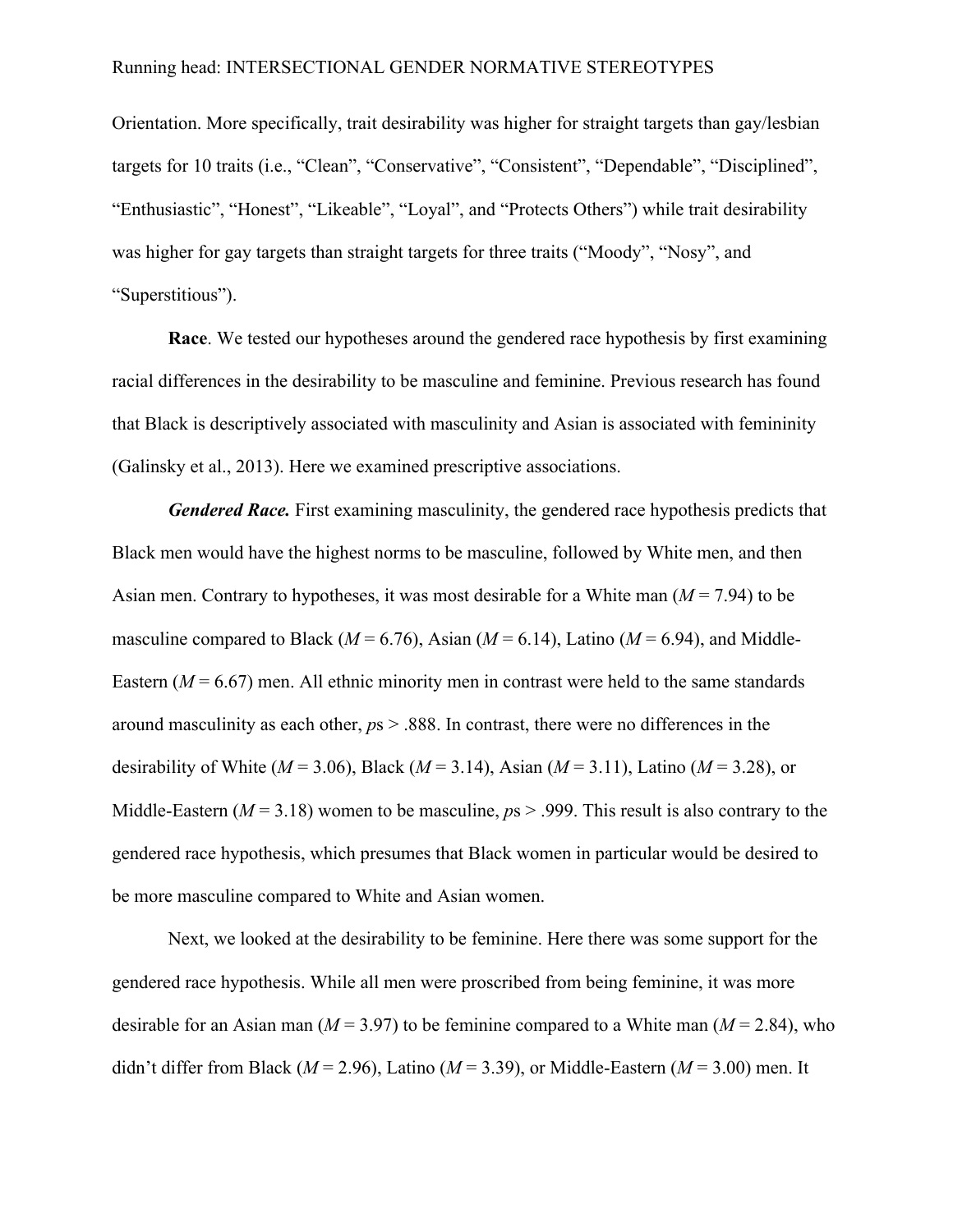was also less desirable for a Black ( $M = 6.67$ ) and a Middle-Eastern ( $M = 6.68$ ) woman to be feminine compared to a White woman (*M* = 7.86), who didn't differ from Asian (*M* = 7.23) or Latina  $(M = 7.11)$  women.

To continue to investigate the masculinity or femininity of racial gender norms, we assessed, on a trait by trait basis, whether people's normative stereotypes for "Man" and "Woman" (i.e., normative stereotypes in Study 2's Control condition) were similar to, or different than, the stereotypes of men and women of different races. To do this, we tabulated whether the 99% confidence intervals (CIs) for each trait desirability for White, Asian, Black, Latino men and women included the desirability point estimate for a "man" and "woman" respectively. We can then compare whether the normative stereotypes of men and women of different races had greater, or less, overlap with people's normative expectations for men overall, suggesting hyper- or hypo-masculinization, respectively. We did the same analyzes for hyperand hypo-femininization as well.

First examining the male targets, overall, White men were hypermasculinized compared to men of other races,  $\chi^2$  (4, *N* = 70) = 24.20, *p* < .001, as there were significantly more traits for which the White man's 99%CIs included the control condition "Man" point estimate compared to Black men, Asian Men, Latino men, and Middle-Eastern men. In contrast, there was no difference between men of different races in the degree of overlap for the control condition "Woman" point estimates,  $\chi^2$  (4, *N* = 70) = 2.54, *p* = .638. Regarding women, overall Asian women were hyperfeminized and Black women were hypofeminized compared to White, Latina, and Middle-Eastern women,  $\chi^2$  (4,  $N = 70$ ) = 21.48,  $p < .001$ , supporting the gendered race hypothesis, while there was no difference between women of different races in the degree of overlap for the control condition "Man" point estimates,  $\chi^2$  (4,  $N = 70$ ) = 5.85,  $p = .211$ .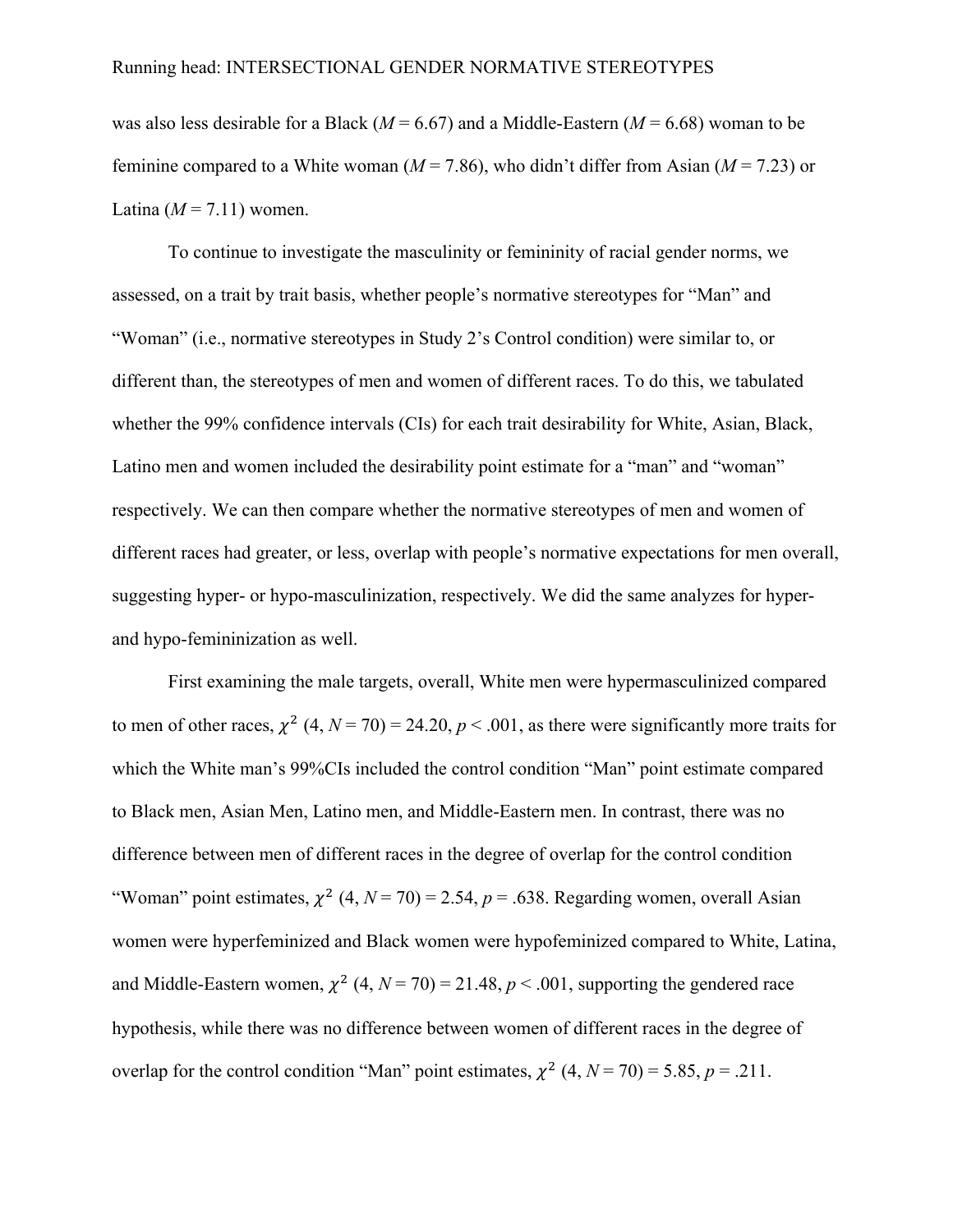*Other Interaction Patterns.* Examining the traits overall, as was the case for sexual orientation, there was more pronounced gender differentiation in stereotypes for the prototypic White targets than for the non-prototypic racial minority: a pattern of "Race Asymmetry". More specifically, close to half of the traits (34) showed significant gender differences between a White man and a White woman (i.e., "Aggressive", "Ambitious", "Approval seeking", "Arrogant", "Assertive", "Athletic", "Business sense", "Career Oriented", "Compassionate", "Competitive", "Controlling", "Decisive/able to make decisions", "Defends own beliefs", "Emotional", "Expresses emotion", "Feminine", "Forceful", "Gullible", "High self-esteem", "Leadership ability", "Loves children", "Masculine", "Naïve", "Protects others", "Rebellious", "Self-reliant", "Sensitive", "Shy", "Strong personality", "Stubborn", "Warm and kind", "Weak", "Willing to take risks", and "Yielding"). In contrast, none of the other racial groups had more than a fourth of the traits show the same level of gender differentiation. There were 16 traits for which this was true for Middle-Eastern targets (i.e., "Aggressive", "Ambitious", "Assertive", "Business sense", "Career Oriented", "Competitive", "Controlling", "Decisive/able to make decisions", "Feminine", "Forceful", "Leadership ability", "Masculine", "Naïve", "Sensitive", "Shy", and "Strong personality"), 12 traits for Asian targets ("Aggressive", "Business sense", "Career Oriented", "Child-like", "Competitive", "Expresses emotion", "Feminine", "Leadership ability", "Masculine", "Naïve", "Sensitive", and "Shy"), four traits for Latino targets ("Athletic", "Feminine", "Masculine", and "Sensitive"), and only three traits for Black targets ("Athletic", "Feminine", and "Masculine").

Finally, of the 36 traits that didn't show gender differences in White targets, 25 of them showed a main effect of Race for Black targets, 25 for Middle-Eastern targets, 22 for Latino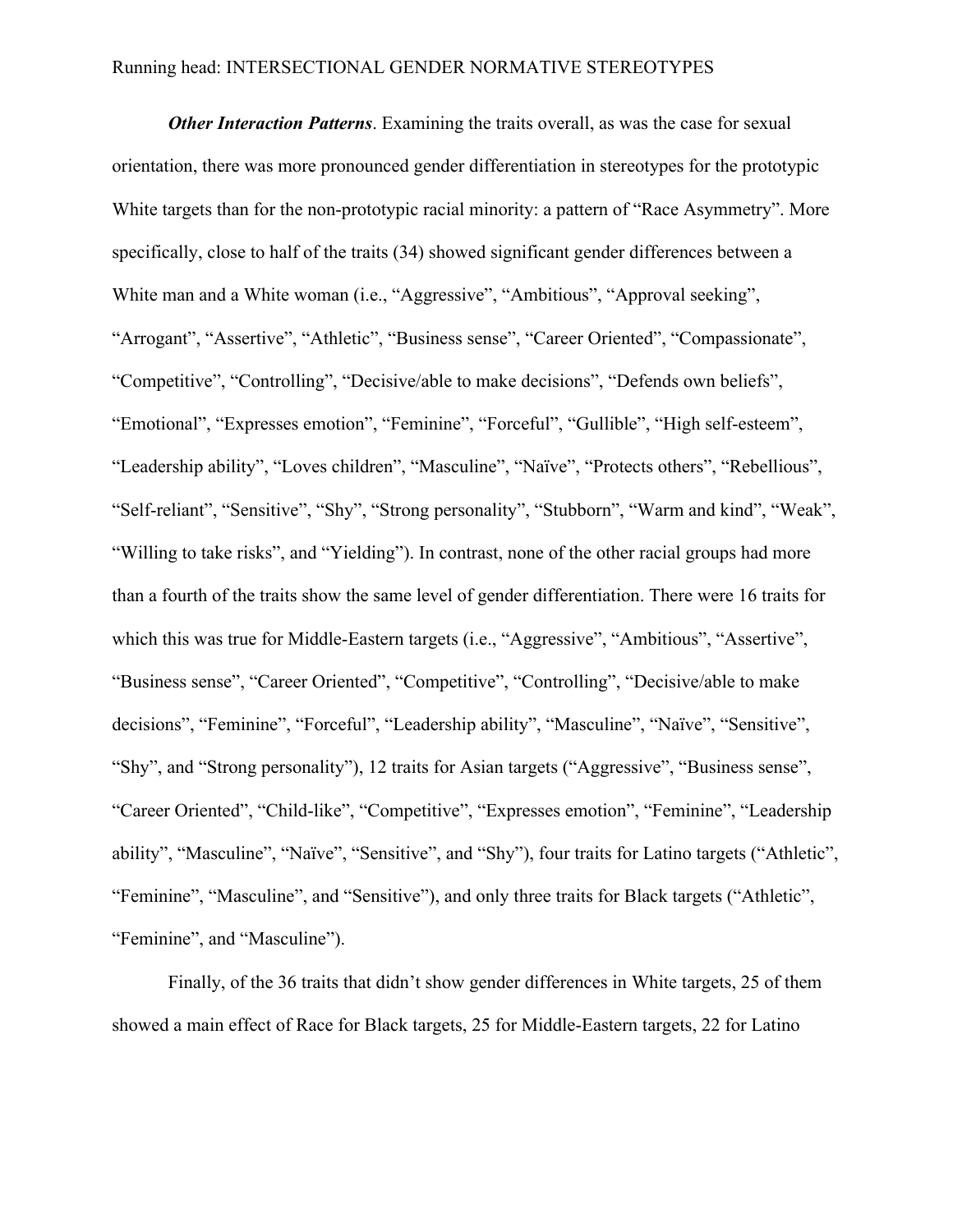targets, and 15 for Asian targets. For almost all these stereotypes where there was a main effect of Race, there was a greater desire for White targets to display them than racial minorities.

#### **General Discussion**

There is a large body of work on the nature and impact of gender normative stereotypes. However, this research has predominantly been done in isolation to other identities that likely impact the normative expectations men and women are under, such as sexual orientation and race. In this work, we explored the landscape of gender normative stereotypes by asking people to rate the desirability of a man, woman, and person of various sexual orientations in Study 1, and races in Study 2, to display a series of traits. Overall, we find support for most of our hypotheses. As expected, gender normative stereotypes are still pervasive forces in society. Across 70 traits, 70% of them showed robust gender differences.

Furthermore, we found support for the presence of two out of three prototypicality biases. There was robust evidence of heterocentrism, as people's normative expectations for men and women conformed to the expectations of straight men and women rather than gay men and lesbian women. Normative stereotypes showed fairly consistent evidence of androcentrism, as people's trait desirabilities for "Person" were closer to "Man" than "Woman" in the Control and Straight conditions in Study 1, and in the Black, White, and Middle-Eastern conditions in Study 2. However, normative stereotypes did not support Eurocentrism, as the patterns seen in the Control condition did not conform more to White targets than other racial minorities. While there wasn't strong evidence of Eurocentrism on the level of Target Identity, there was Eurocentrism in the normative pressures applied to men and women as a dyadic unit: the stereotypes of how men and women should and shouldn't behave in relation to one another best matched people's normative stereotypes of White men and women compared to any other race.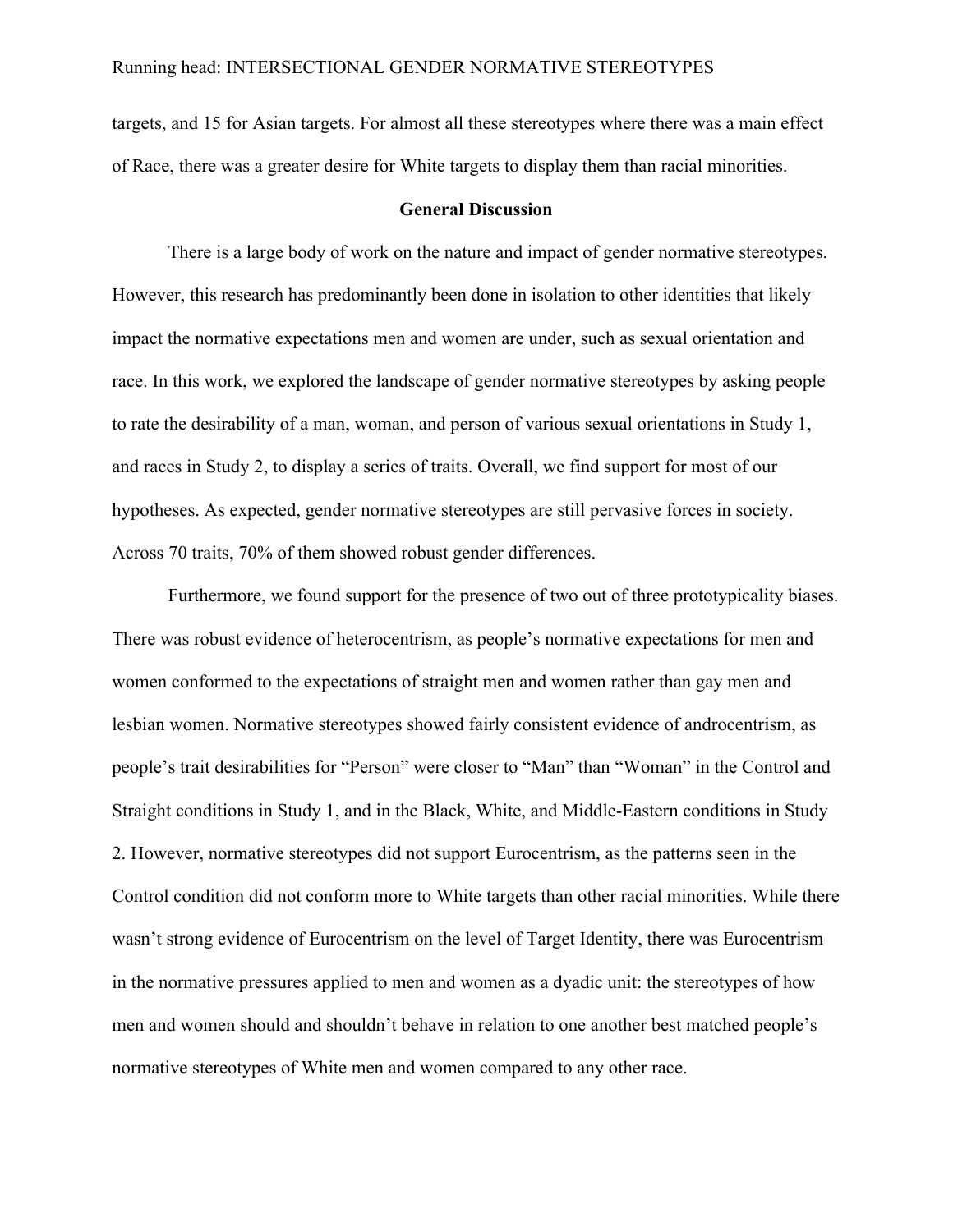Finally, there was some support for the gender inversion theory in Study 1 and gendered race hypothesis in Study 2. In Study 1, of the 52 traits that showed gender differences between straight men and straight women, only 15 of them also showed an inverted pattern of gendered differences between gay men and lesbian women. In Study 2, contrary to our expectation that Black men and women would be relatively more masculinized, White men were hypermasculinized. Asian men and women, as expected, were relatively more feminized, with Latino and Middle-Eastern seen similarly to White men and women in terms of femininity and masculinity. However, across both studies and for the bulk of the traits, participants did not draw large distinctions between the normative expectations of racial minority men and women. Indeed, participants reported significant differences in their desirability of a Black men compared to a Black woman to display a certain characteristic for only three out of 70 traits. Given that Target Gender was a within-subject factor, we set up the best-case situation to allow for differentiation by gender through contrast effects, and yet we only found it for prototypical groups.

In sum, from a methodological standpoint, gendered targets without an explicitly labeled social identity were not seen neutrally. Thus, research that does not specify social identities likely only applies to prototypical groups (in this case, straight, White individuals, in line with our methodological critique), and it should not be assumed that such work is generalizable, supporting our theoretical critique.

#### **Implications**

These findings have several implications for the work on gender normative stereotypes specifically, and gender research more broadly. We highlight two. The first is that our current understanding of gender normative stereotypes is not as applicable to non-prototypical groups.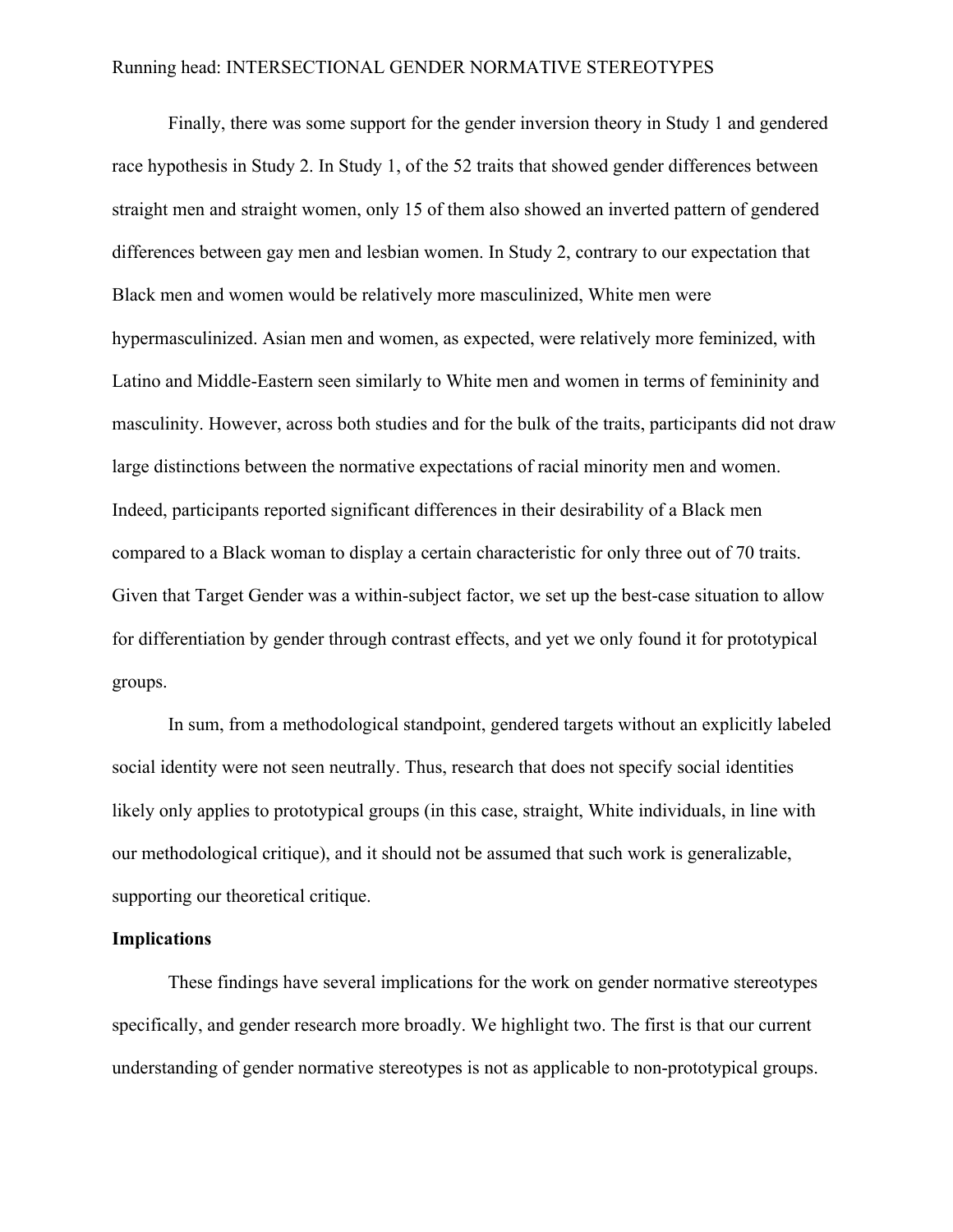Across both sexual orientation and race, being part of a non-prototypical group had more influence on people's normative expectations than being a particular gender; people didn't desire gay/lesbian, Black, Asian, Latino, and Middle-Eastern men and women to act as differently from one another as they desired straight and White men and women to act. Unpublished research on representations of transgender men and women have found a similar lack of gender differentiation within non-prototypical targets (Gallagher & Bodenhausen, 2021), a phenomenon they label as "de-gendering". Other work has also found that global stereotypes around competence and warmth for Black men and women show more similarity than the same stereotypes between White men and women (Coles & Pasek, 2020), further supporting the conclusion that gender differentiation is muted within non-prototypical groups.

Interestingly, within non-prototypical groups, we found that people differentiated Middle-Eastern men from Middle-Eastern women the most. We can only speculate, but it could be due to beliefs that Middle-Eastern people are particularly religious and conservative (Ghavami & Peplau, 2013), and thus this group retains normative expectations around traditional gender roles. It could also be due to weak group stereotypes, and thus participants defaulted to prototypical gender stereotypes. Finally, there could be an effect of status, as perceptions of race and status are related (Dupree et al., 2021; Penner & Saperstein, 2008). For example, Middle-Eastern and Asian Americans are stereotyped as rich while Black and Latino Americans are stereotyped as poor (Ghavami & Peplau, 2013); we found the greatest gender differences in the targets that are stereotyped as wealthier. Indeed, social role theory posits that the stereotypes of men and women come from the social roles they occupy (Eagly & Steffen, 1984). Gender is not the only social identity that has correlations with expected social roles along class and status dimensions, supporting an intersectional approach to normative stereotypes. More research is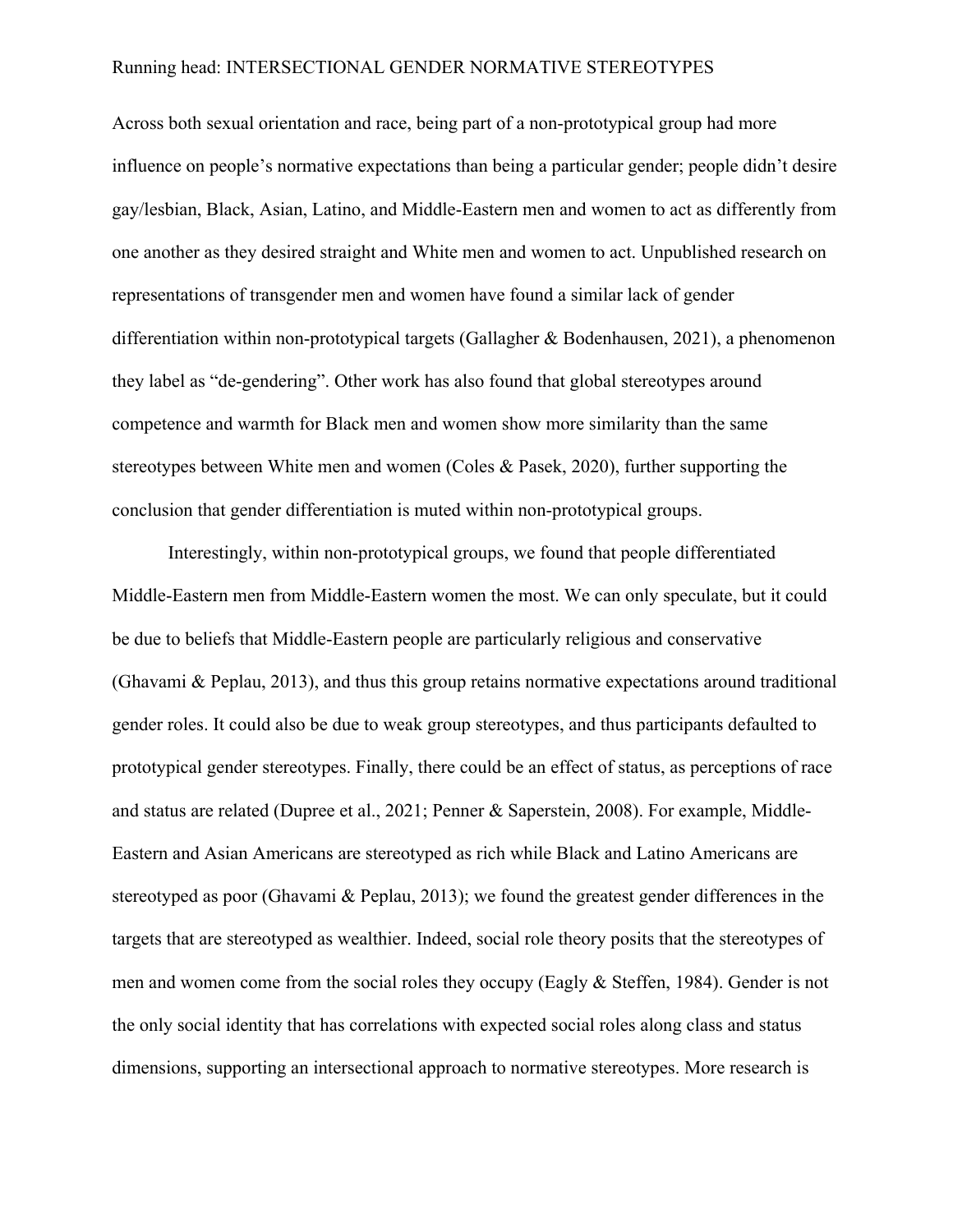needed on normative expectations of non-prototypical groups more broadly to understand when individuals default to stereotypes about one identity over another (Petsko & Bodenhausen, 2020).

Second, while there is often concordance between descriptive and normative stereotypes (Prentice & Carranza, 2002) for men and women, that concordance becomes untethered in nonprototypical groups. In other words, for straight and White individuals, descriptive stereotypes match normative stereotypes. How people expect straight men and women to be matches how straight men and women *ought to be* and *ought not to be* as well. However, there is a mismatch for non-prototypical targets. One glaring example is the masculinity associated with White and Black men. Descriptively Black men are seen as more masculine than White men (E. V. Hall, Galinsky, et al., 2015; Johnson et al., 2012). If the descriptive stereotypes associated with Black men in terms of masculinity matched normative stereotypes, we would expect participants to also indicate that it is most desirable for Black men (out of other races) to be masculine. Instead, we found that people desired Black men to be less masculine than White men.

This finding suggests that if a Black man displays the same level of masculinity as a White man, he is already too masculine and thus might face penalties for such behavior. Given the large amount of research on discrimination faced by Black men because of stereotypes around dangerousness and threat (Ghavami & Peplau, 2013; Livingston & Pearce, 2009; Pager et al., 2009), comparing descriptive and normative expectations of Black men gives us another account of how these disparities can arise. Indeed, the discrepancy between descriptive and normative stereotypes also can explain why Black men who act communally or appear nonthreatening are rewarded (Livingston et al., 2012; Livingston & Pearce, 2009).

Normative stereotypes associated with lesbian women also show this discrepancy between descriptive and normative stereotypes. Work on descriptive stereotypes broadly show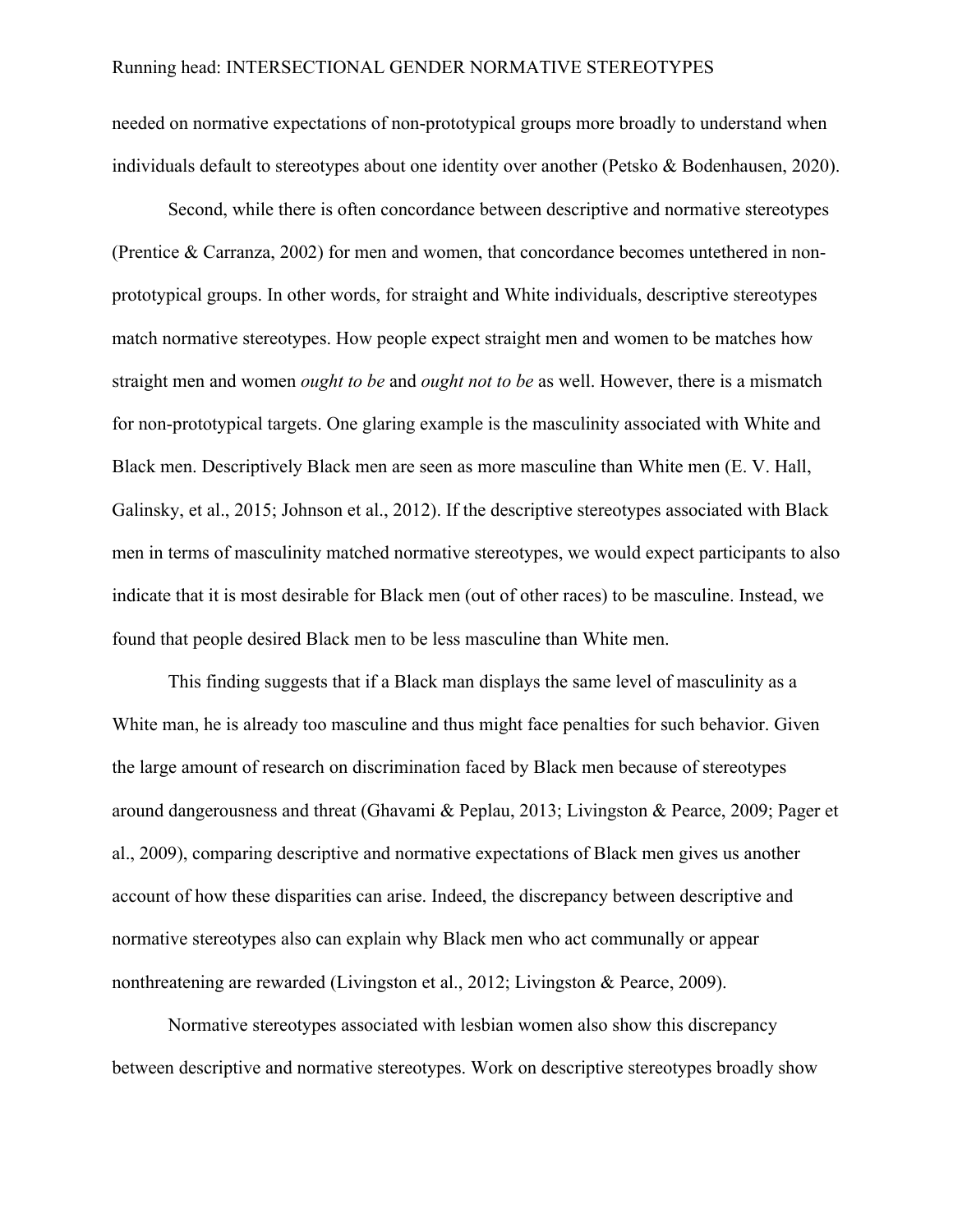that people assume lesbian women are like straight men across a multitude of traits and characteristics. Normatively, however, there seems to be a distinct split in the masculine traits that lesbian women are desired to embody more so than gay men or straight women compared to the ones where they are not. For example, although it is more desirable for lesbians to be aggressive, assertive, and forceful compared to gay men or straight women, there are no differences in the desirability for traits like possessing business sense, being career oriented, or having leadership abilities. This suggests that although it might be acceptable for lesbian women to possess more masculine traits from a personality perspective, it isn't as acceptable for them to possess masculine traits in ways that would disturb the gender status quo. This split in masculine traits is mirrored in work on descriptive stereotypes of women of different races. Black women, who are also seen as more masculine are seen as agentic from a dominance perspective but not from a competence perspective (Rosette et al., 2016).

#### **Limitations**

While this study pushes the envelope on our understanding of gender normative stereotypes, there are some limitations to the research presented here. The most obvious limitation is the lack of diversity within our samples, especially along sexual orientation and race. Given that we asked participants to indicate the beliefs of an average American, the same prototypicality biases studied here likely influenced participants' answers, making it even more probable that these findings represent the beliefs of White and straight America. Thus, we want to be explicit and say that these findings represent the normative beliefs of prototypical White, straight group members, and should not be assumed to generalize beyond those group. That being said, understanding the normative pressures prototypical groups place on others is important as these individuals disproportionately hold political, economic, and social power.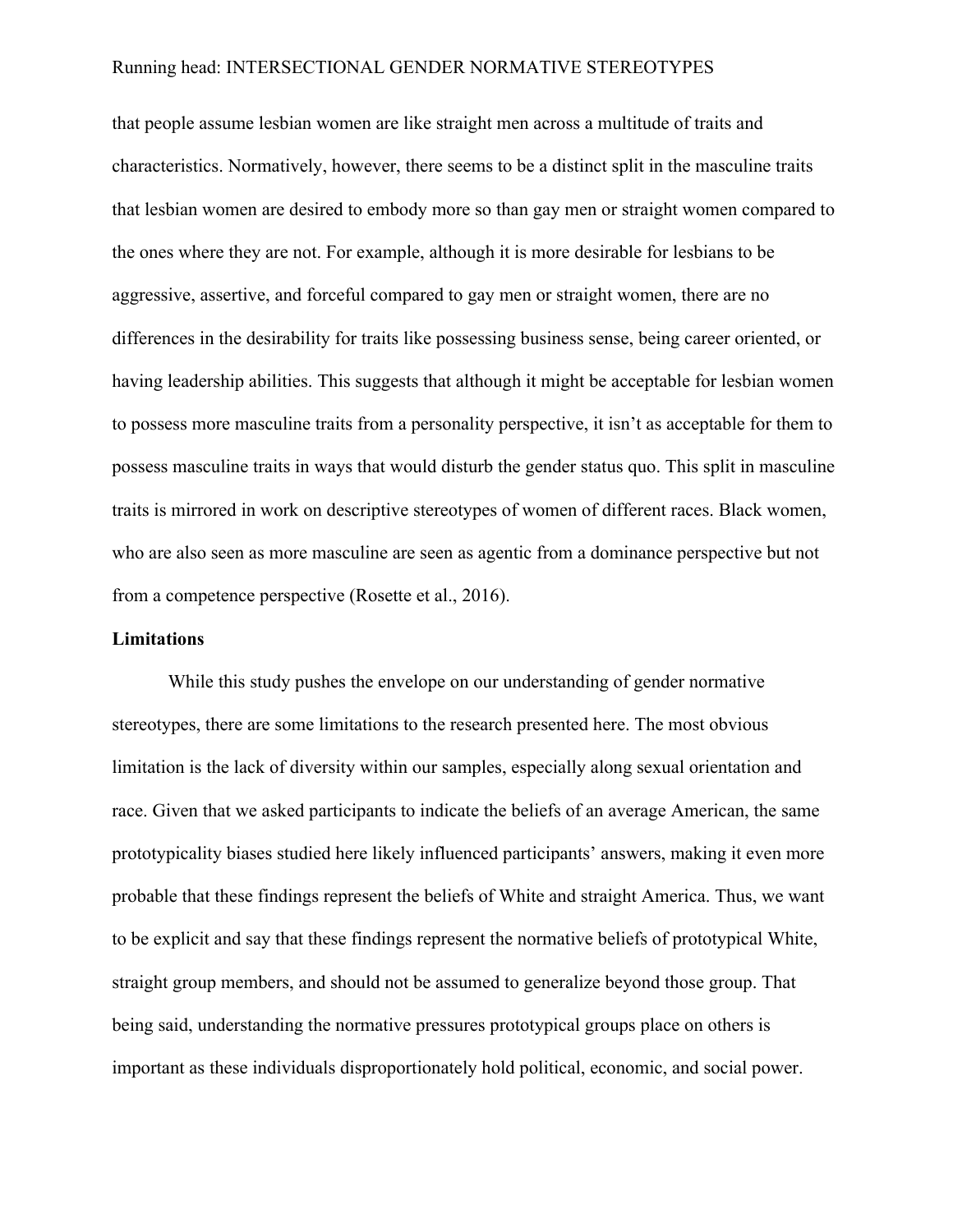Consequently, their normative beliefs are more likely to influence real-world outcomes like backlash and discrimination. Future studies should investigate the normative pressures nonprototypical groups place on themselves rather than expectations of what the broader society desires for the behavior of non-prototypical group members.

Another limitation is our simplified understanding of gender and sexual orientation. We assumed a gender binary in our design, asking individuals about their stereotypes for men and women. This design cannot further our understanding of gender fluid, gender queer, or nonbinary individuals; future studies should examine normative stereotypes for individuals along the gender spectrum. Similarly, we only assessed stereotypes for gay men and lesbian women without acknowledging the diversity within those categories as well as other sexual minorities like bisexual or transgender men and women. Participants likely assumed a more feminine gay man and a more masculine lesbian woman, but we do not have evidence to speak to this. There is a need for intersectional work looking at subtypes within social categories (for some examples, see Brambilla et al., 2011; Clausell & Fiske, 2005).

Finally, we assessed stereotypes of people of different races without specifying other social identities that likely are assumed. For example, being a Muslim is often associated with individuals identifying as Middle Eastern, thus stereotypes towards Middle Eastern Americans likely reflect, to some extent, beliefs about Muslim Americans as well. As another example, we asked about Asian Americans, but the prototype for Asian Americans is East Asians rather than South Asians (Kibria, 1998; Kuo et al., 2020), at least in the American context these studies were conducted (Goh & McCue, 2021). Finally, there have been a recent surge of stereotype and perception research at the intersection of race and sexual orientation (Johnson & Ghavami, 2011; Pedulla, 2014; Petsko & Bodenhausen, 2019; Preddie & Biernat, 2021), suggesting that these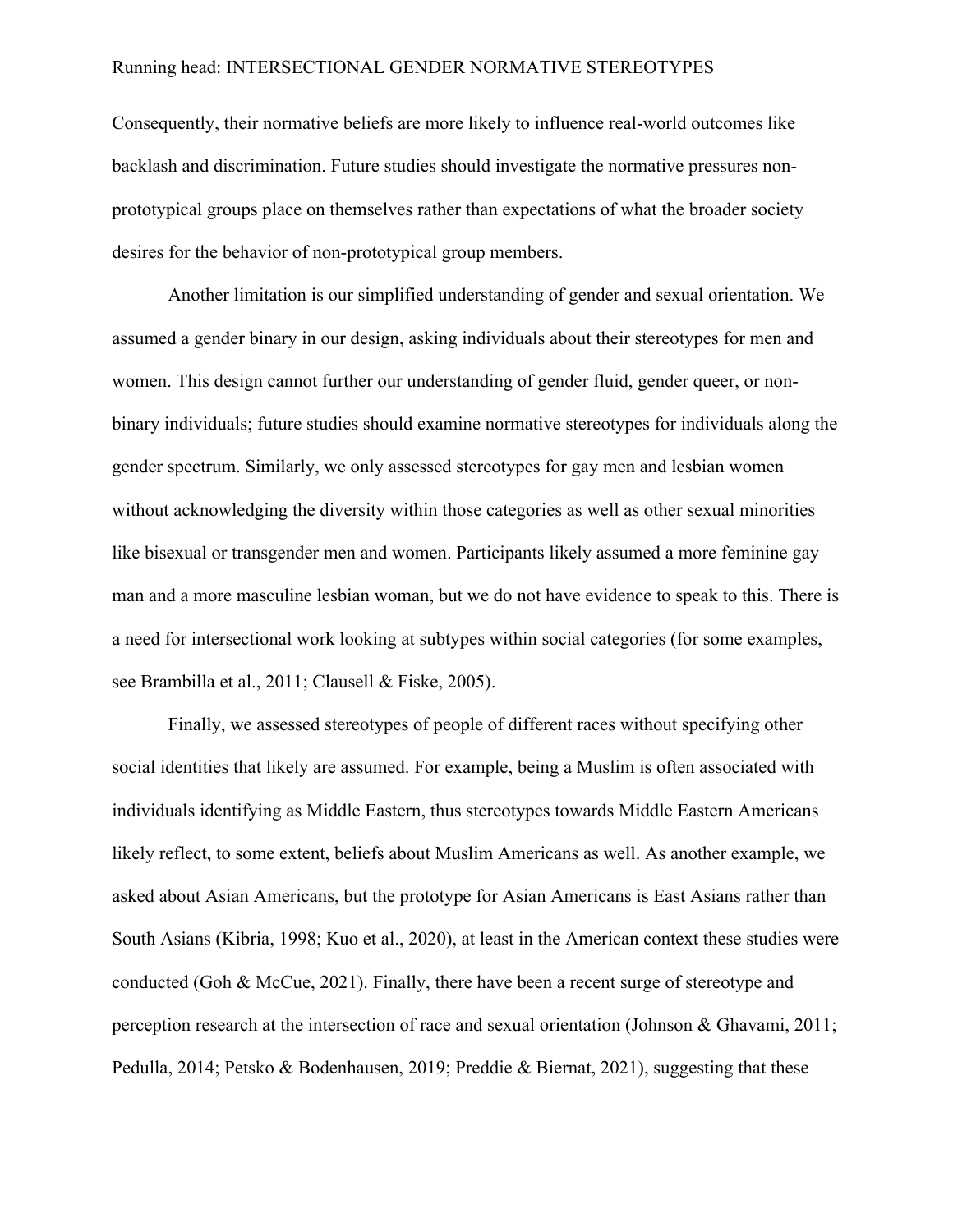categories also influence one another in ways we do not examine here. We still believe there is utility in our studies, as these studies are but the first of, hopefully, many that will examine normative stereotypes intersectionally.

Finally, our determinations of gendered patterns relied on statistical breaks. We attempted to strike a balance between statistical rigor and not letting a focus on *p*-values overshadow the exploratory nature of the work. However, we let the data tell us where the important cleavages in patterns of gendered normative stereotypes lie, and there were some ambiguous cases. For example, while the desirability for straight and gay targets to be clean reflects a main effect of sexual orientation and not an interaction, the pattern clearly reflects a gender asymmetry effect. It was more desirable for a straight woman to be clean than a lesbian woman but equally as desirable for a straight and gay man to be clean. While this is indeed a gender asymmetry pattern, the fact that there weren't significant gender differences within both straight and gay targets precluded it from the category. Thus, we see gender normative stereotypes as more amorphous than what we present, and this is in part why it was important to include all means and comparisons in supplementary materials.

#### **Conclusions and Future Directions**

Despite these limitations, the results of these two studies invite inquiry into many avenues of research. We highlight two here. The first is to interrogate current work on gender backlash effects. The current findings from lesbian and ethnic minority women suggest that the ways in which they will experience role violations are distinct from straight and White women. While some recent research shows that Black women don't always experience backlash when acting in agentic ways, for example, (Livingston et al., 2012) compared to women in general (Brescoll & Uhlmann, 2008), much of the work blurs over these distinctions.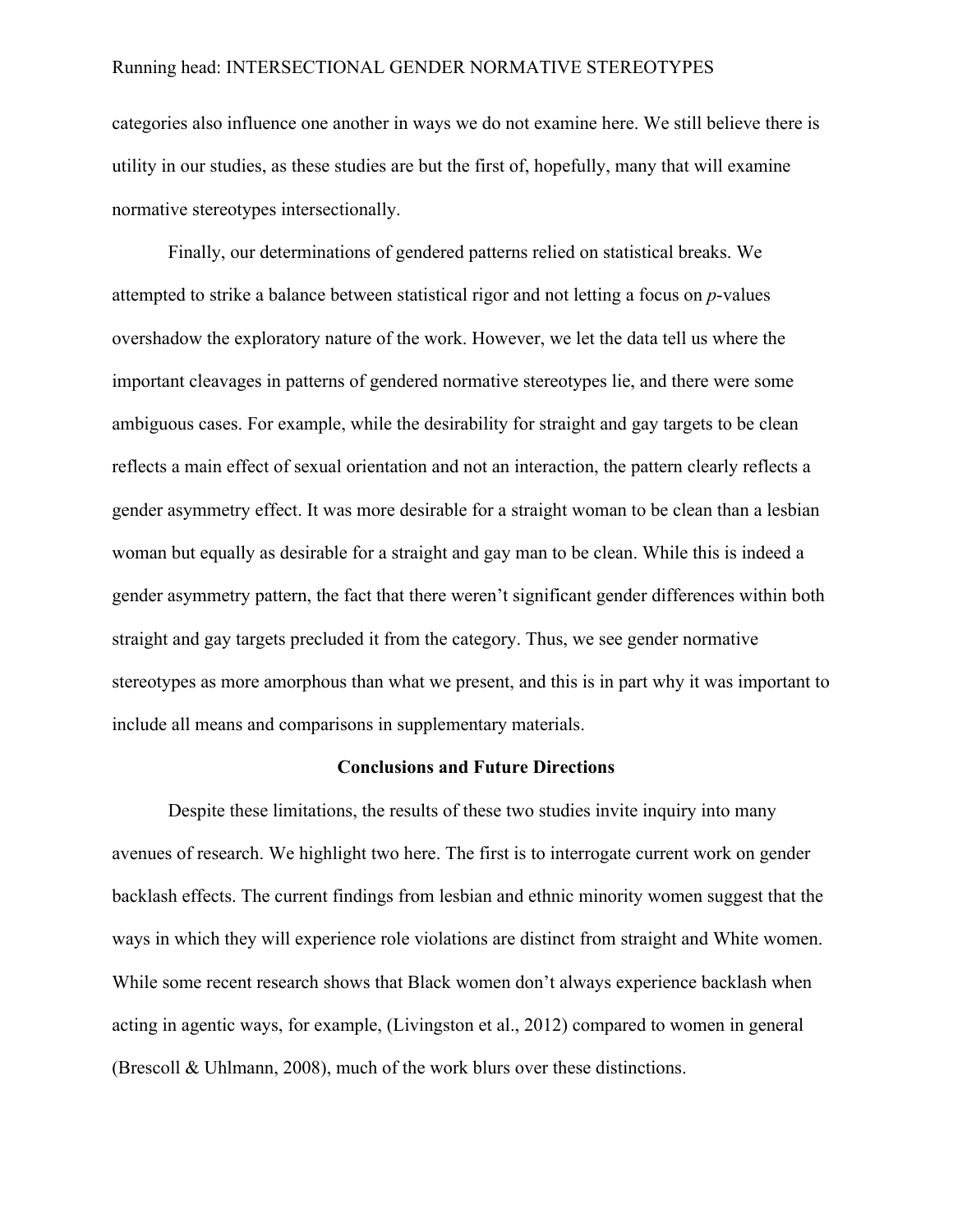Second, these findings also highlight the importance of studying intra-racial and intrasexual gender dynamics, as the very nature of gender normative stereotypes seem predicated upon the social identities at play. What does it mean for our gendered theories that there is a smaller distinction between the normative stereotypes of gay, Black, Asian Latino, and Middle Eastern men and women compared to straight and White men and women? How should we understand perceptions of, and engagement in, gender dynamics intra-sexually and intra-racially? We are excited for the new research that will explore these questions.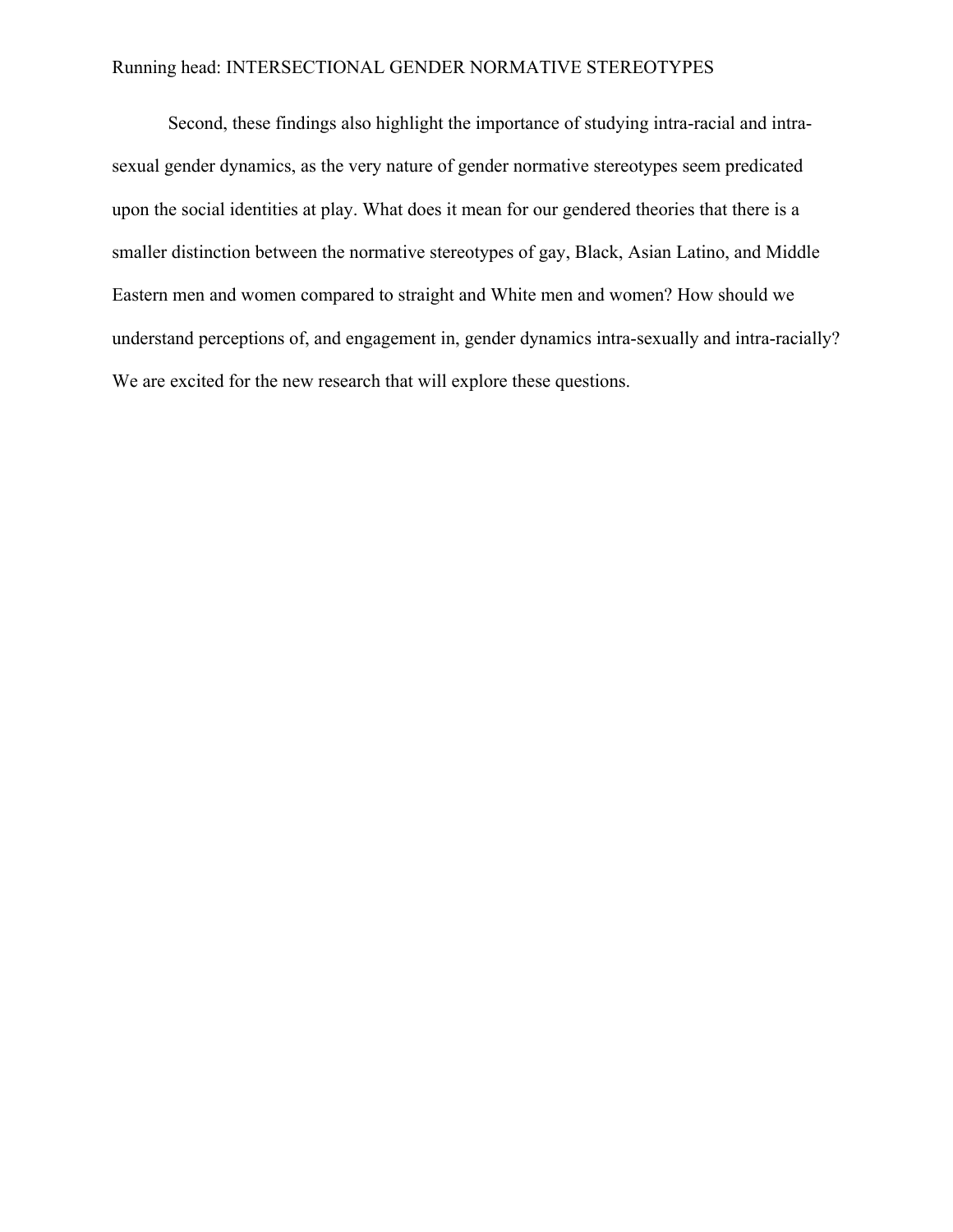#### **References**

- Alt, N. P., Lick, D. J., & Johnson, K. L. (2020). The straight categorization bias: A motivated and altruistic reasoning account. *Journal of Personality and Social Psychology*, *119*(6), 1266–1289. https://doi.org/10.1037/pspi0000232
- Babbitt, L. G. (2013). An intersectional approach to Black/White interracial interactions: The roles of gender and sexual orientation. *Sex Roles*, *68*(11–12), 791–802. https://doi.org/10.1007/s11199-011-0104-4
- Bailey, A. H., LaFrance, M., & Dovidio, J. F. (2019). Is man the measure of all things? A social cognitive account of androcentrism. *Personality and Social Psychology Review*, *23*(4), 307– 331. https://doi.org/10.1177/1088868318782848
- Bailey, A. H., LaFrance, M., & Dovidio, J. F. (2020). Implicit androcentrism: Men are human, women are gendered. *Journal of Experimental Social Psychology*, *89*(October 2019), 103980. https://doi.org/10.1016/j.jesp.2020.103980
- Banaji, M. R., & Hardin, C. D. (1996). Automatic stereotyping. *Psychological Science*, *7*(3), 136–141. https://doi.org/10.1111/j.1467-9280.1996.tb00346.x
- Bartoń, K. (2020). *MuMIn: Multi‐model inference*. https://cran.rproject.org/web/packages/MuMIn/MuMIn.pdf
- Bem, S. (1974). The measurement of psychological androgyny. *Journal of Consulting and Clinical Psychology*, *42*(2), 155–162. https://doi.org/https://doi.org/10.1037/h0036215
- Blashill, A. J., & Powlishta, K. K. (2009a). Gay stereotypes: The use of sexual orientation as a cue for gender-related attributes. *Sex Roles*, *61*(11–12), 783–793. https://doi.org/10.1007/s11199-009-9684-7

Blashill, A. J., & Powlishta, K. K. (2009b). The impact of sexual orientation and gender role on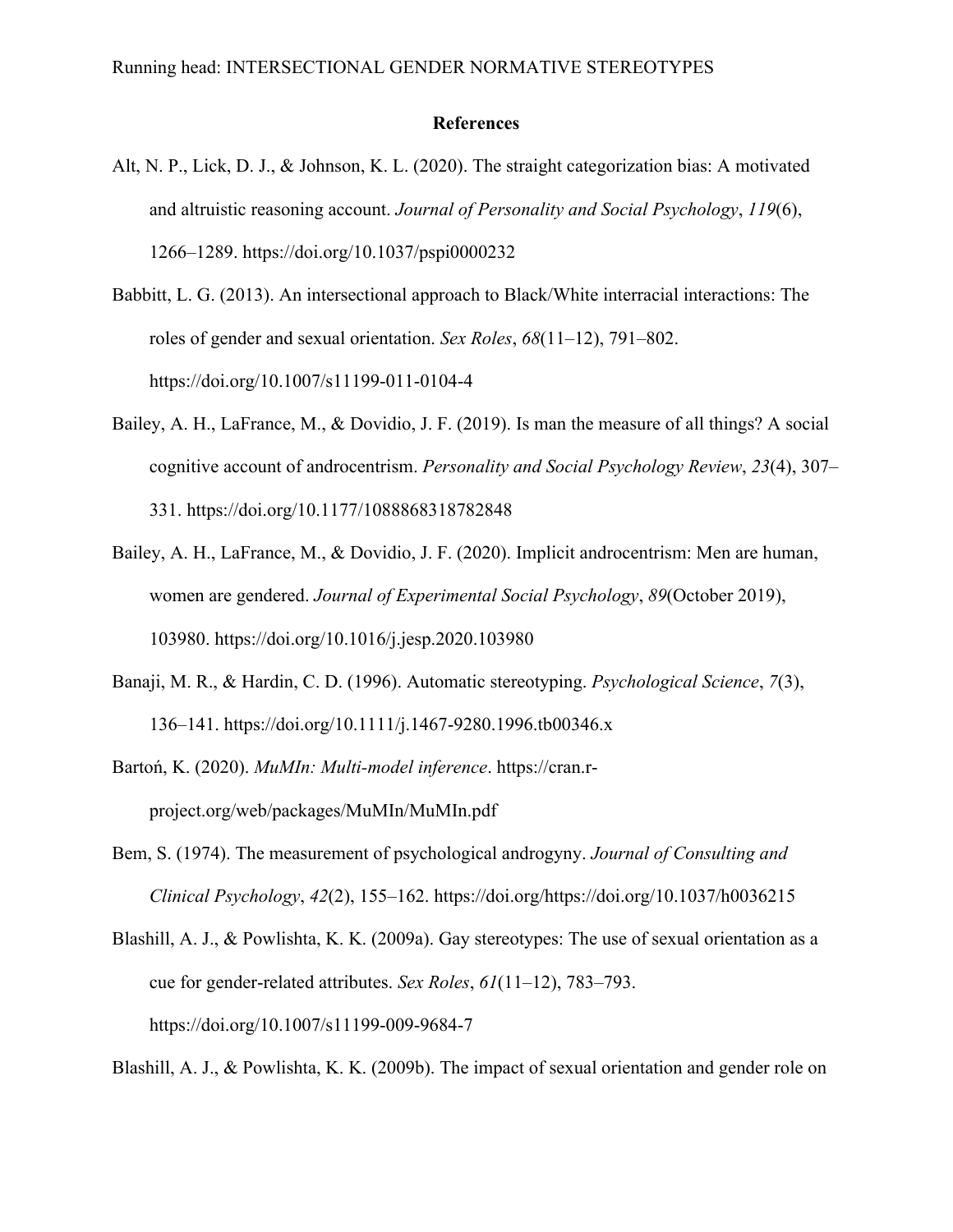evaluations of men. *Psychology of Men & Masculinity*, *10*(2), 160–173. https://doi.org/10.1037/a0014583

- Blashill, A. J., & Powlishta, K. K. (2012). Effects of gender-related domain violations and sexual orientation on perceptions of male and female targets: An analogue study. *Archives of Sexual Behavior*, *41*(5), 1293–1302. https://doi.org/10.1007/s10508-012-9971-1
- Brambilla, M., Carnaghi, A., & Ravenna, M. (2011). Status and cooperation shape lesbian stereotypes. *Social Psychology*, *42*(2), 101–110. https://doi.org/10.1027/1864- 9335/a000054
- Brescoll, V. L., & Uhlmann, E. L. (2008). Can an angry woman get ahead? Status conferral, gender, and expression of emotion in the workplace: Research article. *Psychological Science*, *19*(3), 268–275. https://doi.org/10.1111/j.1467-9280.2008.02079.x
- Burgess, D., & Borgida, E. (1999). Who women are, who women should be: Descriptive and prescriptive gender stereotyping in sex discrimination. *Psychology, Public Policy, and Law*, *5*(3), 665–692. https://doi.org/10.1037/1076-8971.5.3.665
- Carpinella, C. M., Chen, J. M., Hamilton, D. L., & Johnson, K. L. (2015). Gendered facial cues influence race categorizations. *Personality and Social Psychology Bulletin*, *41*(3), 405–419. https://doi.org/10.1177/0146167214567153
- Clausell, E., & Fiske, S. T. (2005). When do subgroup parts add up to the stereotypic whole? Mixed stereotype content for gay male subgroups explains overall ratings. *Social Cognition*, *23*(2), 161–181. https://doi.org/10.1521/soco.23.2.161.65626
- Cole, E. R. (2009). Intersectionality and research in psychology. *The American Psychologist*, *64*(3), 170–180. https://doi.org/10.1037/a0014564

Coles, S. M., & Pasek, J. (2020). Intersectional invisibility revisited: How group prototypes lead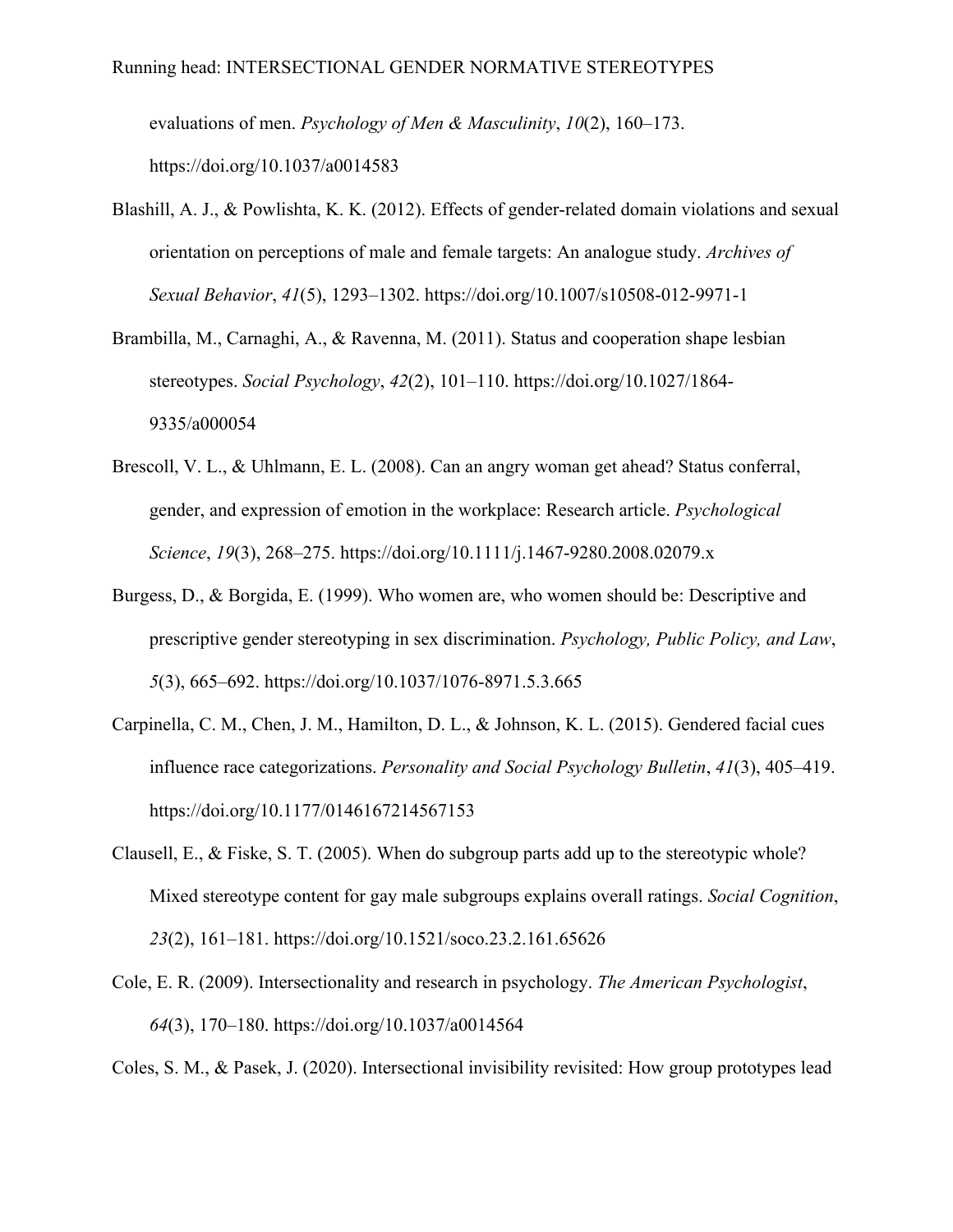to the erasure and exclusion of Black women. *Translational Issues in Psychological Science*, *6*(4), 314–324. https://doi.org/10.1037/tps0000256

- Collins, P. H. (2015). Intersectionality's definitional dilemmas. *Annual Review of Sociology*, *41*, 1–20. https://doi.org/10.1146/annurev-soc-073014-112142
- Crenshaw, K. (1982). Demarginalizing the intersection of race and sex: a black feminist critique of antidiscrimination doctrine. *The Feminist Press*, *1*. https://doi.org/10.1525/sp.2007.54.1.23.
- Das, E., Bushman, B. J., Bezemer, M. D., Kerkhof, P., & Vermeulen, I. E. (2009). How terrorism news reports increase prejudice against outgroups: A terror management account. *Journal of Experimental Social Psychology*, *45*(3), 453–459. https://doi.org/10.1016/j.jesp.2008.12.001
- Davis, K. (2008). Intersectionality as buzzword A sociology of science perspective on what makes a feminist theory successful. *Feminist Theory*.

http://fty.sagepub.com/content/9/1/67.short

- Devos, T., & Banaji, M. R. (2005). American = White? *Journal of Personality and Social Psychology*, *88*(3), 447–466. https://doi.org/10.1037/0022-3514.88.3.447
- Diekman, A. B., & Goodfriend, W. (2006). Rolling with the changes: A role congruity perspective on gender norms. *Psychology of Women Quarterly*, *30*(4), 369–383. https://doi.org/10.1111/j.1471-6402.2006.00312.x
- Dupree, C. H., Torrez, B., Obioha, O., & Fiske, S. T. (2021). Race–status associations: Distinct effects of three novel measures among White and Black perceivers. *Journal of Personality and Social Psychology*, *120*(3), 601–625. https://doi.org/10.1037/pspa0000257
- Eagly, A. H., & Karau, S. J. (2002). Role congruity theory of prejudice toward female leaders. *Psychological Review*, *109*(3), 573–598. https://doi.org/10.1037//0033-295X.109.3.573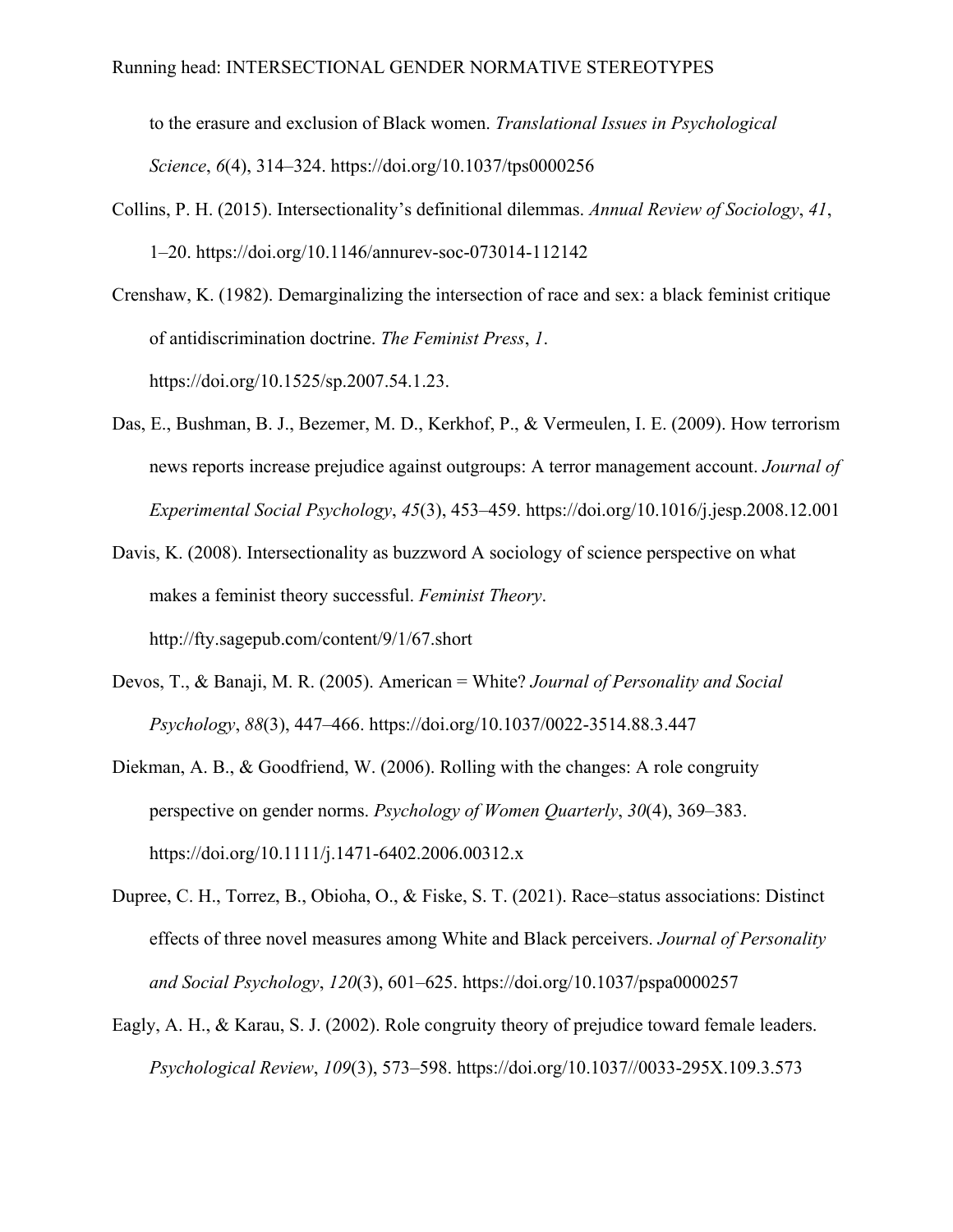- Eagly, A. H., Nater, C., Miller, D. I., Kaufmann, M., & Sczesny, S. (2020). Gender stereotypes have changed: A cross-temporal meta-analysis of U.S. public opinion polls from 1946 to 2018. *American Psychologist*, *75*(3), 301–315. https://doi.org/10.1037/amp0000494
- Eagly, A. H., & Steffen, V. J. (1984). Gender stereotypes stem from the distribution of women and men into social roles. *Journal of Personality and Social Psychology*, *46*(4), 735–754. https://doi.org/10.1037/0022-3514.46.4.735
- Eagly, A. H., Wood, W., & Diekman, A. B. (2000). Social role theory of sex differences and similarities: A current appraisal. In T. Eckes & H. M. Trautner (Eds.), *The Developmental Social Psychology of Gender* (1st ed., pp. 123–174). Lawrence Erlbaum Associates, Inc.
- Else-Quest, N. M., & Hyde, J. S. (2016). Intersectionality in quantitative psychological research: I. theoretical and epistemological issues. *Psychology of Women Quarterly*, *40*(2), 155–170. https://doi.org/10.1177/0361684316629797
- Fiske, S. T., Cuddy, A. J. C., Glick, P., & Xu, J. (2002). A model of (often mixed) stereotype content: Competence and warmth respectively follow from perceived status and competition. *Journal of Personality and Social Psychology*, *82*(6), 878–902. https://doi.org/10.1037/0022-3514.82.6.878
- Galinsky, A. D., Hall, E. V., & Cuddy, A. J. C. (2013). Gendered races: implications for interracial marriage, leadership selection, and athletic participation. *Psychological Science*, *24*(4), 498–506. https://doi.org/10.1177/0956797612457783
- Gallagher, N. M., & Bodenhausen, G. V. (2021). *Gender essentialism and the mental representation of transgender women and Mmen: A multimethod investigation of stereotype content*. https://doi.org/10.31234/osf.io/t7yf9

Ghavami, N., & Peplau, L. A. (2013). An intersectional analysis of gender and ethnic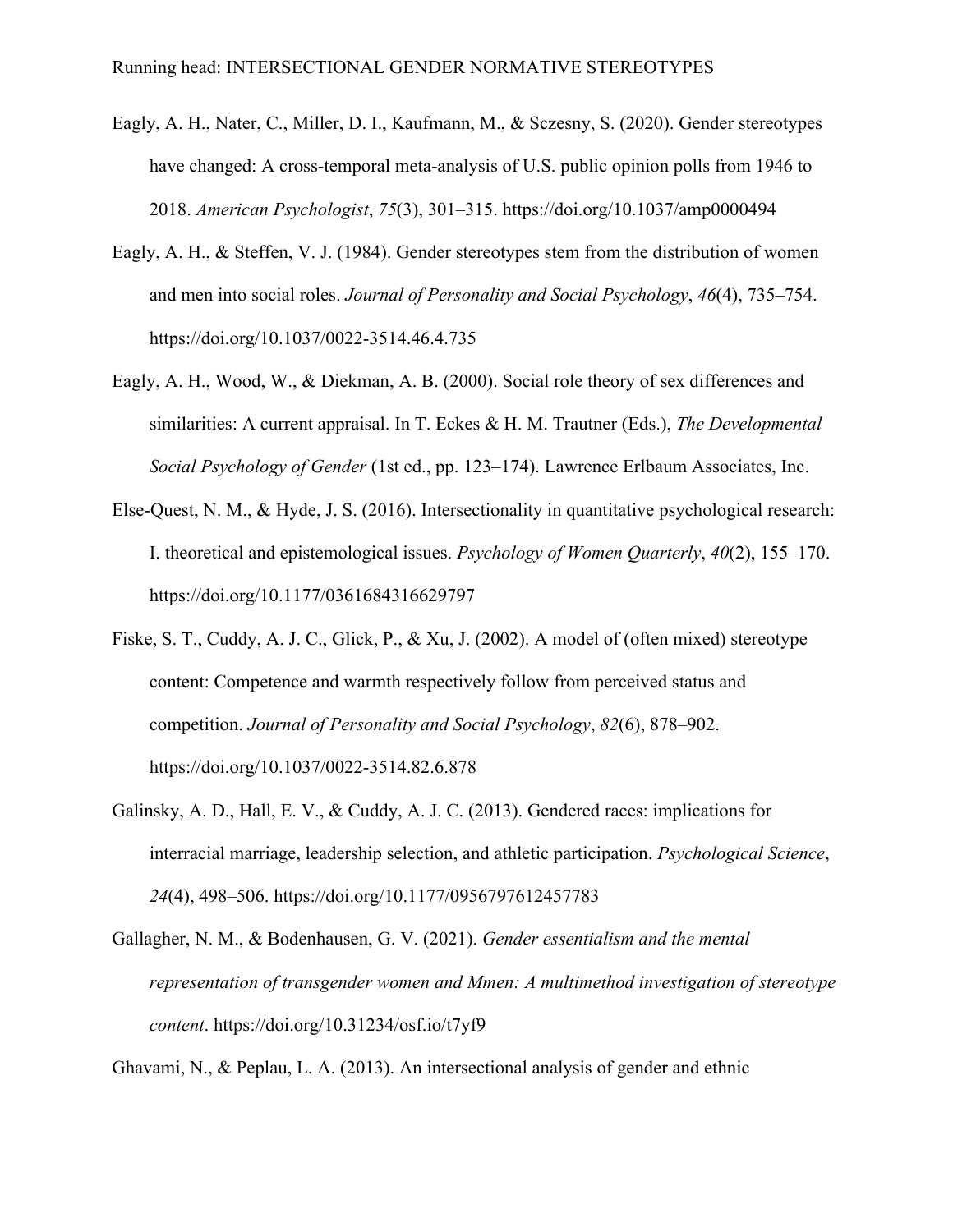stereotypes: Testing three hypotheses. *Psychology of Women Quarterly*, *37*(1), 113–127. https://doi.org/10.1177/0361684312464203

- Goff, P. A., Thomas, M. A., & Jackson, M. C. (2008). "Ain't I a woman?": Towards an intersectional approach to person perception and group-based harms. *Sex Roles*, *59*(5–6), 392–403. https://doi.org/10.1007/s11199-008-9505-4
- Goh, J. X., & McCue, J. (2021). *Perceived prototypicality of Asian ethnic subgroups in the United States and the United Kingdom*. https://doi.org/10.31234/osf.io/tqwu3
- Gündemir, S., Homan, A. C., De Dreu, C. K. W., & Van Vugt, M. (2014). Think leader, think white? Capturing and weakening an implicit pro-White leadership bias. *PLoS ONE*, *9*(1), e83915. https://doi.org/10.1371/journal.pone.0083915
- Haines, E. L., Deaux, K., & Lofaro, N. (2016). The times they are a-changing … or are they not? A comparison of gender stereotypes, 1983–2014. *Psychology of Women Quarterly*, *40*(3), 353–363. https://doi.org/10.1177/0361684316634081
- Hall, E. V., Hall, A. V., Galinsky, A. D., & Phillips, K. W. (2019). MOSAIC: A model of stereotyping through associated and intersectional categories. *Academy of Management Review*, *44*(3), 643–672. https://doi.org/10.5465/amr.2017.0109
- Hall, E. V., Galinsky, A. D., & Phillips, K. W. (2015). Gender profiling: A gendered race perspective on person–position fit. *Personality and Social Psychology Bulletin*, *41*(6), 853– 868. https://doi.org/10.1177/0146167215580779
- Hall, E. V., Phillips, K. W., Glick, P., Washington, E., & Lee, S. (2015). *Understanding intersectional challenges: An examination of the status and origins of descriptive and prescriptive gender by race stereotypes*.

Hamilton, M. C. (1991). Masculine bias in the attribution of personhood: People = Male, Male =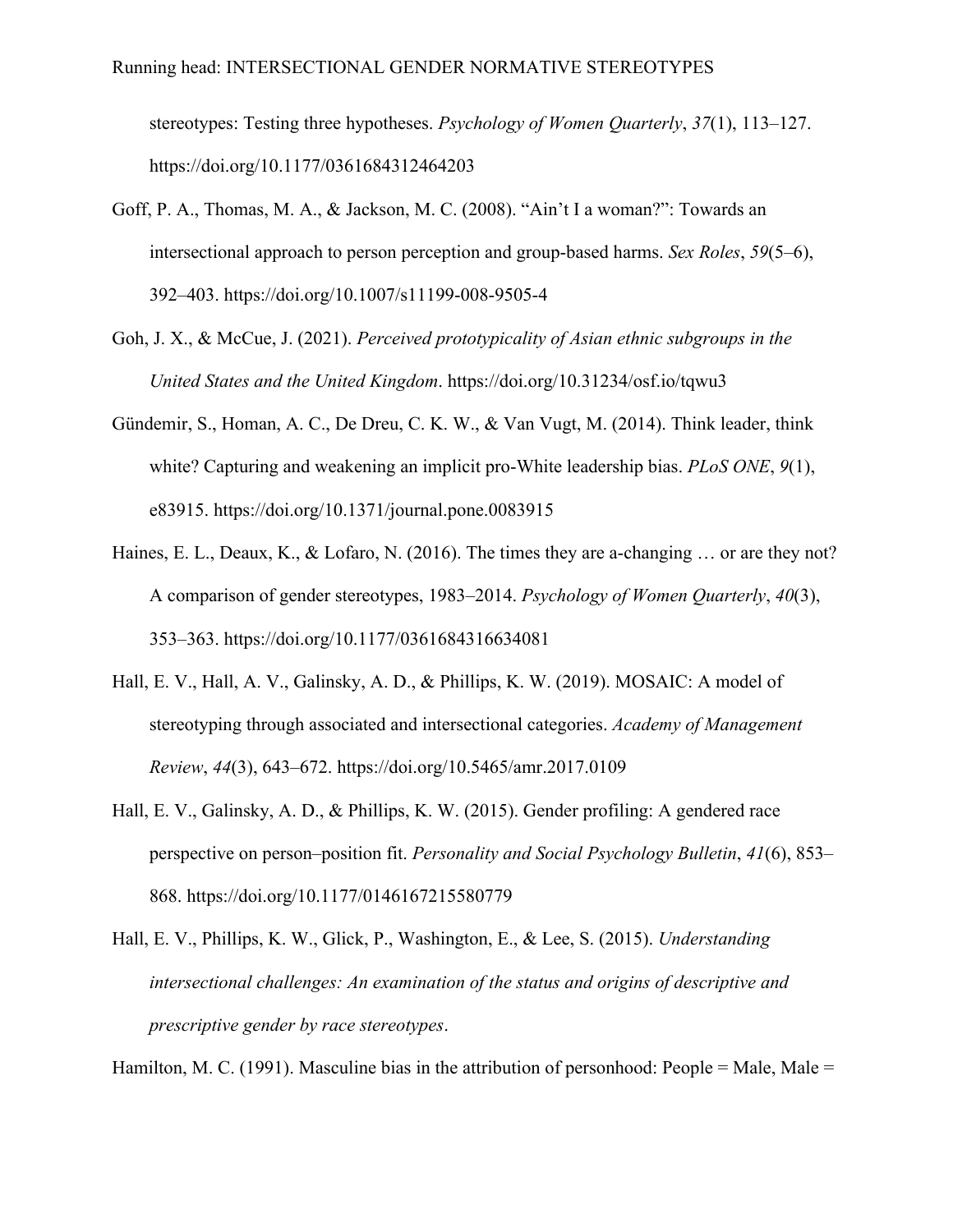People. *Psychology of Women Quarterly*, *15*(3), 393–402. https://doi.org/10.1111/j.1471- 6402.1991.tb00415.x

- Heilman, M. E. (2001). Description and prescription: How gender stereotypes prevent women's ascent up the organizational ladder. *Journal of Social Issues*, *57*(4), 657–674. https://doi.org/10.1111/0022-4537.00234
- Johnson, K. L., Freeman, J. B., & Pauker, K. (2012). Race is gendered: how covarying phenotypes and stereotypes bias sex categorization. *Journal of Personality and Social Psychology*, *102*(1), 116–131. https://doi.org/10.1037/a0025335
- Johnson, K. L., & Ghavami, N. (2011). At the crossroads of conspicuous and concealable: What race categories communicate about sexual orientation. *PLoS ONE*, *6*(3), e18025. https://doi.org/10.1371/journal.pone.0018025
- Kibria, N. (1998). The contested meanings of "Asian American": racial dilemmas in the contemporary US. *Ethnic and Racial Studies*, *21*(5), 939–958. https://doi.org/10.1080/014198798329739
- Kite, M. E., & Deaux, K. (1987). Gender belief systems: Homosexuality and the implicit inversion theory. *Psychology of Women Quarterly*, *11*(1), 83–96. https://doi.org/10.1111/j.1471-6402.1987.tb00776.x
- Koenig, A. M., & Eagly, A. H. (2014). Evidence for the social role theory of stereotype content: Observations of groups' roles shape stereotypes. *Journal of Personality and Social Psychology*, *107*(3), 371–392. https://doi.org/10.1037/a0037215
- Kuo, E. E., Kraus, M. W., & Richeson, J. A. (2020). High-status exemplars and the misperception of the Asian-White wealth gap. *Social Psychological and Personality Science*, *11*(3), 397–405. https://doi.org/10.1177/1948550619867940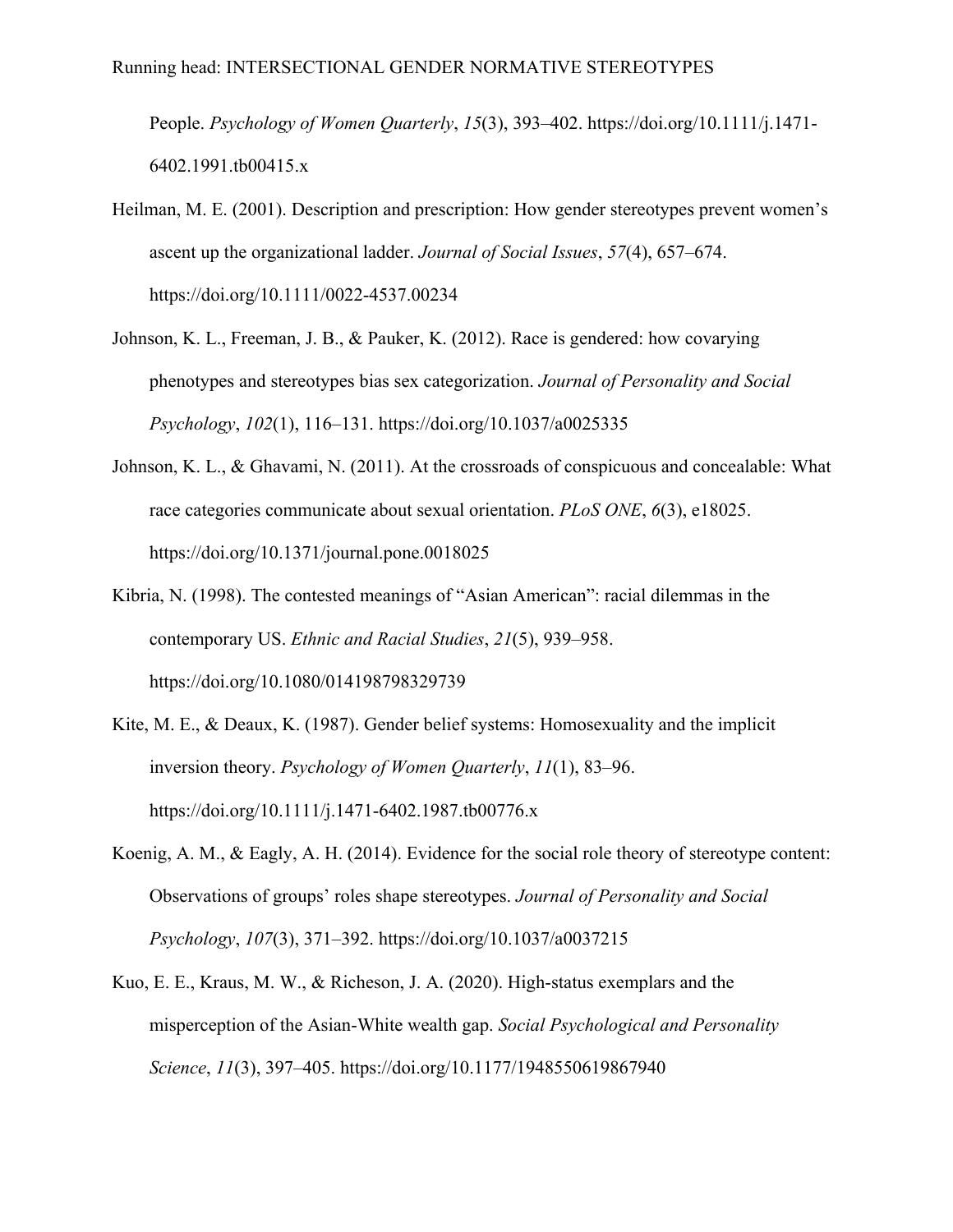- Lehavot, K., & Lambert, A. J. (2007). Toward a greater understanding of antigay prejudice: On the role of sexual orientation and gender role violation. *Basic and Applied Social Psychology*, *29*(3), 279–292. https://doi.org/10.1080/01973530701503390
- Lenth, R. V. (2021). *emmeans: Estimated Marginal Means, aka Least-Squares Means*. https://cran.r-project.org/package=emmeans
- Lick, D. J., & Johnson, K. L. (2016). Straight until proven gay: A systematic bias toward straight categorizations in sexual orientation judgments. *Journal of Personality and Social Psychology*, *110*(6), 801–817. https://doi.org/10.1037/pspa0000052
- Livingston, R. W., & Pearce, N. A. (2009). The teddy-bear effect. *Psychological Science*, *20*(10), 1229–1236. https://doi.org/10.1111/j.1467-9280.2009.02431.x
- Livingston, R. W., Rosette, A. S., & Washington, E. F. (2012). Can an agentic Black woman get ahead? The impact of race and interpersonal dominance on perceptions of female leaders. *Psychological Science*, *23*(4), 354–358. https://doi.org/10.1177/0956797611428079
- Pager, D., Western, B., & Sugie, N. (2009). Sequencing disadvantage: Barriers to employment facing young black and white men with criminal records. *Annals of the American Academy of Political and Social Science*, *623*(1), 195–213. https://doi.org/10.1177/0002716208330793
- Parent, M. C., DeBlaere, C., & Moradi, B. (2013). Approaches to research on intersectionality: Perspectives on gender, LGBT, and racial/ethnic identities. *Sex Roles*, *68*(11–12), 639–645. https://doi.org/10.1007/s11199-013-0283-2
- Pedulla, D. S. (2014). The positive consequences of negative stereotypes: Race, sexual orientation, and the job application process. *Social Psychology Quarterly*, *77*(1), 75–94. https://doi.org/10.1177/0190272513506229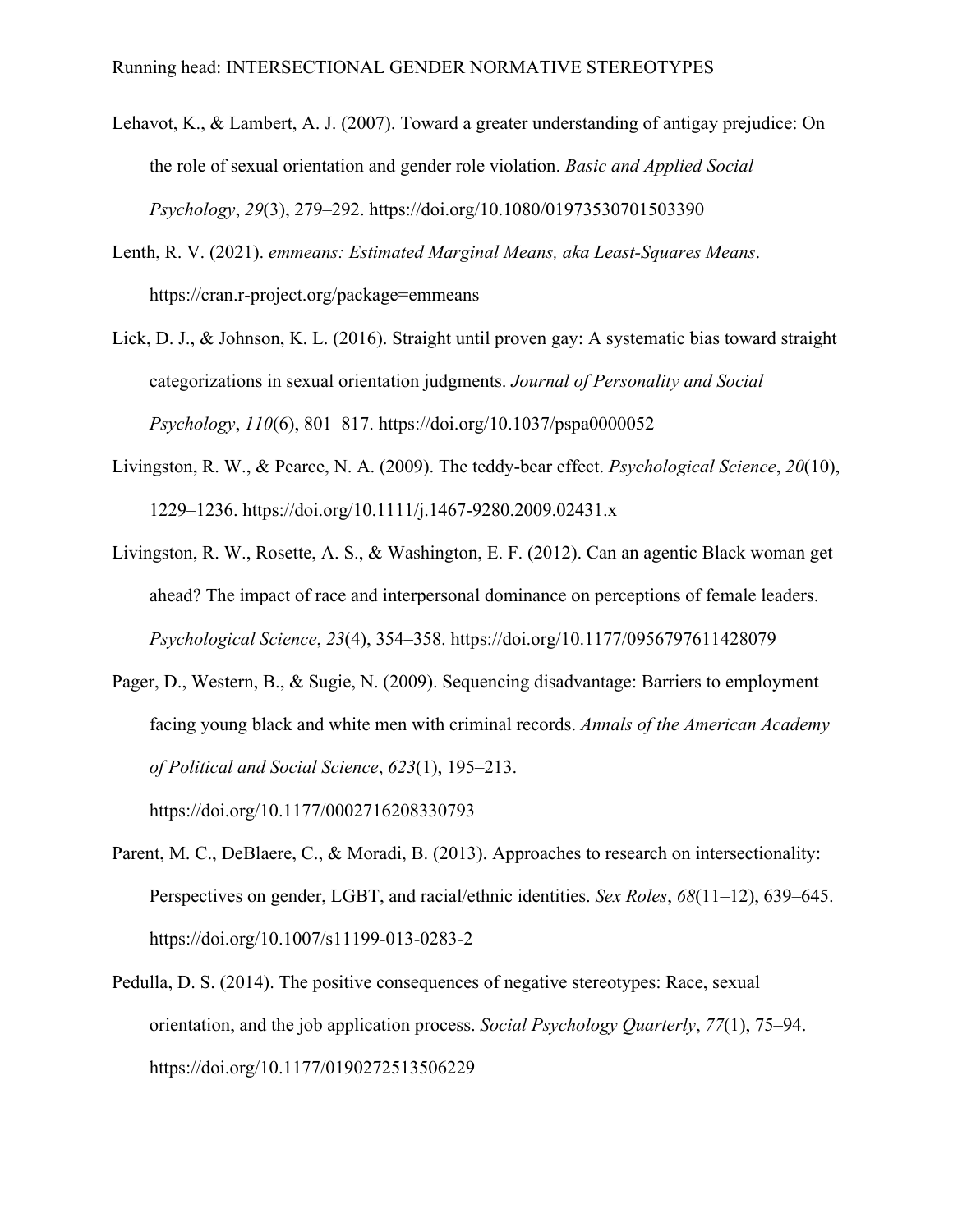- Penner, A. M., & Saperstein, A. (2008). How social status shapes race. *Proceedings of the National Academy of Sciences of the United States of America*, *105*(50), 19628–19630. https://doi.org/10.1073/pnas.0805762105
- Petsko, C. D., & Bodenhausen, G. V. (2019). Racial stereotyping of gay men: Can a minority sexual orientation erase race? *Journal of Experimental Social Psychology*, *83*(March), 37– 54. https://doi.org/10.1016/j.jesp.2019.03.002
- Petsko, C. D., & Bodenhausen, G. V. (2020). Multifarious person perception: How social perceivers manage the complexity of intersectional targets. *Social and Personality Psychology Compass*, *14*(2), 1–13. https://doi.org/10.1111/spc3.12518
- Plant, E. A., Goplen, J., & Kunstman, J. W. (2011). Selective responses to threat: the roles of race and gender in decisions to shoot. *Personality and Social Psychology Bulletin*, *37*(9), 1274–1281. https://doi.org/10.1177/0146167211408617
- Preddie, J. P., & Biernat, M. (2021). More than the sum of Its parts: Intersections of sexual orientation and race as they influence perceptions of group similarity and stereotype content. *Sex Roles*, *84*(9–10), 554–573. https://doi.org/10.1007/s11199-020-01185-3
- Prentice, D. A., & Carranza, E. (2002). What women and men should be, shouldn't be, are allowed to be, and don't have to be: The contents of prescriptive gender stereotypes. *Psychology of Women Quarterly*, *26*(4), 269–281. https://doi.org/10.1111/1471-6402.t01-1- 00066
- Ritter, B. A., & Yoder, J. D. (2004). Gender differences in leader emergence persist even for dominant women: An updated confirmation of role congruity theory. *Psychology of Women Quarterly*, *28*, 187–193. https://doi.org/10.1111/j.1471-6402.2004.00135.x

Roberts, S. O., Weisman, K., Lane, J. D., Williams, A., Camp, N. P., Wang, M., Robison, M.,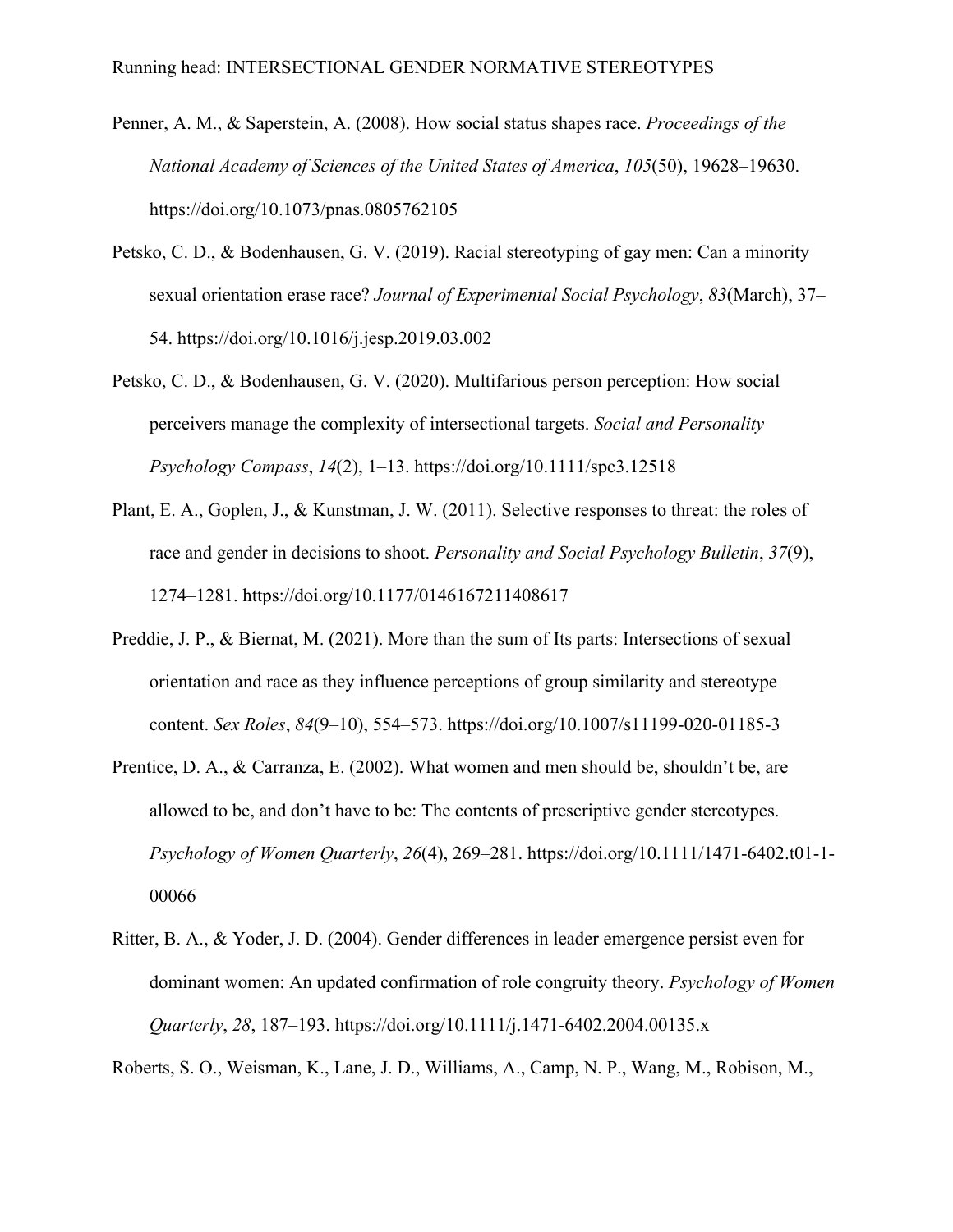Sanchez, K., & Griffiths, C. (2020). God as a White man: A psychological barrier to conceptualizing Black people and women as leadership worthy. *Journal of Personality and Social Psychology*, *119*(6), 1290–1315. https://doi.org/10.1037/pspi0000233

- Rosette, A. S., Koval, C. Z., Ma, A., & Livingston, R. (2016). Race matters for women leaders: Intersectional effects on agentic deficiencies and penalties. *The Leadership Quarterly*, 1–17. https://doi.org/10.1016/j.leaqua.2016.01.008
- Rosette, A. S., Leonardelli, G. J., & Phillips, K. W. (2008). The White standard: Racial bias in leader categorization. *Journal of Applied Psychology*, *93*(4), 758–777. https://doi.org/10.1037/0021-9010.93.4.758
- Sadler, M. S., Correll, J., Park, B., & Judd, C. M. (2012). The world is not Black and White: Racial bias in the decision to shoot in a multiethnic context. *Journal of Social Issues*, *68*(2), 286–313. https://doi.org/10.1111/j.1540-4560.2012.01749.x
- Schug, J., Alt, N. P., & Klauer, K. C. (2015). Gendered race prototypes: Evidence for the nonprototypicality of Asian men and Black women. *Journal of Experimental Social Psychology*, *56*, 121–125. https://doi.org/10.1016/j.jesp.2014.09.012
- Schug, J., Alt, N. P., Lu, P. S., Gosin, M., & Fay, J. L. (2017). Gendered race in mass media: Invisibility of Asian men and Black Women in popular magazines. *Psychology of Popular Media Culture*, *6*(3), 222–236. https://doi.org/10.1037/ppm0000096
- Thomas, E. L., Dovidio, J. F., & West, T. V. (2014). Lost in the categorical shuffle: Evidence for the social non-prototypicality of black women. *Cultural Diversity and Ethnic Minority Psychology*, *20*(3), 370–376. https://doi.org/10.1037/a0035096
- Warner, L. R., & Shields, S. A. (2013). The intersections of sexuality, gender, and race: Identity research at the crossroads. *Sex Roles*, *68*(11–12), 803–810. https://doi.org/10.1007/s11199-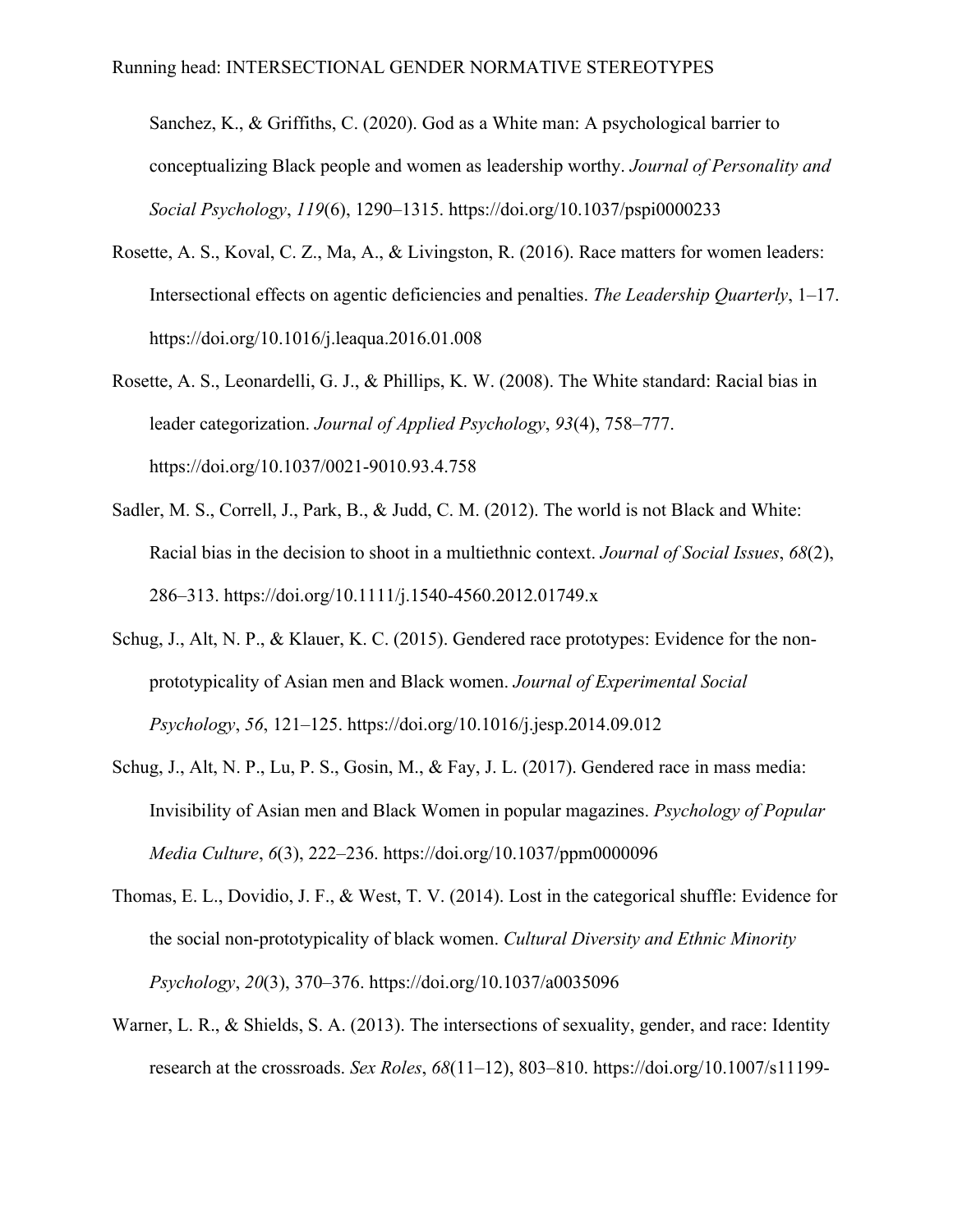013-0281-4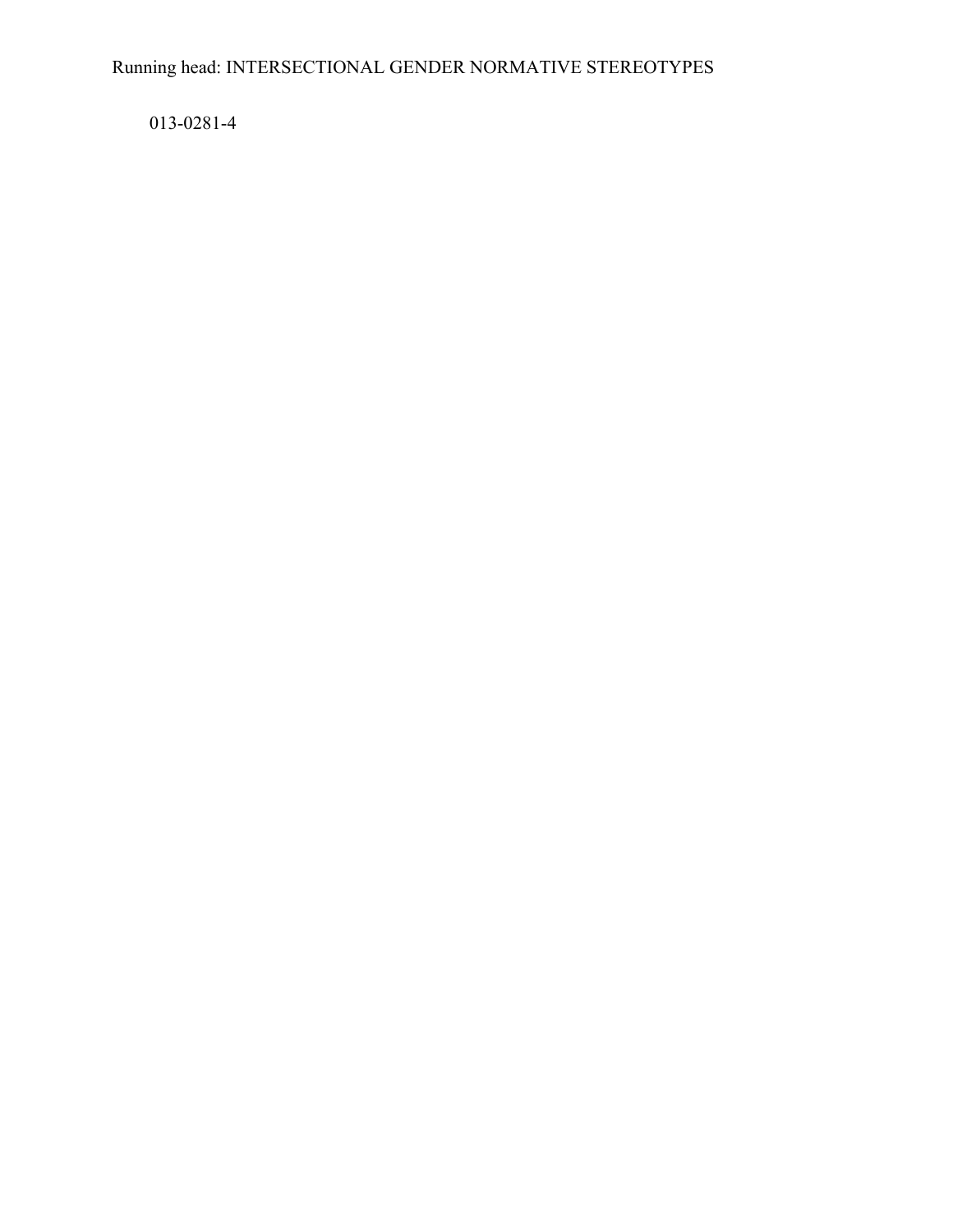# **Table 1:**

|                          | Study 1 |      | Study 2          |      |      |                  |
|--------------------------|---------|------|------------------|------|------|------------------|
|                          | M       | W    | $\boldsymbol{d}$ | M    | W    | $\boldsymbol{d}$ |
| Aggressive               | 6.10    | 3.15 | 1.88             | 6.15 | 3.11 | 1.59             |
| Ambitious                | 8.06    | 5.39 | 1.70             | 7.77 | 5.37 | 1.26             |
| Approval seeking         | 3.90    | 5.39 | $-0.95$          | 3.81 | 5.70 | $-0.99$          |
| Arrogant                 | 4.03    | 2.16 | 1.19             | 4.67 | 2.71 | 1.02             |
| Assertive                | 7.64    | 4.86 | 1.77             | 7.42 | 4.71 | 1.42             |
| Athletic                 | 7.72    | 5.97 | 1.11             | 7.76 | 5.81 | 1.02             |
| Attention to appearances | 6.98    | 7.77 | $-0.51$          | 6.45 | 7.83 | $-0.73$          |
| Business sense           | 7.93    | 5.85 | 1.32             | 7.93 | 5.47 | 1.29             |
| Career oriented          | 7.98    | 5.25 | 1.73             | 7.74 | 5.34 | 1.26             |
| Child-like               | 2.45    | 4.20 | $-1.11$          | 2.78 | 4.56 | $-0.93$          |
| Competitive              | 7.71    | 4.77 | 1.86             | 7.44 | 4.82 | 1.37             |
| Controlling              | 4.63    | 2.68 | 1.24             | 5.16 | 3.05 | 1.11             |
| Cynical                  | 4.23    | 3.16 | 0.68             | 4.21 | 3.22 | 0.51             |
| Decisive                 | 8.03    | 6.26 | 1.13             | 7.78 | 5.82 | 1.03             |
| Defends own beliefs      | 7.53    | 5.80 | 1.09             | 7.39 | 5.61 | 0.93             |
| Emotional                | 3.45    | 4.93 | $-0.94$          | 3.38 | 5.31 | $-1.01$          |
| <b>Express</b> emotion   | 4.73    | 5.94 | $-0.76$          | 4.41 | 6.40 | $-1.04$          |
| Feminine                 | 2.16    | 8.08 | $-3.76$          | 2.34 | 8.00 | $-2.97$          |
| Forceful                 | 6.40    | 3.67 | 1.73             | 6.00 | 3.32 | 1.40             |
| Gullible                 | 2.17    | 4.09 | $-1.22$          | 2.44 | 4.60 | $-1.13$          |
| High self-esteem         | 7.73    | 6.39 | 0.85             | 7.57 | 6.41 | 0.61             |
| Impressionable           | 3.76    | 5.40 | $-1.04$          | 3.98 | 6.05 | $-1.08$          |
| Intelligent              | 7.88    | 6.67 | 0.77             | 7.63 | 6.54 | 0.57             |
| Leadership ability       | 8.09    | 5.63 | 1.56             | 7.93 | 5.12 | 1.47             |
| Loves children           | 6.49    | 7.75 | $-0.80$          | 6.37 | 7.71 | $-0.70$          |
| Masculine                | 8.03    | 2.28 | 3.65             | 7.99 | 2.36 | 2.95             |
| Melodramatic             | 2.25    | 3.25 | $-0.64$          | 2.59 | 4.07 | $-0.77$          |
| Naive                    | 2.16    | 4.62 | $-1.56$          | 2.66 | 4.83 | $-1.14$          |
| Patience                 | 6.46    | 7.86 | $-0.89$          | 6.17 | 7.59 | $-0.75$          |
| Polite                   | 6.82    | 7.74 | $-0.59$          | 6.75 | 7.86 | $-0.58$          |
| Promiscuous              | 4.03    | 3.04 | 0.63             | 4.72 | 3.54 | 0.62             |
| Rational                 | 7.62    | 6.57 | 0.67             | 7.64 | 6.33 | 0.69             |
| Rebellious               | 5.01    | 3.59 | 0.90             | 5.10 | 3.14 | 1.02             |
| Self-reliant             | 8.17    | 6.26 | 1.21             | 7.85 | 5.89 | 1.03             |
| Sensitive                | 4.79    | 6.62 | $-1.16$          | 4.30 | 6.89 | $-1.36$          |
| Shv                      | 2.97    | 5.05 | $-1.32$          | 3.14 | 5.10 | $-1.03$          |
| Strong personality       | 7.48    | 4.50 | 1.89             | 7.34 | 4.71 | 1.38             |
| Stubborn                 | 4.62    | 3.11 | 0.96             | 5.19 | 3.34 | 0.97             |
| Warm and Kind            | 6.36    | 8.01 | $-1.04$          | 6.11 | 7.73 | $-0.85$          |
| Weak                     | 1.77    | 3.96 | $-1.39$          | 2.15 | 4.71 | $-1.34$          |
| Wholesome                | 6.20    | 7.34 | $-0.73$          | 6.12 | 7.34 | $-0.63$          |
| Willing to take risks    | 7.46    | 5.45 | 1.28             | 7.41 | 4.83 | 1.35             |
| Yielding                 | 3.59    | 5.95 | $-1.50$          | 3.70 | 6.37 | $-1.40$          |

*Stable Prescriptive and Proscriptive Gender Stereotypes from 2002 to Present* 

*Note: M and W refers to the mean desirability for the man and woman target, respectively, in the control conditions. Shaded rows means that men had higher prescriptive/proscriptive norms than women. Unshaded rows means that women had higher prescriptive/proscriptive norms than men. Italicized traits indicate traits for which men and women faced opposite normative pressures (e.g., a trait that was prescribed for men but proscribed for women).*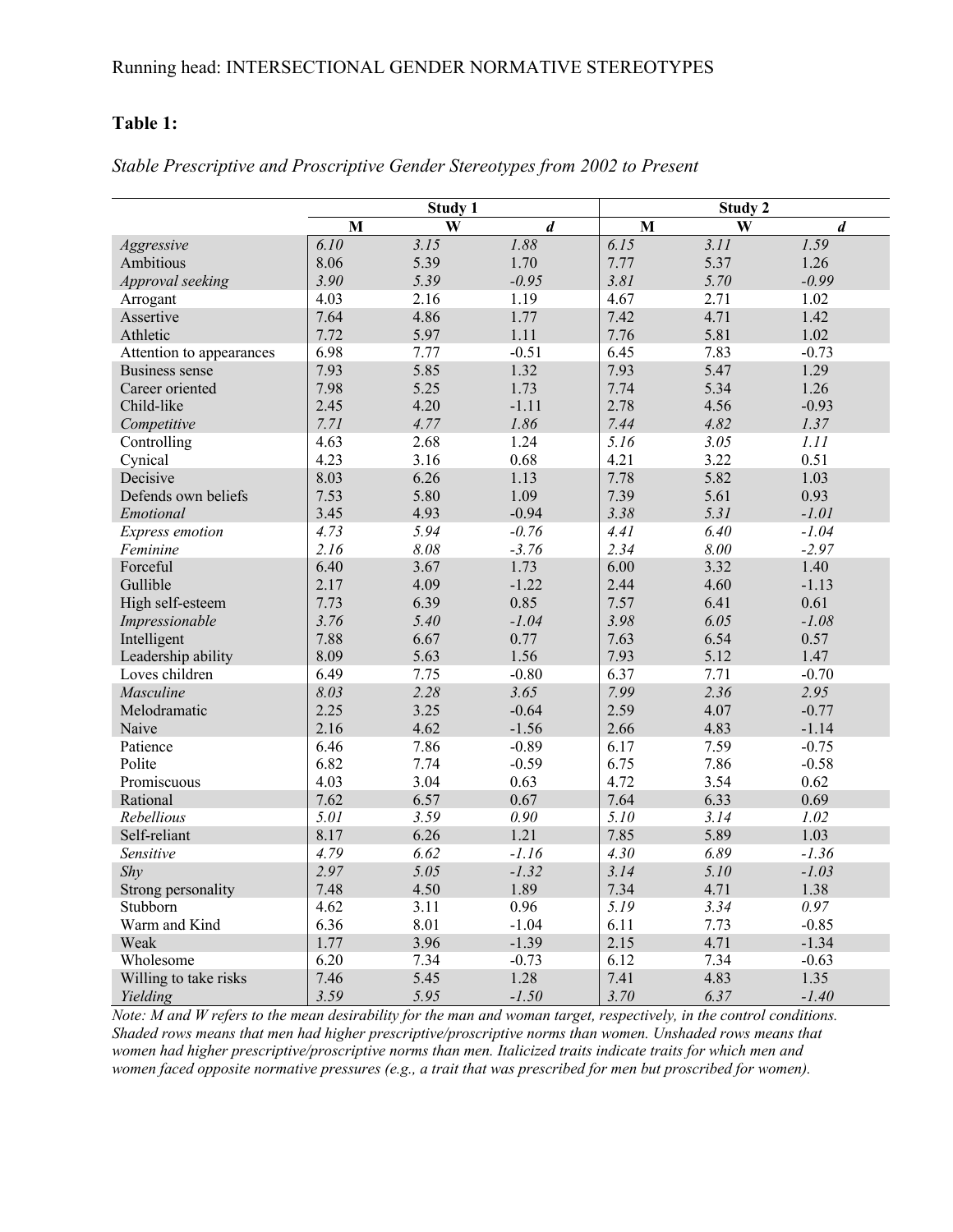# **Figure 1:**



Androcentrism in Gender Stereotypes (Study 1)

*Note: Each dot represents the average of the absolute value of the difference in desirability for a single trait between two target sexes (represented by dot color) by sexual orientation (showcased in different panels). B*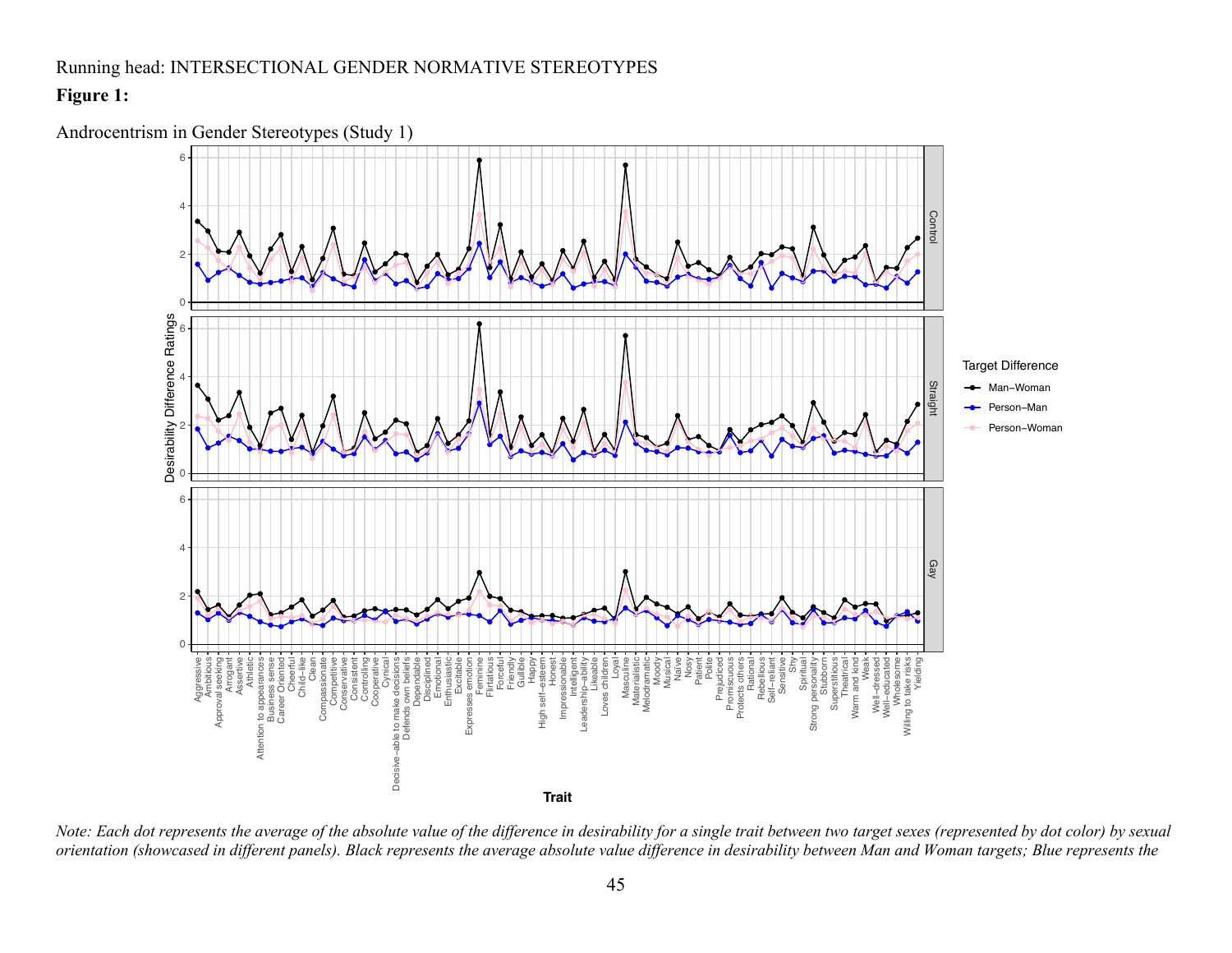*average absolute value difference in desirability between Person and Man targets; and Pink represents the average absolute value difference in desirability between Person and Woman targets. Higher numbers represent a greater average difference in desirability between two target sexes for a given trait. Androcentrism is represented by how close the person-man comparison is to zero (indicating there is a smaller difference between the two desirabilities) compared to how close the personwoman comparison is.*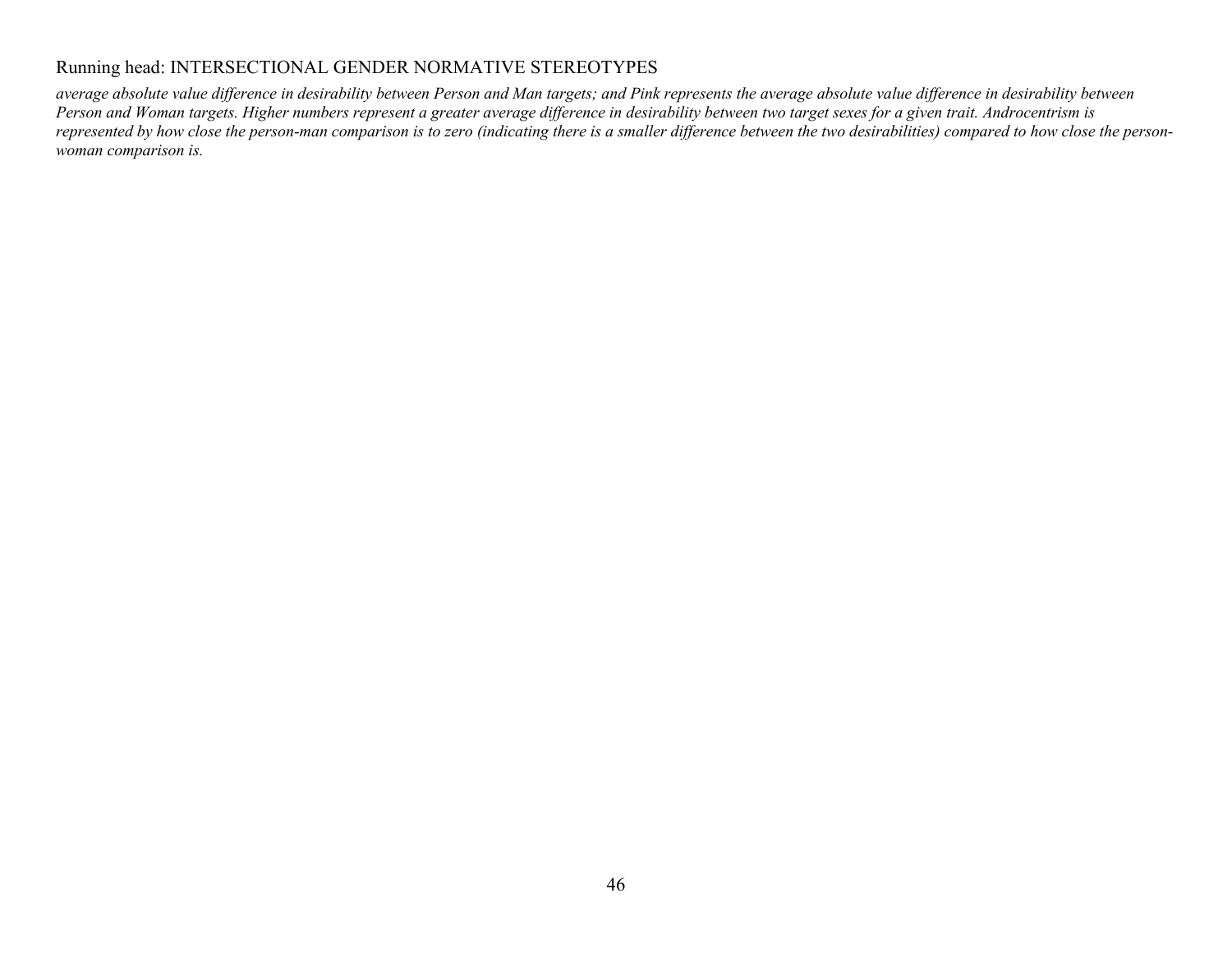*Androcentrism in Gender Stereotypes (Study 2)*

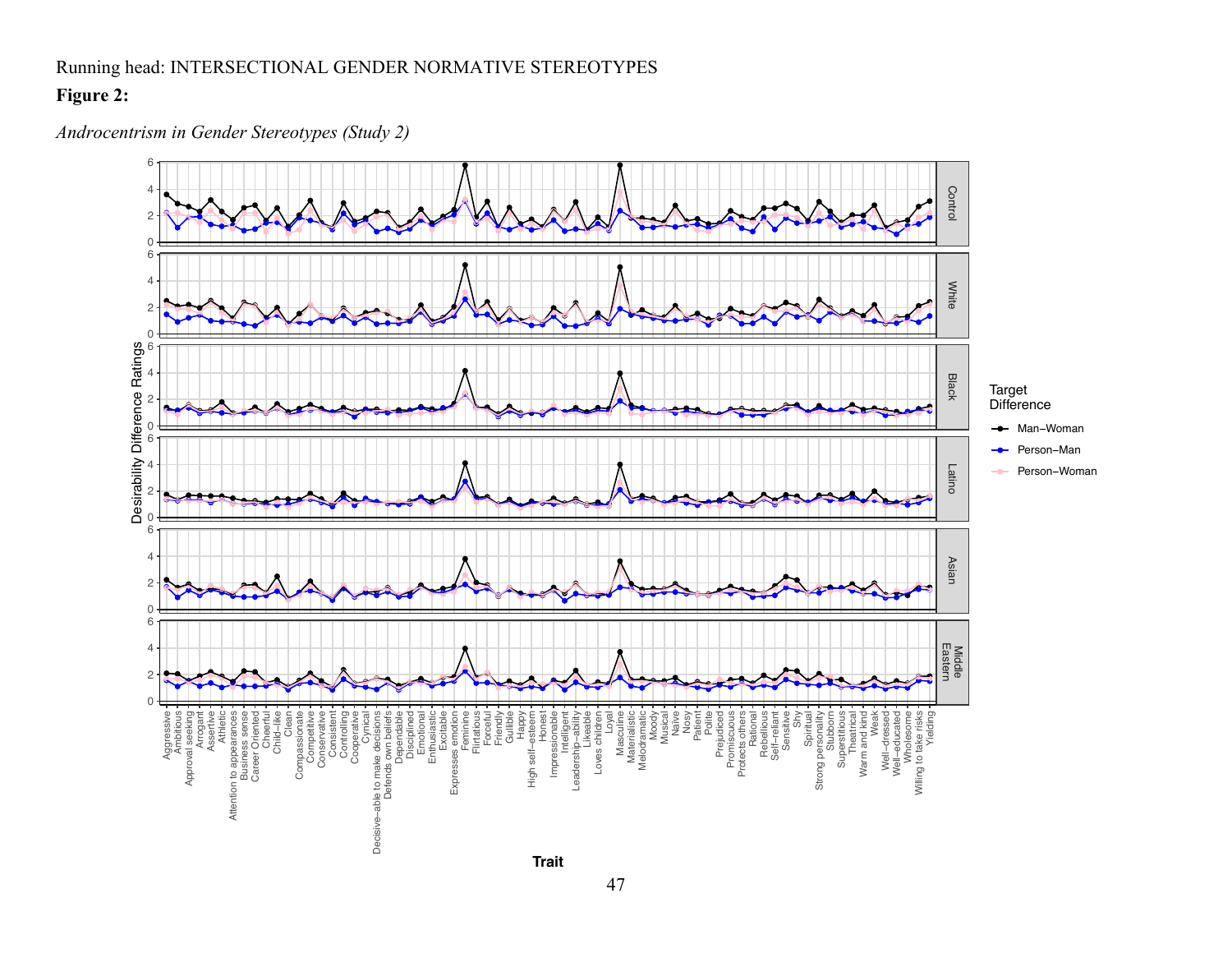*Note: Each dot represents the average of the absolute value of the difference in desirability for a single trait between two target sexes (represented by dot color) by race (showcased in different panels). Black represents the average absolute value difference in desirability between Man and Woman targets; Blue represents the average absolute value difference in desirability between Person and Man targets; and Pink represents the average absolute value difference in desirability between Person and Woman targets. Higher numbers represent a greater average difference in desirability between two target sexes for a given trait. Androcentrism is represented by how close the person-man comparison is to zero (indicating there is a smaller difference between the two desirabilities) compared to how close the person-woman comparison is.*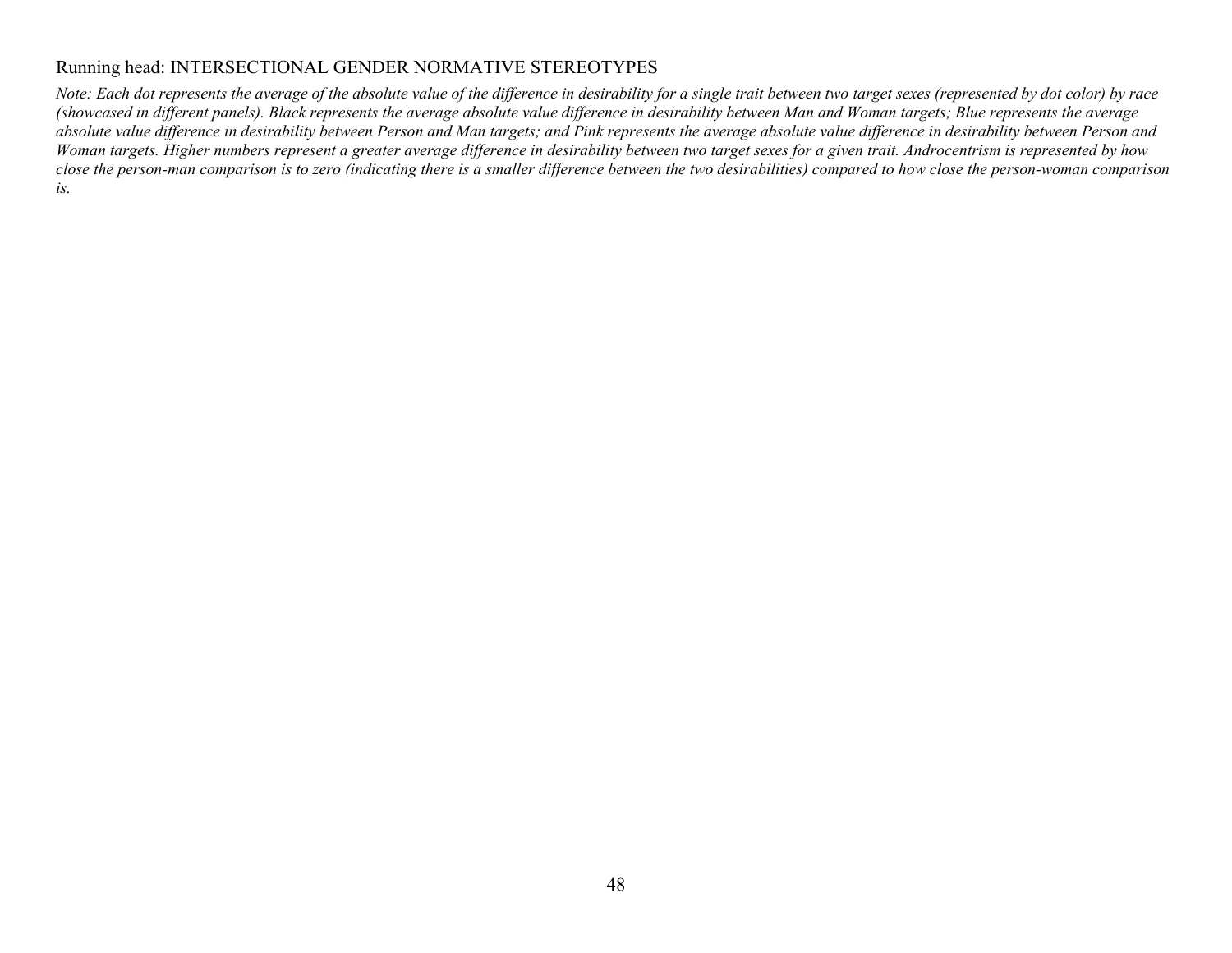*Heterocentrism in Gender Stereotypes*

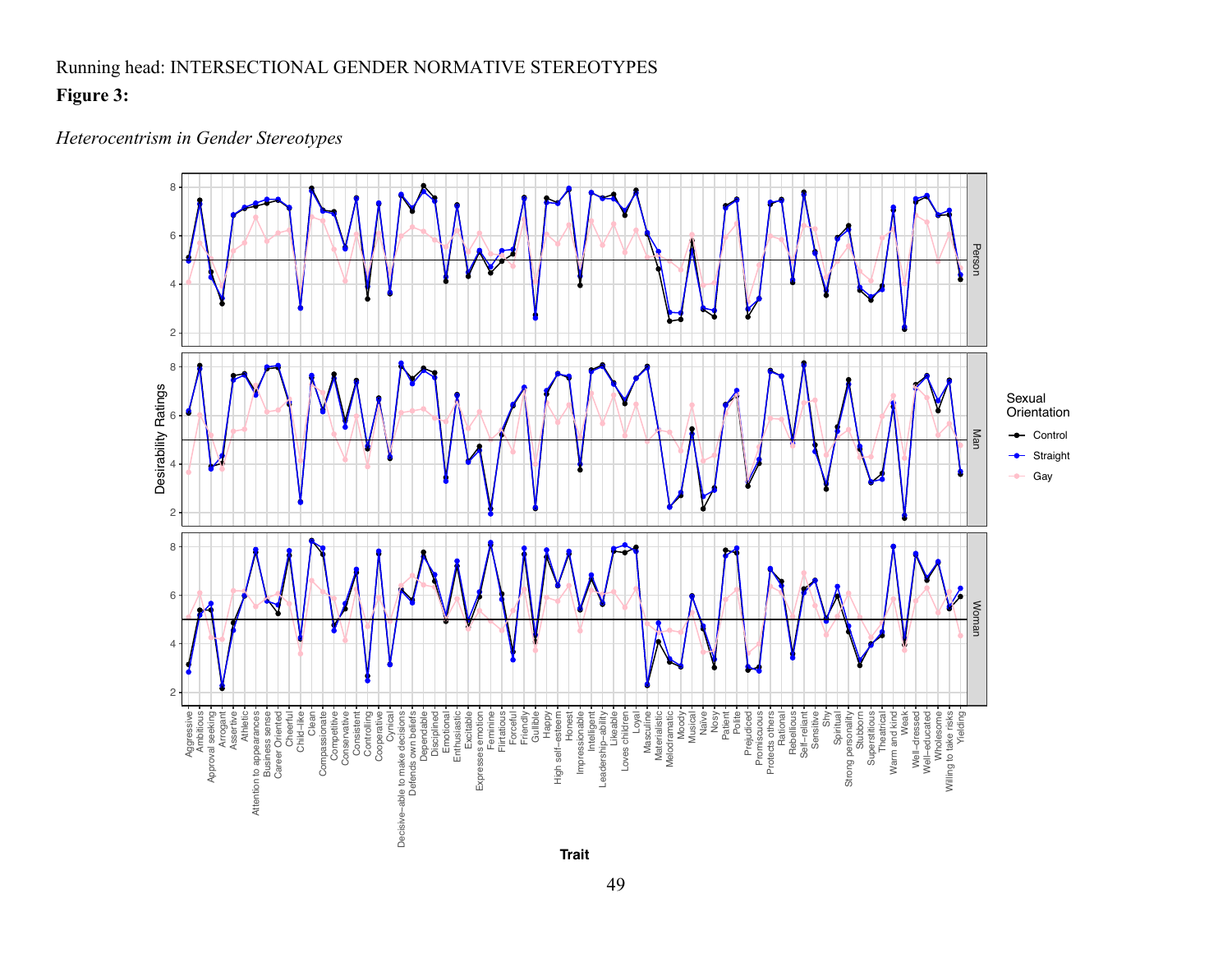*Note: Each dot represents the average desirability rating for a single trait by target sexual orientation (represented by dot color) and by target sex (showcased in different*  panels). Black represents the control condition; Blue represents straight condition; and Pink represents the gay/lesbian condition. Higher numbers represent a greater *average desirability for a given trait; traits below the midpoint (5) are proscribed and traits above the midpoint are prescribed. Heterocentrism is represented by how similar the black dots are to the blue dots relative to how similar the black dots are to the pink dots.*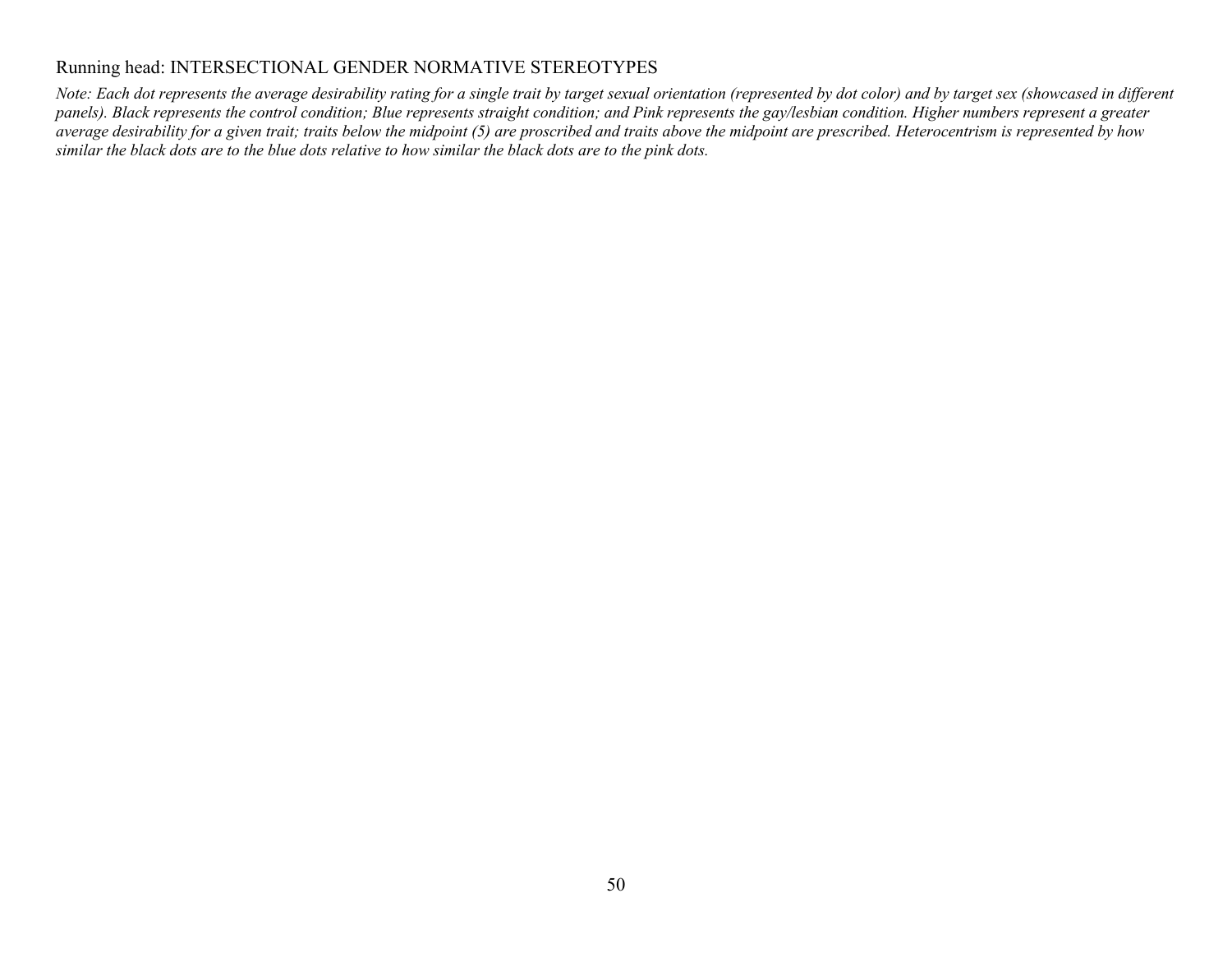

*Gender Differences in Normative Stereotypes for Gay and Straight Targets*